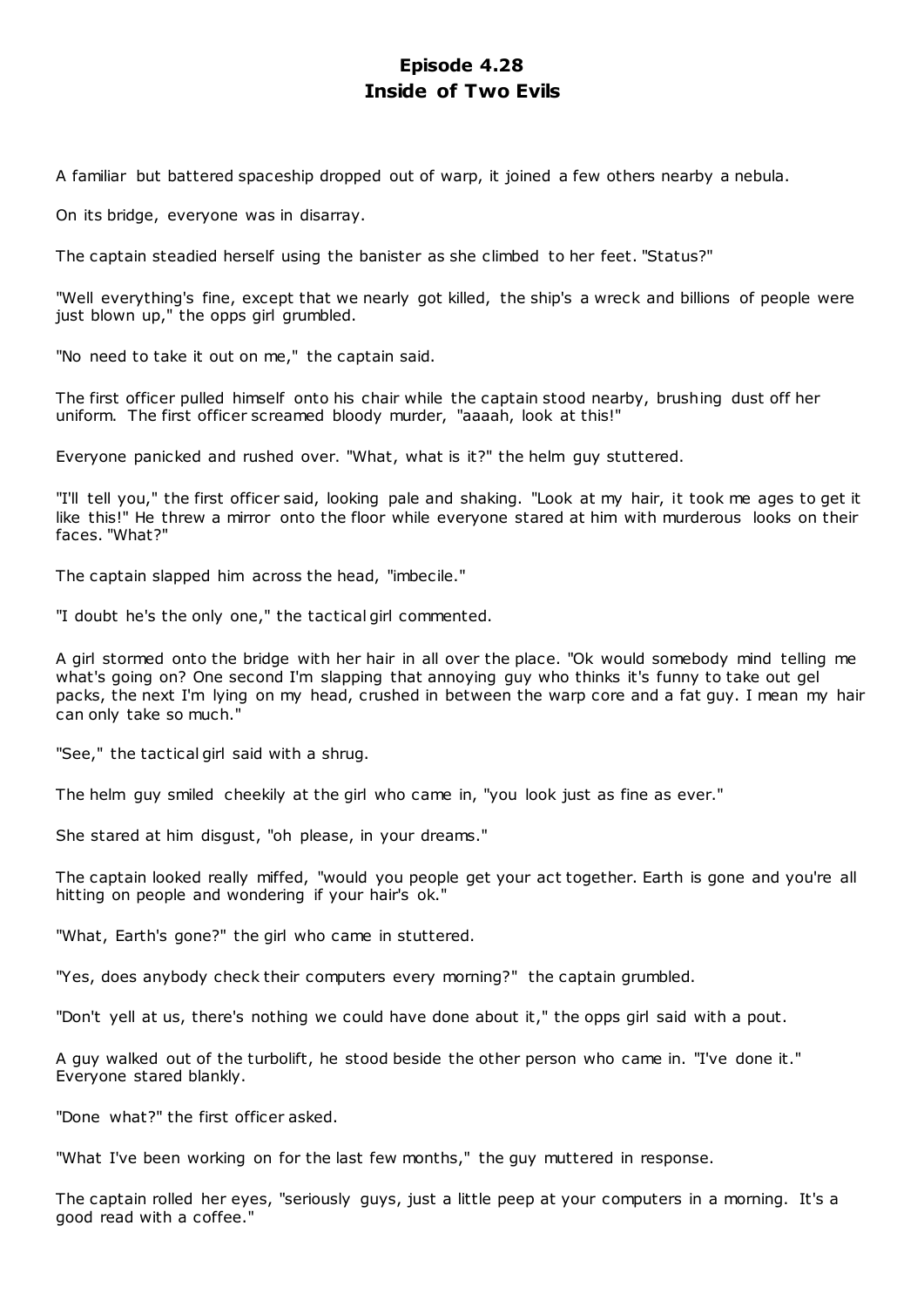"Who cares about that right now? We haven't had a game in ages," the tactical girl said.

"She has a point," the first officer said. "But I don't know what you did though."

"Do you ever know what's going on, Will?" the captain muttered. "I wish you had come up with something that would have stopped this from happening."

The new guy sighed, "it's not my area of expertise."

"Hello, we can go back in time. That's what we do," the first officer, Will said.

"And do what?" the captain asked with a raised eyebrow. "Face it, we couldn't stop it from spreading, it was inevitable."

"No wait, when did it start spreading?" the opps officer asked.

The captain shrugged, "I don't know, anybody?"

The helm guy's eyes lit up, "oh oh, I know."

"Anyone else?" the captain muttered.

"No I do know it," the helm guy said. "If you don't believe me, you could always back me up with the history records."

"Fine, when?" the captain sighed.

"Sometime in the twenty fourth century," the helm guy said. He pulled a face, "don't know exact date but it was around the time of that Games Sphere on Earth."

The tactical officer's eyes lit up, "oh I know this, oh can we go Jacqueline, please please."

The captain frowned, "I dunno now, what's there that's making her so excited?"

"No reason, I'm just excited about saving the world as all," the tactical girl said innocently. "It's 2380."

The captain, Jacqueline stared at her, "oh my god Vicky."

"What?" the tactical girl said.

"Correct me if I'm wrong but in 2380 the second Chosen Slayer of that generation was born," Jacqueline said.

"Yes, so?" Vicky said.

"Yeah, so what?" Will said. "She's long dead and buried."

The girl standing near the turbolift shuddered, "eew, must you say stuff like that."

"Do you know who her parents were?" Jacqueline asked.

"No, why would I?" Vicky muttered.

"One of them's that guy you're so obsessed with so you've got no chance," Jacqueline said.

Vicky looked shocked, "oh, why didn't anybody tell me that before!?"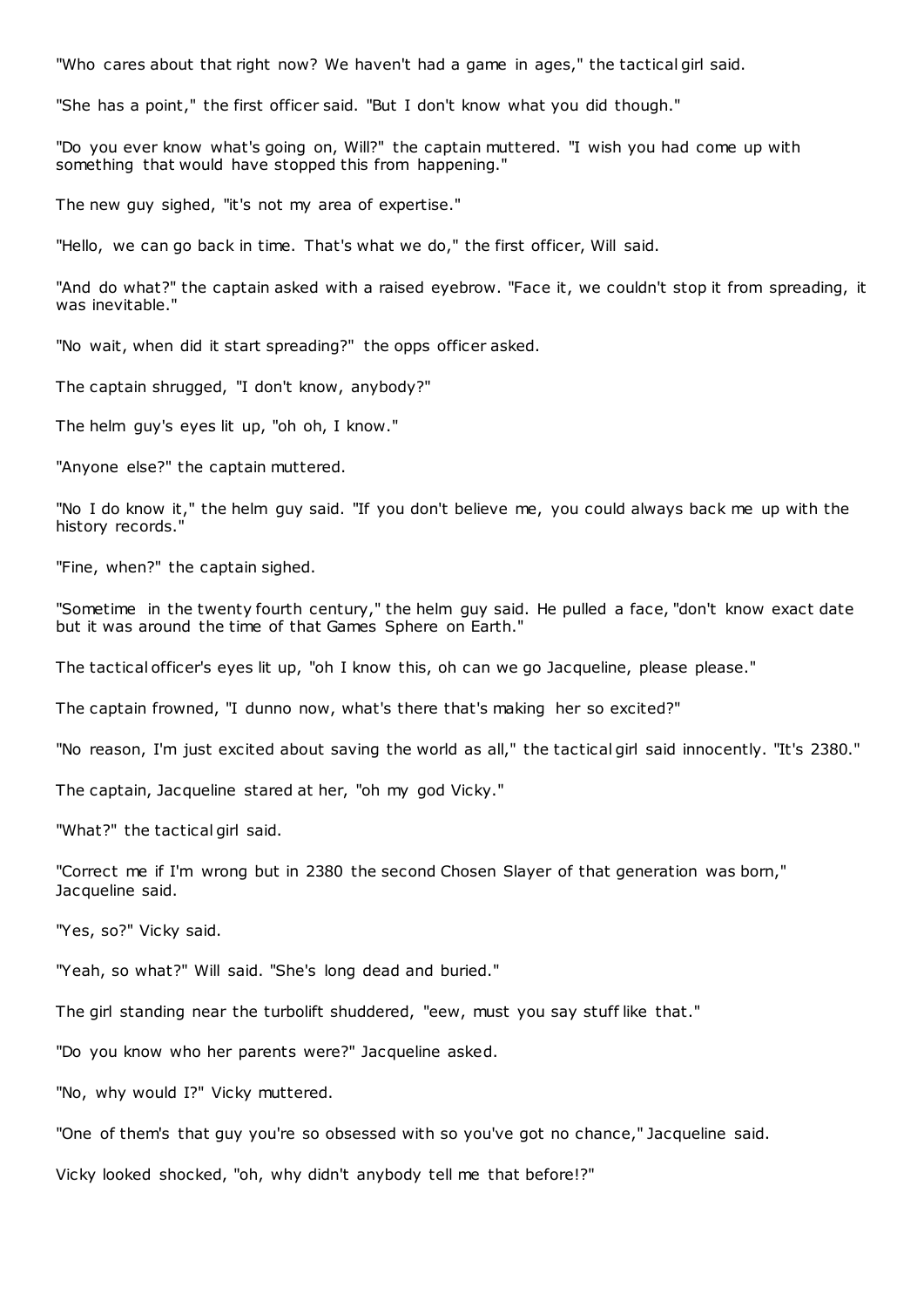"Well numerous reasons. One, we didn't want you blurting anything out to him. Two, you'd try to stop it from happening and corrupt the timeline," Jacqueline replied. She turned to the helm guy. "Tony, set a course for 2380, destination, um the USS Voyager. First double check the exact date we'd need."

Will glanced between them, looking confused. "Wait I'm confused, why are we going again?" Everyone groaned.

# **Earth:**

Several people were scattered around a large dark forest, sitting in the middle of it was a river. The group split up, two of them headed walked alongside the river.

"Maybe we should walk in a place that doesn't stand out," Phoebe muttered.

Yasmin turned to her, "no way, we're supposed to kill and we're going to kill."

"How are we going to do that with no weapons? We're in a forest, there's nothing to kill them with," Phoebe said.

Yasmin shrugged, "I dunno, push them in the river?"

"All of them?" Phoebe muttered.

"There was only a few of them," Yasmin pouted.

"I doubt they'd only put about eight Softmicron against most of Earth's population," Phoebe muttered.

"Then what are we going to do instead? Hit them with branches?" Yasmin said.

#### **Meanwhile:**

Craig looked around a large tree, he stepped out and started walking casually through some bushes. The wind swept through the trees. He ignored movement and rustling nearby.

Something leapt out of the bushes, at the same time Craig threw himself to the ground out of the way. Daniel jumped out from behind the same tree, holding a large tree branch. He swung it at the guy who jumped out. Craig got up, looked around for something.

"Here," Daniel groaned. He threw the branch towards him, he caught it. He attacked the guy with it, while Daniel just used his fists. The guy eventually fell to the ground. "Hit him in the head."

Craig pulled a face as he knelt down, he smacked the guy lots of times. "Gee, I sure hope this is a Softmicron." He stood back up.

Daniel tilted his head to the side as he watched the guy. "Hang on." The guy turned into the default Softmicron form. "Yeah it was."

Craig raised an eyebrow, "next time you're the bait."

"No, you are bait material; scawny, helpless," Daniel muttered as he walked away. Craig stared after him, he followed muttering something nasty under his breath.

#### **Meanwhile again:**

Jessie and Duncan were surrounded by a group of five. "Ok, when I tell you to, run and hide," she whispered.

"But mum, can you take five of them?" he said.

"Not a problem. They're in human form," Jessie said nervously.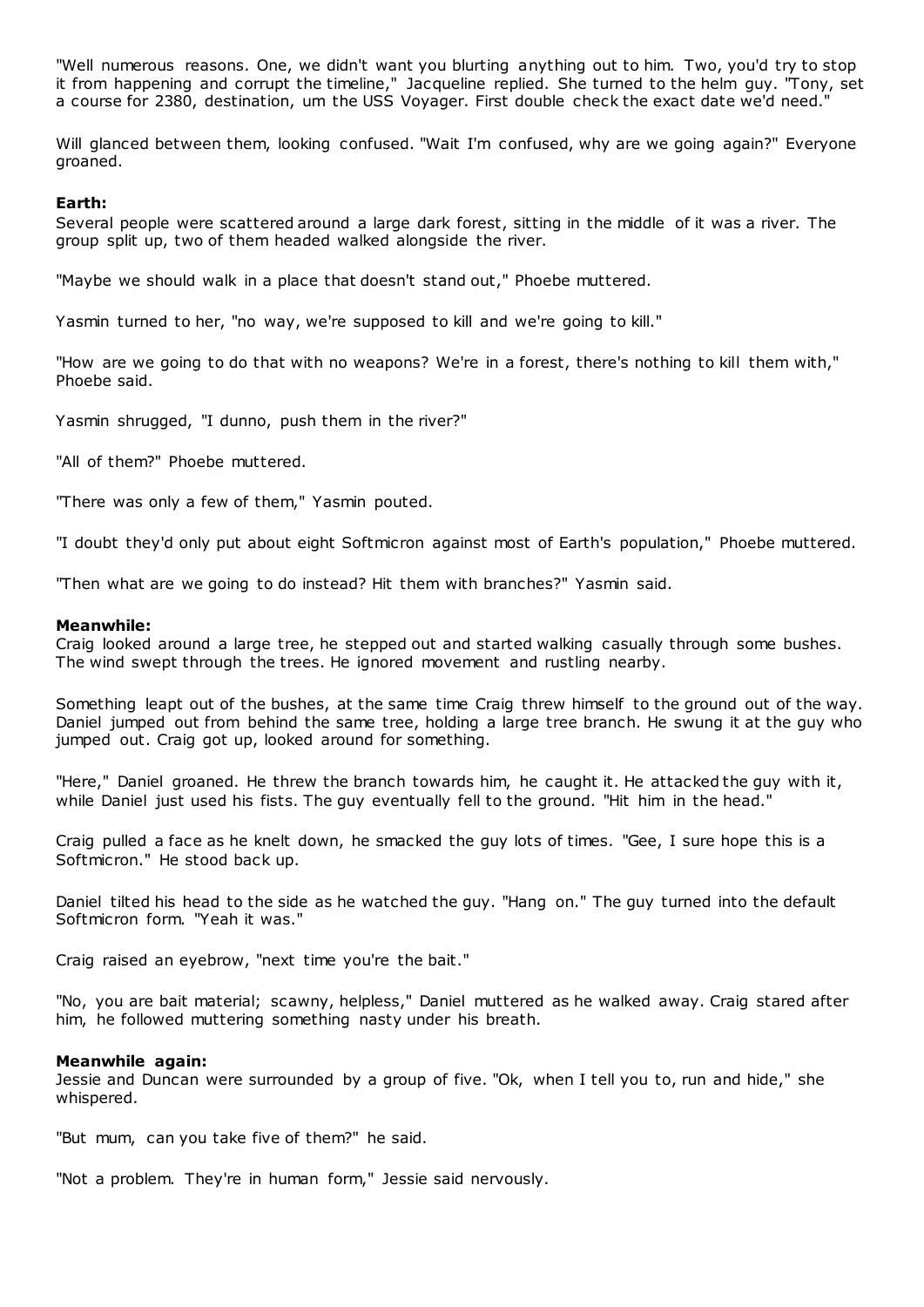A scream in the distance startled everyone. It got closer and closer until it sounded like it was only two metres away, then it stopped. One shook it off and charged forward. A figure leapt through the bushes and knocked him to the ground. Everyone turned to see what happened.

Jessie's eyes widened in shock, "Yasmin?"

Yasmin jumped to her feet while the guy she knocked over looked rather dazed. "You're welcome," she said with a grin. She raised a large tree branch, "these are much better than I thought."

Phoebe slowly walked out of the bushes, "god Yasmin, next time you warn me before you decide to run off." She then noticed the group of four. "And get us into bigger trouble than before."

"You didn't have to follow," Yasmin said.

"Ok, let's end this fast," a Softmicron snarled.

Jessie moved slowly to stand directly in front of Duncan, "now."

"But," he muttered.

"Duncan, do as your told for once," Jessie muttered.

Duncan backed off, "ok." He turned and ran into the bushes.

The Softmicron group then decided to attack.

# *First Officers Log, Supplemental: We have rendezvous with the Leda and Enterprise and are in the process of receiving the Slayers who will be going in the Game Sphere. The Leda and the Enterprise will go back to some of the Game Cube sites to help out while we go to Earth***.**

#### **The Transporter Room:**

James and Emma were standing around nearby the pad.

"Sooo," Emma said, trying to look innocent.

"Yes, you can replicate a chain-saw if you want," James groaned.

Emma grinned and clapped her hands, "oh goodie." She headed for the door.

"Just remember, some games don't let you take weapons in. Actually most don't so prepare to be disappointed," James said, stopping her dead in her tracks.

"Aaaw man, I hope it's one of those where you can choose your weapon," Emma moaned. She walked out.

James turned to the Transporter Chief, "which transporter room's getting the Enterprise's?"

"This one," the chief replied.

"We are in a hurry you know, right?" James said.

"I know, transporting now," the chief replied nervously.

Zare and Ylara rematerialised on the pad. Zare stepped down while Ylara stayed put, looking uneasy. "I'm never going to get used to that."

"You're going to have to, they are safer than shuttles," James said. "Come on, we'd better get stocked up before going." He walked out.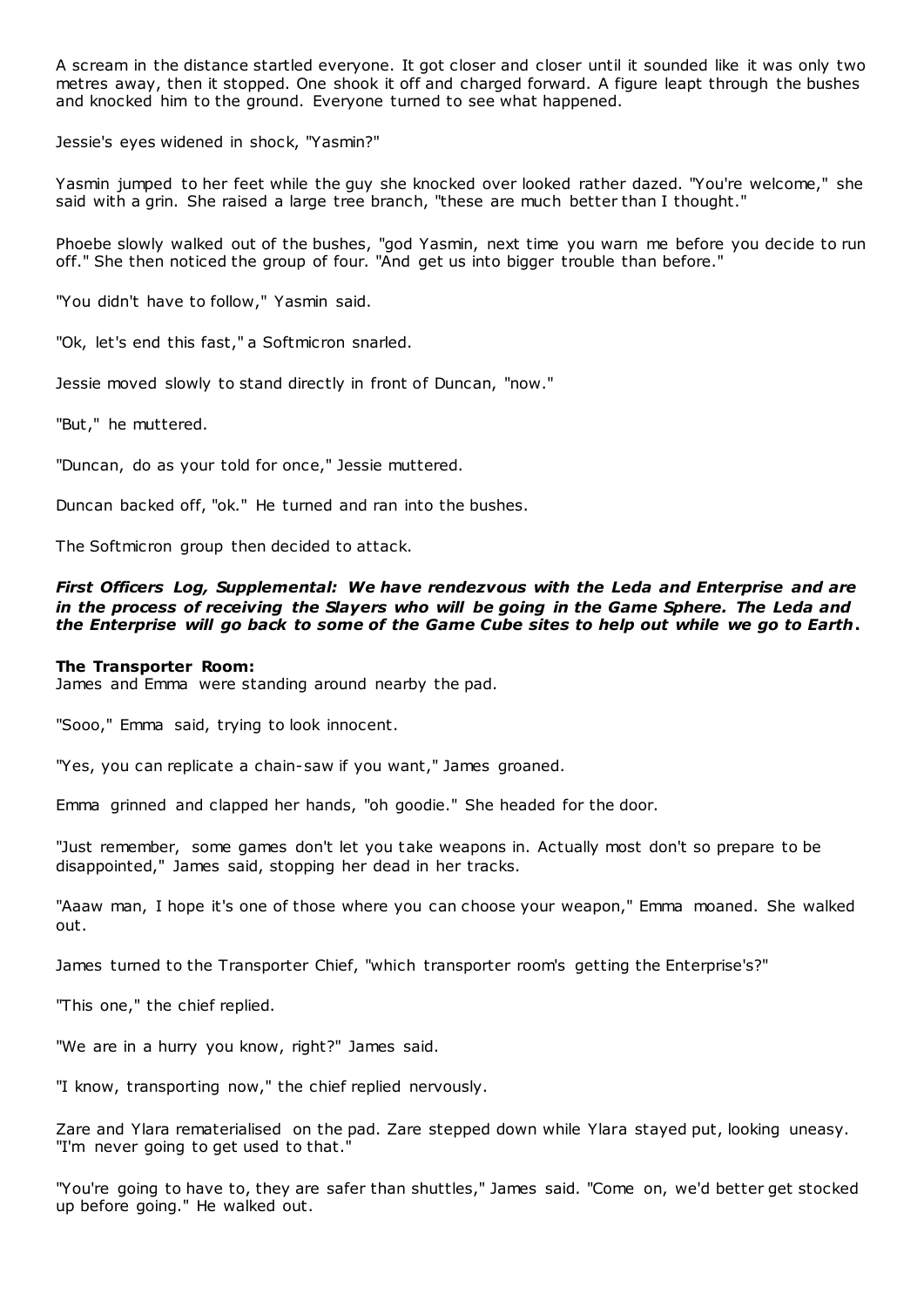Zare followed him looking confused, Ylara sighed before doing the same. "Shouldn't we wait around. It won't take long for us to reach Earth."

"Stock up with what exactly?" Ylara asked.

"Yeah, with what?" Zare muttered.

"Weapons, just in case," James replied.

"I've never played in a sphere game that's allowed me to bring my own weapons," Zare said.

"I said just in case, we've got time," James said.

"Right whatever, I'd better do some replicating," Zare muttered, she walked down a different corridor.

Ylara picked up speed to walk alongside James. "Replicating?"

"I haven't got the time or expertise to explain it," James muttered.

"You don't know either," Ylara said.

"No I do, replicators make things appear out of nowhere. That's the basics," James said.

Ylara smiled, "huh, that I have to try out sometime."

They both walked into the weapons storage place. James started glancing around the room, "I left some spares around here, just in case."

Ylara picked up one of the rifles, "um hello, right in front of you."

"No, they're not mine," James said. "I hid mine somewhere so no dimwit would pick them up." He eventually glanced at one of few containers, "that's probably it."

"Very good hiding place," Ylara commented, frowning at the rifle. "What does this do anyway?"

James ignored her as he took the lid off the container, which had the writing on the side of it. He pulled a few weapons like knives out of it, smiling smugly. "Good old Voyager, stupid tricks fool stupid people."

Ylara glanced over, "what, did you curse it or something?" One of her fingers accidentally slipped on one of the buttons on the rifle, leaving a blazing hole in the ceiling. She stared at the rifle with wide eyes, "woah!"

James headed over to her, "why don't I take that?" She handed it over.

"Ok, you future people have some dumb weapons," Ylara grumbled. "What ever happened to knives and swords, they're real weapons."

"Nothing, humans now prefer the 'safe' weapons," James said as he put the rifle down next to him. He picked up one of the knives and the only sword there. He handed them to her, "I assume that you know how to use them."

Ylara's eyes lit up as she took a hold of the sword, "oh yeah, I thought I'd never see one of these again." Gently she put the knife away, and started swaying the sword back and forth.

"Ok I'll take the rifle," James muttered as he picked the rifle back up. He picked up one of the knives, then put it away. Finally he picked up the axe. "And these. Can you close the container for me?"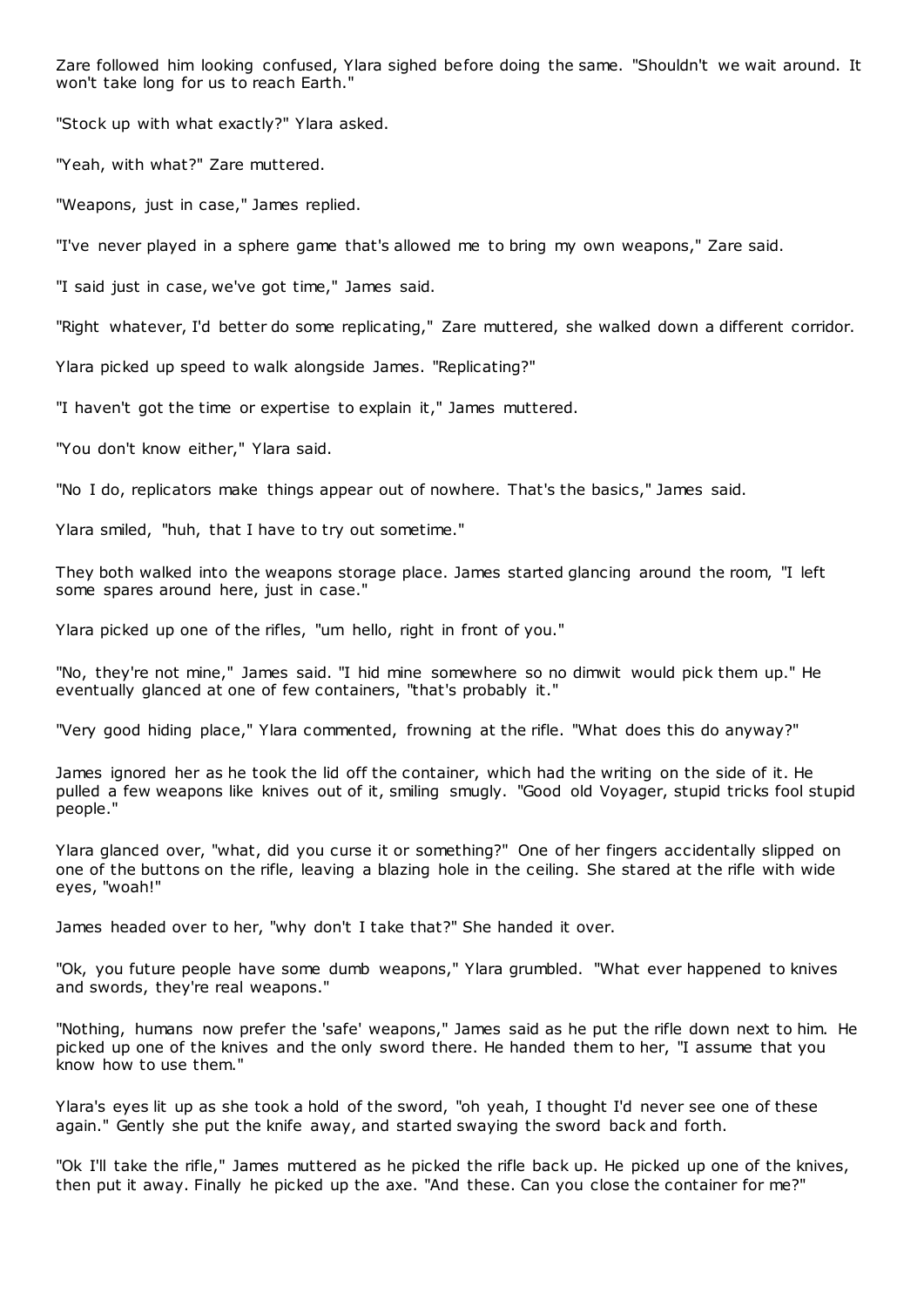Ylara shrugged, "whatever." She put the lid back onto the container, she eyed the writing on it. "Steal sunken, um something at, help me out."

"It says 'Neelix's drunken moments on video'. It's something to scare everyone who sees it, so they won't open it," James said, he headed back out of the room. "I take it somebody didn't finish teaching you how to read."

"Well I did kill my watcher before my lessons ended," Ylara muttered as she followed him. "Oh, who's Neelix, and video?"

"Neelix, a really ugly guy who goes naked when drunk. Video is a moving picture, basically," James replied.

Ylara stopped in her tracks with her eyes wide, "and your weapons were all still there? God that guy must be ugly." She rushed after him.

#### **The Bridge:**

Andrea paced back and forth, "how long until we reach Earth?"

"Ten minutes," Kevin replied.

"Are you ready then?" Chakotay asked from his chair, not looking really interested.

"Ready? Let's just say they're going to regret taking my sister away," Kevin muttered.

Jodie smiled, "now that's more like it."

Kevin glanced back at her, "huh, what do you mean?"

"Nothing, it's just that's how a Chosen should talk and act. It's more, attractive," Jodie replied.

"Really?" Kevin said with his eyes lit up. "So how..."

"Don't ruin it," Jodie grumbled.

"Oh ok, I'll remember that," Kevin mumbled.

Andrea stared blankly at him then at Jodie. "Ok guys, can we carry on with the journey with a little less disturbing talk, hmm?"

"Yes please," Foster added on.

Jodie smiled innocently, "sorry."

Chakotay shook his head, "god what is it with the daughters in the Harris and Annet family? You may as well be called Jodie Chosen-Slayer-Groupie. I mean there's Jessie who married James, her twin who wanted to, and you."

"Hey, I liked the idea of a Chosen boyfriend before either of them, so there," Jodie muttered, pouting slightly.

"Hey, how come James got two?" Kevin asked, also pouting.

Jodie smirked, "actually he did have three remember. Why is because he's more gorgeous than you, can act like a Slayer and a normal person at the same time, doesn't hit on every girl he sees."

"Hmm, somewhere in Indiana, Janeway is spinning in her grave," Foster muttered quietly.

"Right, I'm the best looking out of all the male Slayers," Kevin said smugly.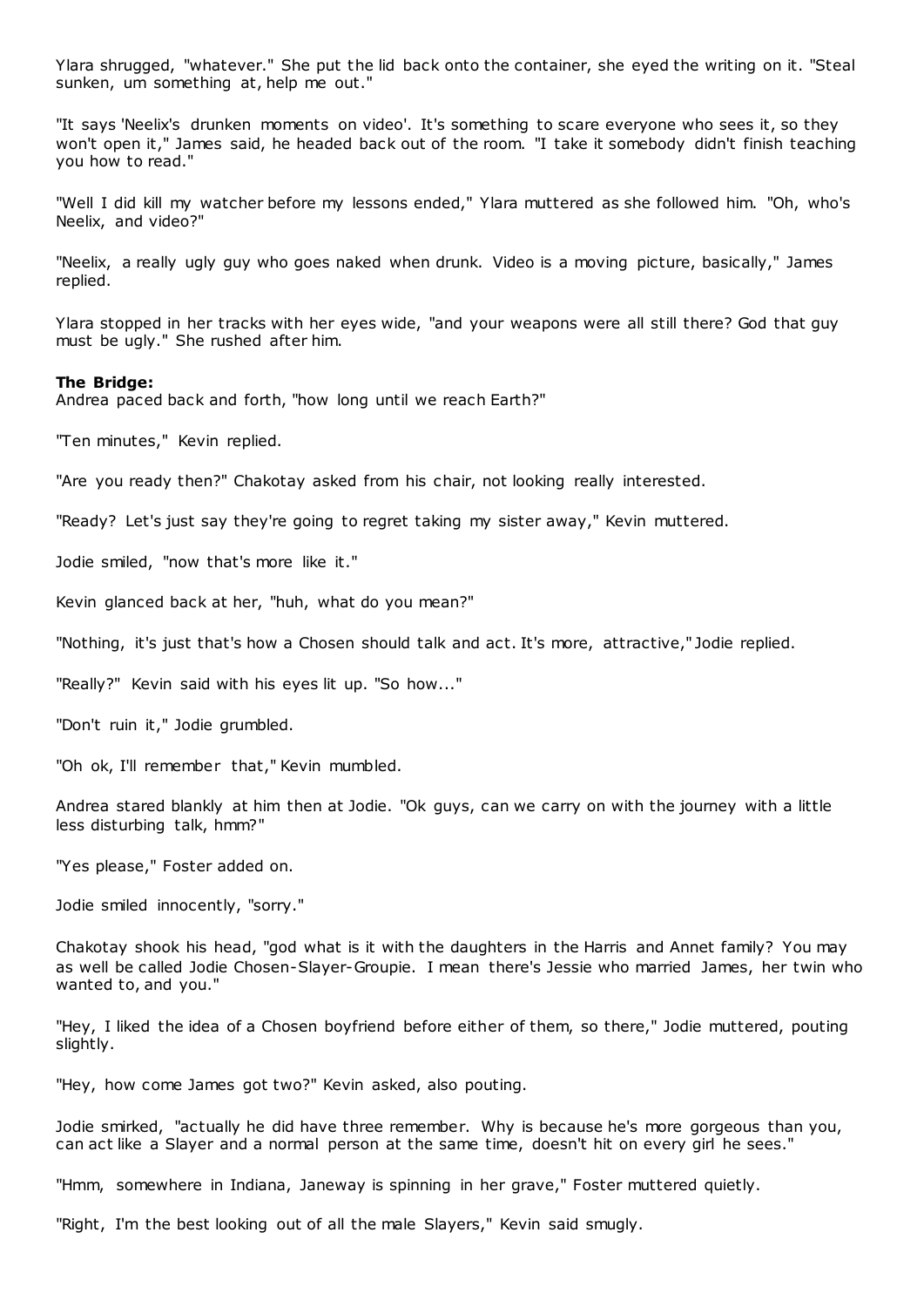"Now all the male Slayers but James are doing it," Foster muttered.

Chakotay glanced at him, "doing what?"

"Spinning in their graves. Wait, James won't be the only male Slayer that's still alive, apart from Kevin," Foster mumbled. Everyone ignored him.

"Don't be stupid, Slayers are more likely to be girls as they're better at fighting," Jodie said sweetly.

"Yeah actually that's probably true, Kevin's the evidence," Andrea said.

Kevin glanced back at her, "what was that?"

#### **Meanwhile:**

The Enterprise and the Leda dropped out of warp, and orbited a planet.

#### **The Enterprise bridge:**

Tom walked over to stand beside Triah, "hail them."

She nodded, "frequencies open."

Tom glanced back at Angela, "you're on."

She shook her head, "this is Captain Turnbull of the Enterprise. Can we be of assistance?"

In: "Thank you Enterprise, but we already have one starship in orbit transporting medical supplies."

"All right, that's weird," Angela said. "Well if you don't mind, we've got another planet to help out."

In: "Aknowledged. Renias out."

"I would have thought Starfleet would have told us there was a ship already here," Faye said.

Triah shrugged, "doesn't matter, it just saves us some time."

Bryan glanced back at the others briefly. "The ship is coming from the other side of the planet."

"Ok let them know we're leaving Triah, and Bryan set a course for the other game site," Tom ordered.

Bryan turned his chair around, "but they're not Starfleet dad."

Tom frowned, "what, who are they?"

"It's the Lillyia Z4," Bryan replied.

### **The Leda Bridge:**

"It's the Lillyia," Noah replied. "Not sure which one."

Lilly's eyes lit up, "really, where have they been for so long?" Harry shrugged, "you're their captain, you tell us." "I would, but I was in a not listening mood when Scot told me," Lilly said. "Hail them," Harry ordered, raising an eyebrow at Lilly. "The Enterprise is doing it too, should I do the three way comm thing?" Noah asked. "Yes please," Lilly replied.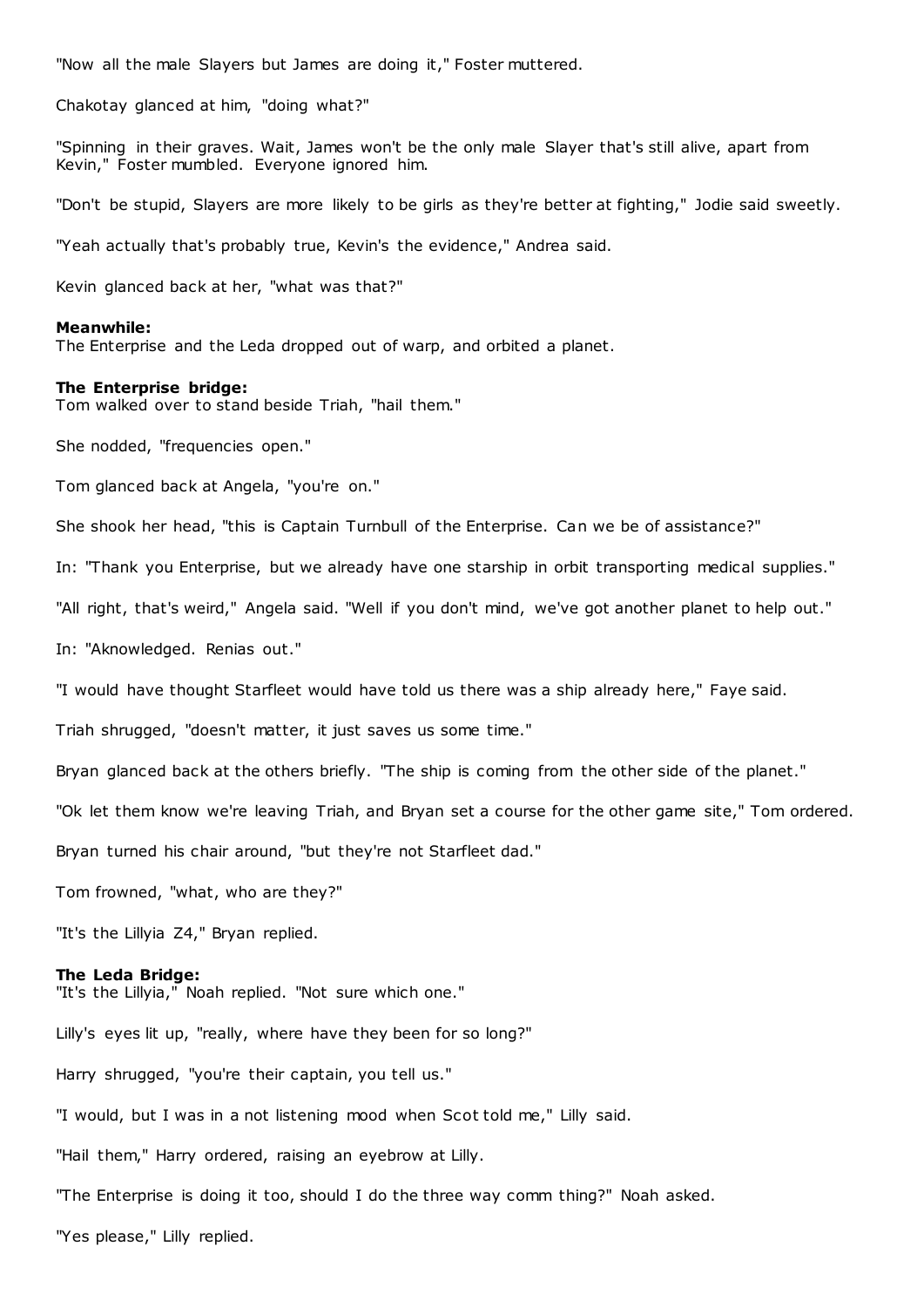# **The Lillyia Z4 Bridge:**

"Wait, that thing always blinds me when you switch it on," Carly muttered, pushing her chair away. Scot watched her move it over to the Tactical station.

"Ready?" he asked.

"Yep," Carly replied.

"Put them on screen," Scot ordered.

"I don't see why you have to order me about, it should be the other way around," James 2 muttered.

"Please shut up about that, James the Eighth," Scot muttered, rolling his eyes.

"You promised you'd never, ever call me that!" James 2 snapped.

"Yeah sure," Scot said with a smirk.

The viewscreen activated, it split into two screens. The Enterprise bridge were on the left one, while the Leda was on the right one.

James 2 calmed down slightly, "hey sis, long time no see."

"Yeah James it has been a while," Lilly said. "Hey Carly." Carly giggled and waved. Lilly turned to Scot, "hi."

Scot sighed, "hey everyone. I wish we could have gotten back sooner."

"And I wish we'd of met back up at a better time," James 2 added on.

"The feeling's mutual," Tom said.

"What are you guys doing here in particular, anyway?" Harry asked.

"Well we got word on what was happening as we were re-entering Federation Space. Obviously the Softmicron are a little too pissed about what the Equinox did to their kids," Scot replied.

"There's obviously nothing we can do right about now, but we thought we should come and help the victims," James 2 said.

"We appreciate it really, but apart from giving out medical supplies there really isn't anything we can do," Harry muttered. "It's really frustrating. Once again the Slayers are doing their thing and here we are, doing nothing."

"Don't mind him," Lilly sighed. "It's been a crazy couple of months."

"Where we've just mainly sat around and done nothing while crap happens. I hate feeling this useless," Harry said.

"I hear you buddy, but we should be grateful that nothing more is going on," Tom said.

# **Meanwhile:**

A portal opened nearby a star, a few dozen ships emerged from it. They all fired a beam at the star. It started to collapse slowly just as one last ship emerged. It fired a different weapon at it.

# **Earth:**

James, Emma, Kevin, Zare and Ylara rematerialised in a quiet part of the game's waiting room. A shield went around them as the group of Softmicron's made their way over.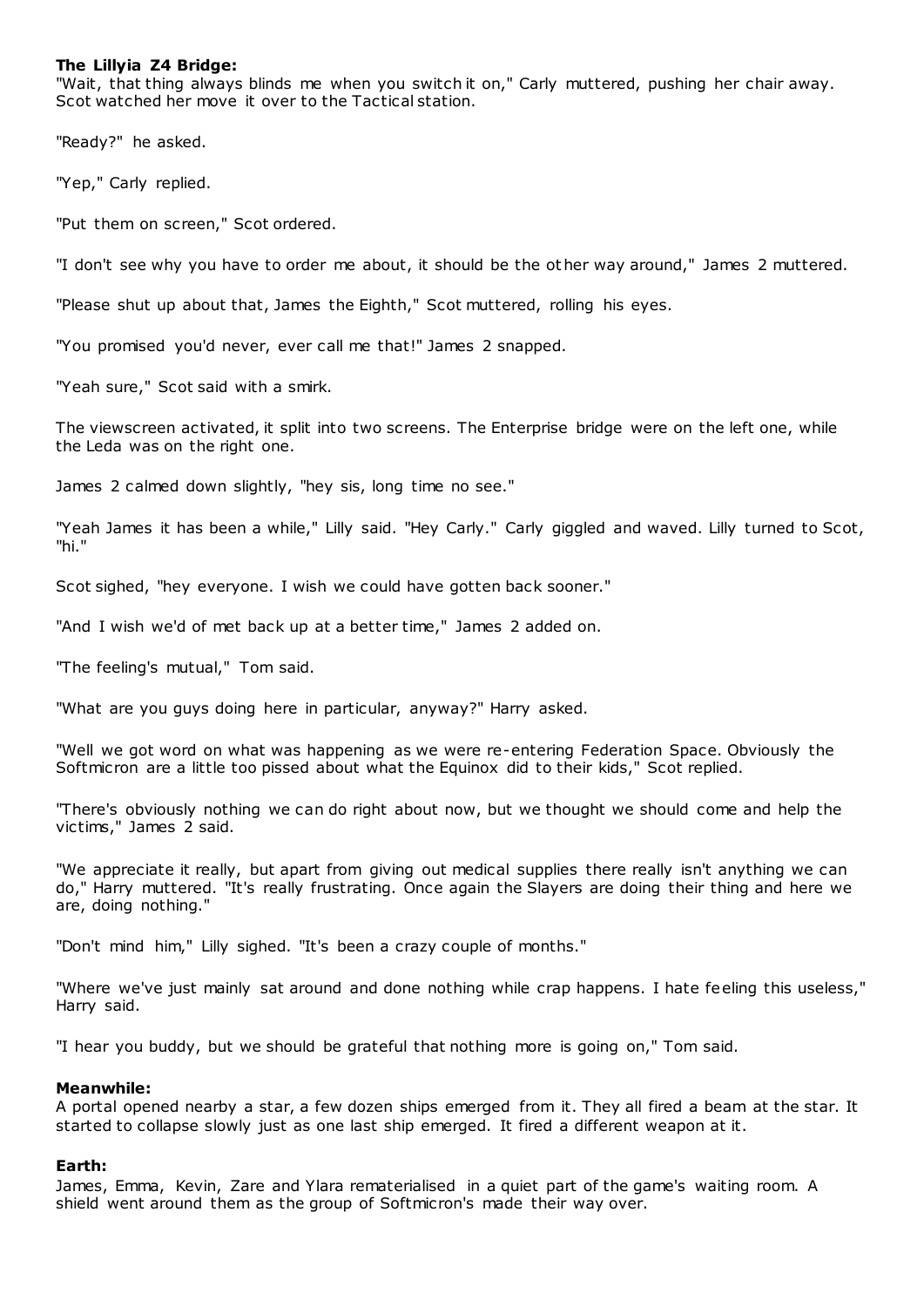"What the, what is this?" Ylara asked as she put her hand out towards the shield.

"I wouldn't do that," James muttered.

She touched the shield, a little shock made her back off, "what the?"

"He did warn you," Zare said.

Emma didn't look too happy, "where's my chain-saw gone!?"

"Once again, how many people have I warned?" James commented.

The Softmicron finally got to them. "It's about time. Welcome," the leader said.

"Ok, since when do sphere's use the waiting rooms?" Zare asked.

"It's something new we're trying," Softmicron 2 replied.

Emma looked around, "then there must be a place to choose my weapon then." Her face dropped, "unless the new part is that the game is something dull."

The leader laughed. "Oh there are no weapons, and it's far from dull."

Softmicron 2 smiled slyly, "as we speak members of your race, more or less, are being slaughtered in a death match."

"What? You've put everyone on Earth in a death match?" Kevin questioned. "None of the people on Earth even saw your kids get killed, let alone did anything."

"Quiet freak!" Softmicron 3 snapped. The leader pushed him gently behind him.

"You'll have to excuse him, members of your race did kill his child," he said.

Ylara glanced back and forth, "these guys look human, what are..."

Zare groaned, "James, didn't you tell her anything!?"

"They're shapeshifters Ylara, I mentioned that," James replied, shaking his head.

"See, typical humans, they don't even care," Softmicron 3 grumbled.

Zare cleared her throat, "actually I'm not human."

"And we do get it all right," James said. "You're pissed, I would be too but..."

"Can I kill them now?" Softmicron 3 asked.

"You think you can reason your way out of this?" the leader muttered.

"No but you're not giving me a choice here," James replied as he touched the shield. "Are we not allowed in?"

"Of course," the leader said.

"What? We should kill them here and now," Softmicron 3 said.

"They will surely die in the match," Softmicron 2 said.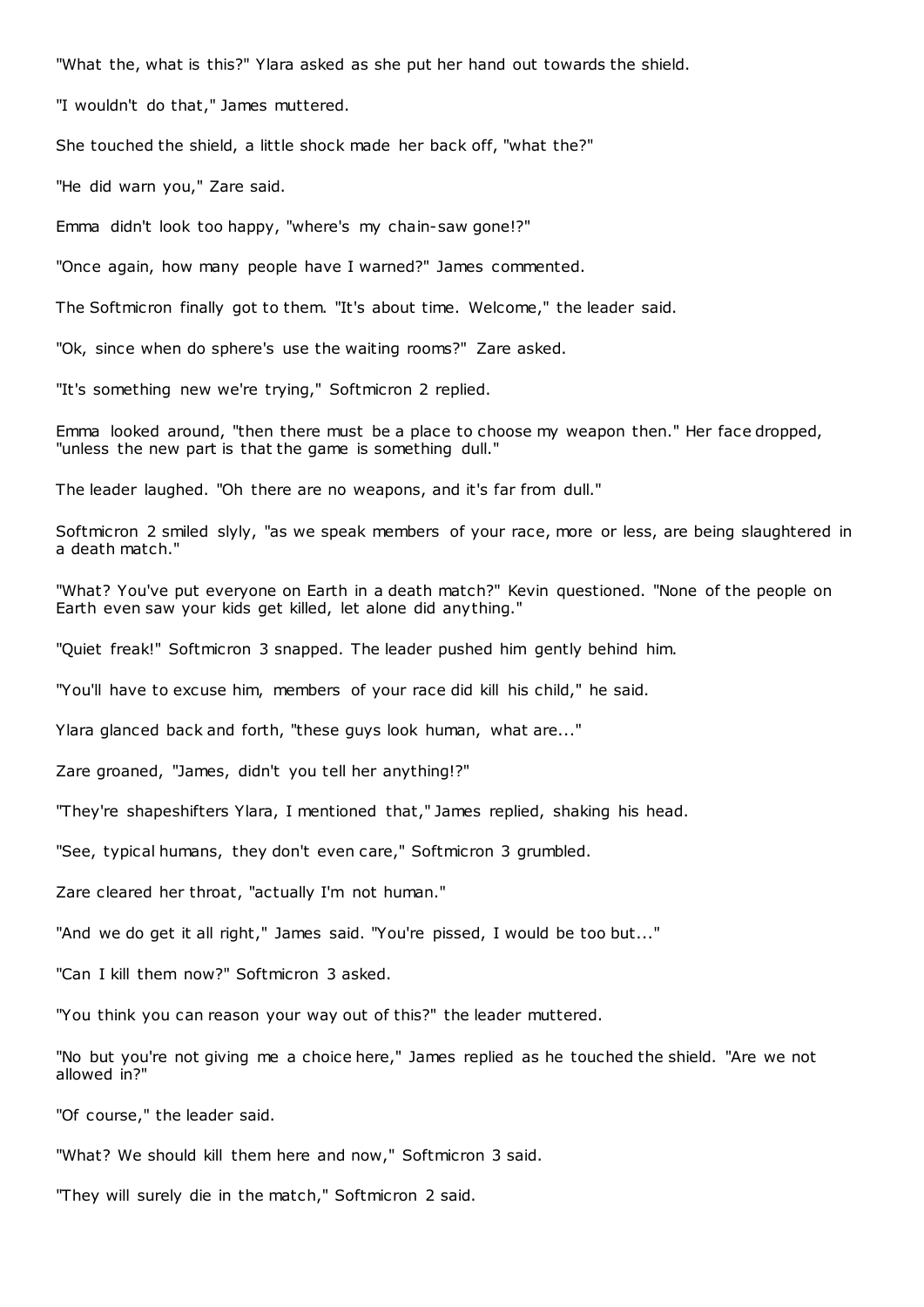"Well if we're allowed in, can we stop wasting time?" Zare asked. "I think you've wasted enough of our time."

"Zare, I think that's what they want remember. They wanted us away from the sphere, so they must be scared that we'll win it," Kevin whispered to her.

The leader smiled, "I highly doubt that. We'll go through the rules and then you can join your race." He glanced back at the female Softmicron.

"As you know, no weapons are allowed, and that includes us. Two, we will stay in human form throughout the whole thing. Three, no infants or old people. As you know a Death Match only ends when one side is completely eliminated," she said.

"How on earth are normal humans suppose to kill without weapons, without getting killed first?" Kevin whispered to the others.

"Depends where the death match is I guess, there will be something," Zare replied.

James glanced around the waiting room, "so only adults are in this death match?"

"Yes, old people and children would be too weak and helpless. It wouldn't be worth it," Softmicron 4 replied.

Softmicron 2 smiled smugly, "but you did forget the last rule. All Slayers must take part."

"Well of course we're going to take part, yeesh," Emma commented.

James was getting paler by the second, "why did you say that?"

"Oh no reason, let's just say it's poetic justice, hmm?" Softmicron 2 said.

Softmicron 3 smiled, "oh so we are killing some kids today, excellent. That'll teach them." He walked around the leader so he could get closer to the shield. "Now you'll understand what it's like."

"Ok, if one of your guys in there even lays a finger on them," James muttered.

"Him, not them. I let the newborn off," Softmicron 2 said. "I'm not completely heartless."

The leader turned to him, "you didn't let the other potential in?"

"No, I figured she'd be young enough to work for us," Softmicron 2 stuttered.

"Very well," the leader sighed. "Kill him." Some of the others grabbed Softmicron 2, and dragged him away.

"Ok, are we finished here or what?" James asked.

Emma rubbed her hands, "oh boy I hope so."

"Very well. Inject them," the leader ordered.

#### **Voyager, the bridge:**

"They've all been beamed inside sir, it's no problem," Andrea said.

Chakotay stepped out of the turbolift, he took one look at Paris on the viewscreen and snorted in disgust. "Oh he wasn't on Earth when the sphere came, that's a shame."

"Commander, I'm going to ignore that just this once," Paris snarled.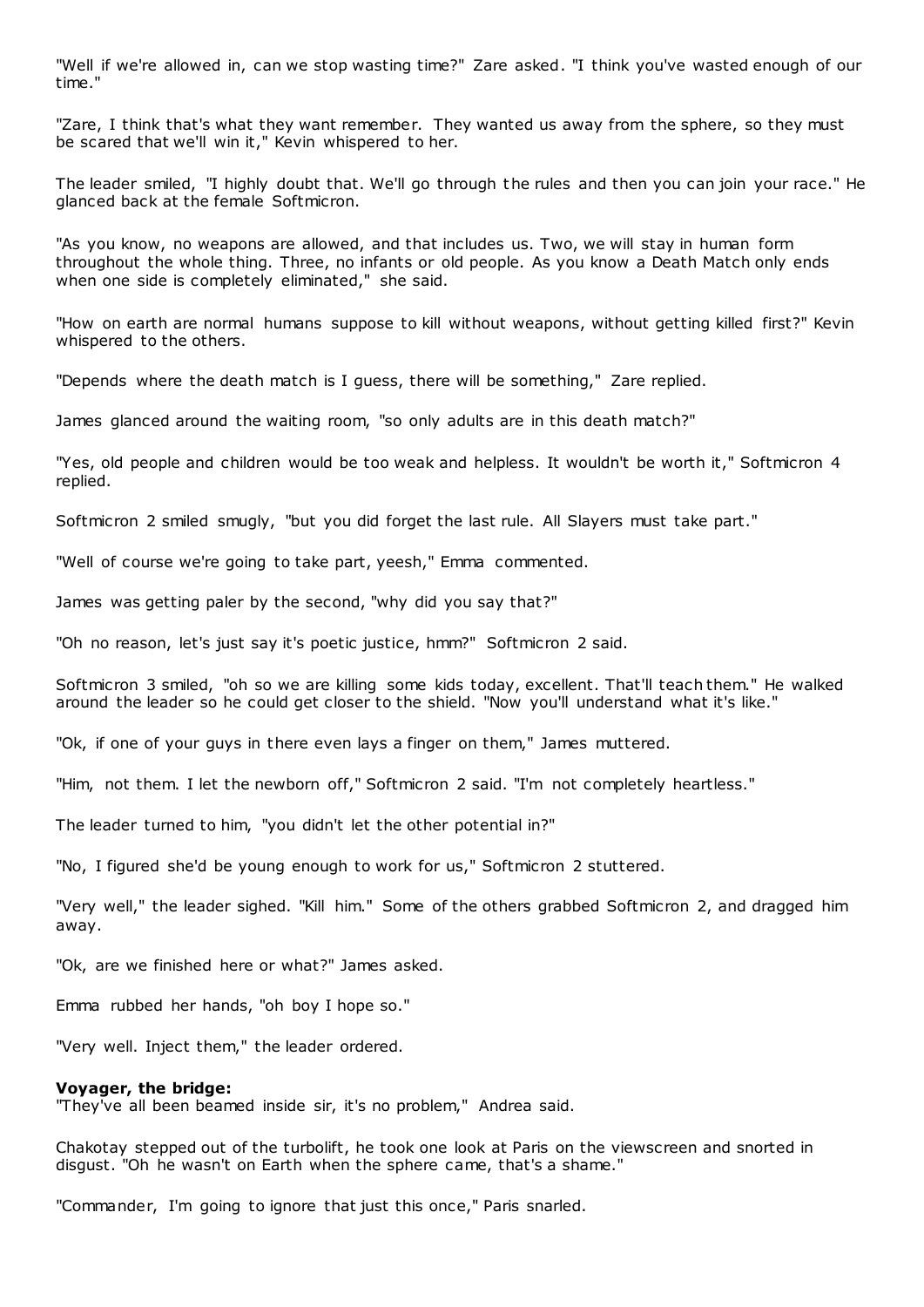Andrea looked uncomfortable, "um Chakotay, why must you snap at everyone?"

"That wasn't snapping, that was me being disappointed," Chakotay muttered. "Getting trapped and killed in a game would be poetic justice."

Andrea stared at him, "what is your problem?" She turned back to the viewscreen. "You did contact us to do more than check up on the Slayers right?"

"I did. Now that they've gone into the game, we want Voyager to go to Deep Space Nine," Paris said.

"No, not again. I won't go back to that hell hole!" Foster screamed and ran into the turbolift.

Everyone managed to ignore him. "Um, now isn't the time for general missions," Jodie said.

"The Enterprise, Leda and the Lillyia are dealing with the games sites. Other ships are on other assignments. We need someone to pick up ambassador," Paris said.

"Hang on," Chakotay butted in. "First you ignore a warning about a game cube destroying a city, which did happen. Now when there's an obvious attack on humans and the Federation start up, you want us to pick up some ambassador? Shouldn't you learn to fly if you have a job like that?"

"Commander, you're out of line. Voyager is not seventy thousand lightyears away anymore, you take orders from us," Paris snapped.

"To hell we do. We're going to do something to help, not go to the middle of nowhere while this is going on," Chakotay said.

"You don't have a choice," Andrea muttered.

"Jodie, do you want to go to DS9?" Chakotay asked as he turned to Jodie.

"Hell no," Jodie replied.

"Ok then, get him off the screen," Chakotay said.

"Aye sir," Jodie said.

"Anyone else who'd like to be Starfleet's lapdog like the old Enterprise used to be, speak now. You may as well go join Paris," Chakotay said, glancing around the room.

Andrea did the same, "I don't believe this, there's nothing we can do right now. Three ships are enough."

"Yes but something else is going to happen, I can feel it. It's better to be around than, not," Chakotay said.

"You can't disobey our orders, remember I'm in charge of Voyager and I say we go to DS9," Andrea said. Everyone just stared at her looking uneasy.

"I think it would be a good idea to leave, don't you think?" Chakotay said smugly.

Andrea stared coldly at him, "you won't get away with this."

Chakotay rolled his eyes, "what are they going to do? Hang me, or cut off my head? I wouldn't really be bothered if they did."

Andrea shook her head as she stormed off towards the turbolift.

"Let's go before Paris does nothing to us," Chakotay said as he replaced the helm guy.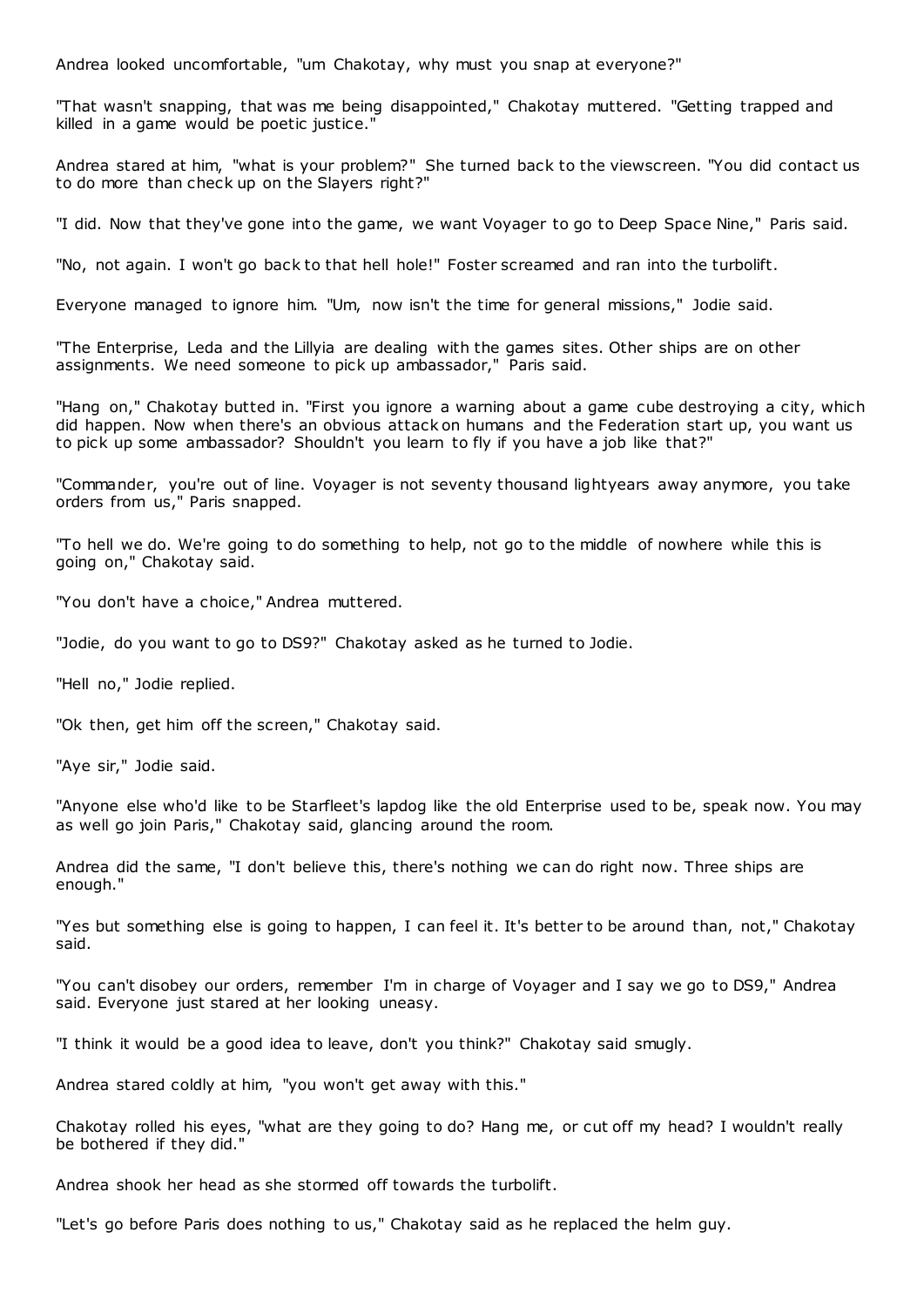# **Later:**

Voyager dropped out of warp, and entered orbit with the rest of the fleet.

#### **The Enterprise, Conference Room:**

The main cast, plus Angela, Tani, Lee, Scot and James 2 had gathered around the table.

"So the Softmicron really have it in for us," Tom sighed. "Just because some morons decided to kill some of their kids."

"Can you blame them? Wouldn't we do the same in their position?" Chakotay said. Everyone turned to him looking pale. "What?"

"Well I know I wouldn't wipe out their homeworld to get revenge," Tom muttered.

Harry shrugged, "I can name a few parents who would go that far if they could."

"Not me, I'm not a killer," Triah said, cradling Scott in her arms. "But I would beat up anyone who'd touch you, yes I would," she cooed as she tickled his face.

"I wasn't talking about you anyway," Harry said with a smirk.

"Am I missing something here?" Scot questioned, glancing at Chakotay.

Lilly leaned over to whisper near his ear, "Lena died recently. Also um, Harry was probably talking about James or Jessie."

"Holy crap," Scot muttered.

"So what can we do? We've got the Slayers in the sphere, it's too late to help the other sites," B'Elanna questioned.

"Wesley mentioned something about the end of something, he seemed pretty wigged about this whole thing. Do you think he knows something else?" Faye asked.

"Who knows," Chakotay groaned. "Tom, Harry, you should ask him."

"Yes sir," Tom said as he climbed to his feet. He headed out, Harry followed him not looking too sure.

"I guess all we can do is get back to Earth," Bryan said. "Something may happen there and we'll be around to stop it and or help."

"Unless Wesley has anything useful to tell us we'll be flying blind," Angela said.

In: "Bridge to Turnbull."

Angela tapped her commbadge, "yes?"

In: "We're detecting a temporal anomaly off the port bow."

"Great," Angela groaned.

#### **The Bridge:**

Everyone managed to find a spot to stand or sit.

"On screen," Angela ordered.

The viewscreen changed to show a colourful anomaly, a ship came out of it.

"Here it is, we're going to die," Bryan stuttered.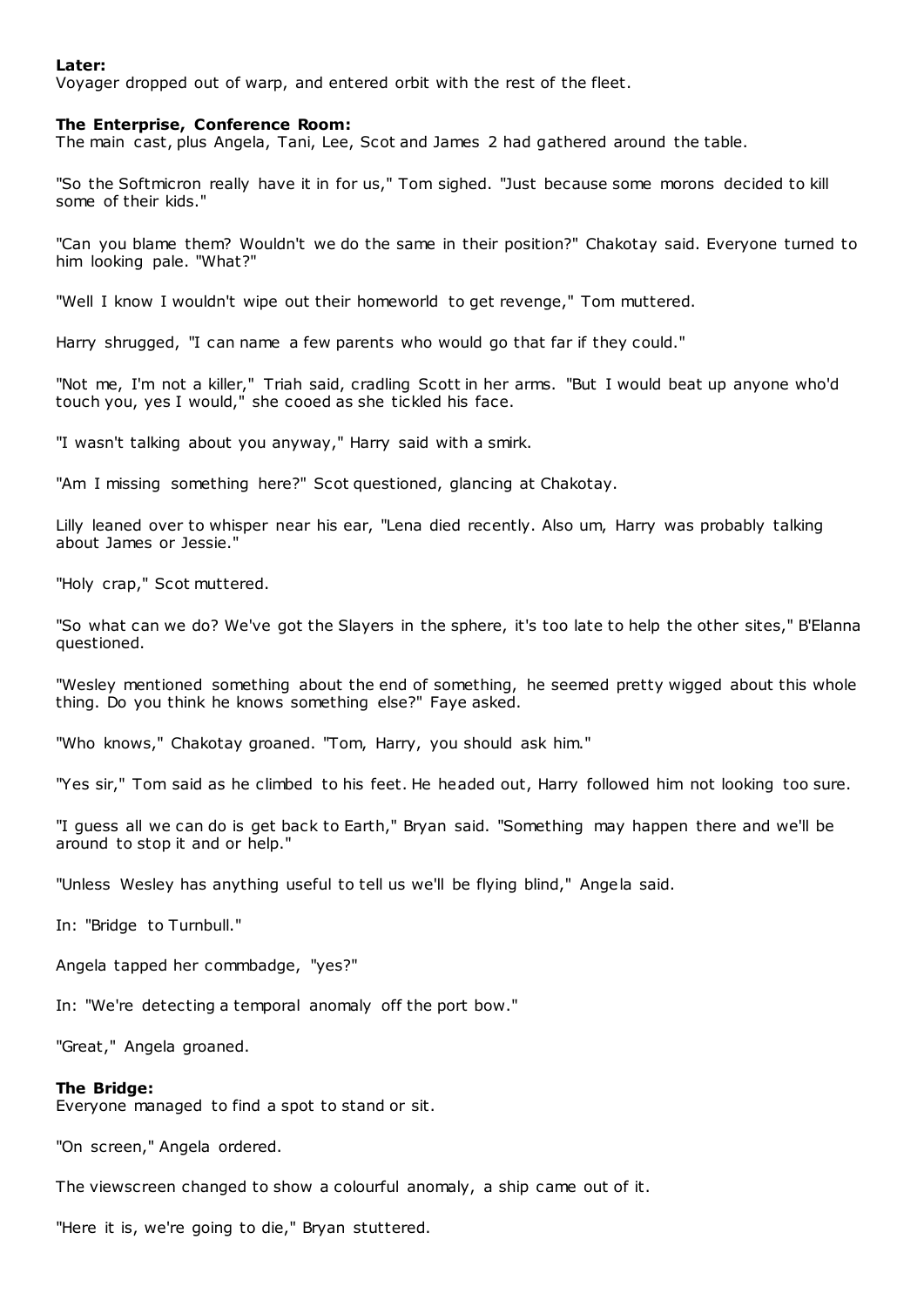"That's optimistic of you," Faye commented.

A few people calmed down. Chakotay sighed, "hail them."

Angela glanced back at him, "hang on, we don't know who they are and it was a temporal anomaly."

"Actually we do know them," Chakotay said.

Triah nodded, with her spare hand she keyed in the appropriate commands. The crew from the beginning of the episode appeared on the viewscreen.

"Long time no see Commander," Jacqueline said.

"Yes indeed. It's been nearly four years," Chakotay said. "What about you?"

"Well about two for us," Jacqueline replied.

"Ok for those people who are me, who are these people?" Angela asked.

"Oh sorry, my bad," Jacqueline said. "I'm Captain Jacqueline Levinson of the timeship Erona."

"Levinson? I thought it was She..." Triah said.

"Shush," Jacqueline whispered. "I changed it ok, my old one was lame."

"Yes, it was so dated, you know like 1997 dated, right?" Chakotay commented. Nobody answered him. "Well it was around the same time that Lilly's surname was Liger, so I don't blame you."

"Don't talk like you're in a show, Chakotay, or we'll have to go back a few minutes before and stop you," Will said.

Jacqueline glanced back at him, "why would we do that?"

Will pouted, "to stop people who have never read any Kidz Trek or know anything about it for that matter, from being confused. It would have been a worthy cause."

"Riight," Angela said, turning her back to the viewscreen.

"Soo, what did Chakotay, or rather what is he going to do this time?" B'Elanna asked.

"Hey," Chakotay snapped.

"Oh who are you kidding angst boy," B'Elanna grumbled.

"But it was an alien conspiracy the last time, remember," Chakotay said.

"Whatever," B'Elanna groaned.

"No no, he hasn't done anything," Jacqueline said. She narrowed her eyes at him, "yet. We're here for a bigger reason. When I say bigger I mean end of the human race bigger."

"Then why are you here? You guys not human?" Faye questioned.

"Ok it hasn't fully happened yet, but it probably will," Jacqueline said.

"What time are you from exactly?" Jodie asked.

"Wait, what did you mean by yet?" B'Elanna asked.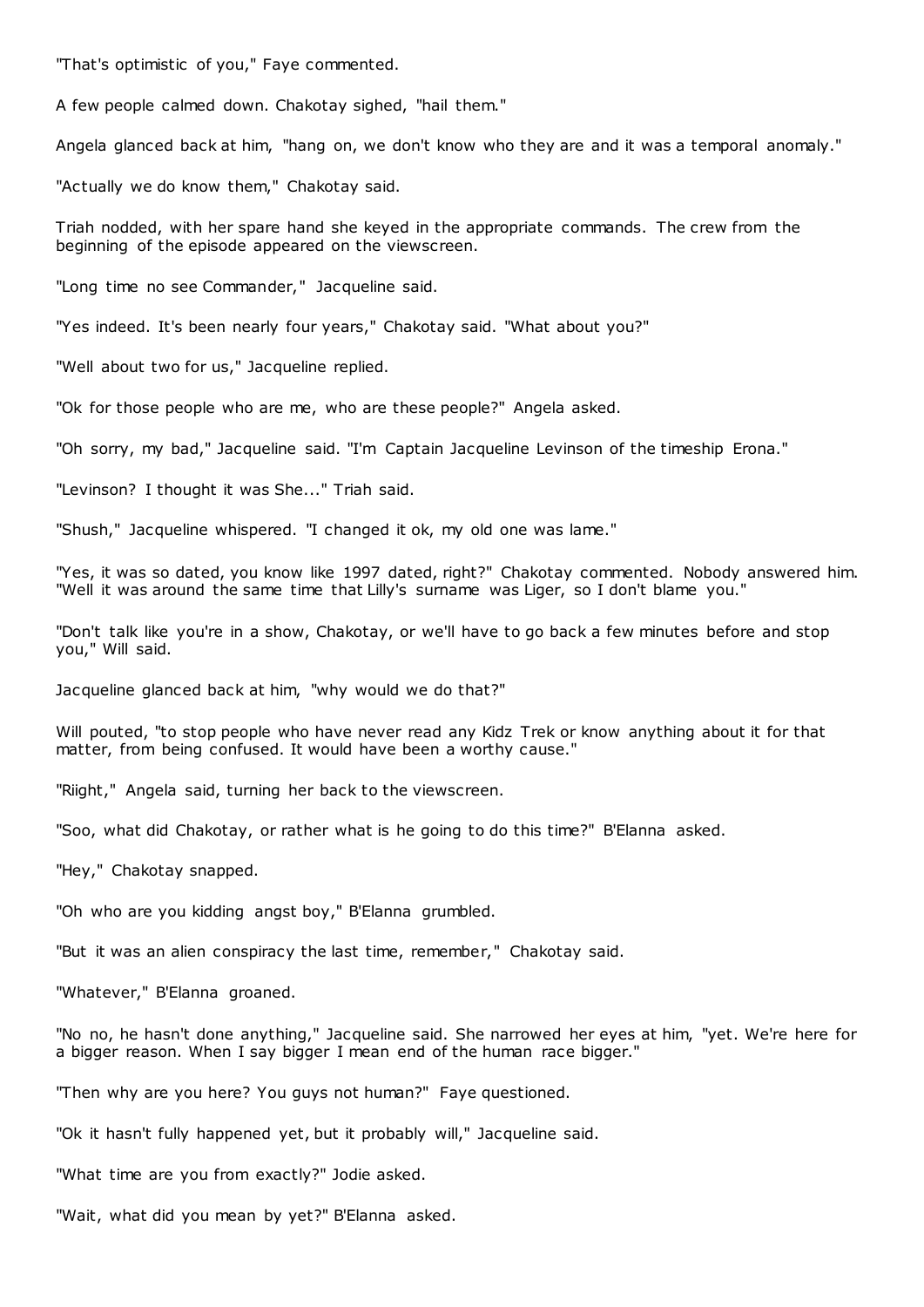"Firstly, 2780. Secondly, can't say cos it'll change the timeline in a way we don't want to," Jacqueline replied.

"But you've just come back to save the human race, surely stopping Chakotay from doing more angst is minor in comparison," Faye said.

B'Elanna looked like she was in deep thought. "That's near the end of this millennium. When will this 'end of human race' event happen?"

"Well it'll probably take another hundred years or so," the opps girl said.

"To do what?" Will asked. Everyone on their bridge groaned. Jacqueline turned around to smack him.

B'Elanna nodded her head, "hmph, Wesley wasn't kidding. He did say something about it being the last millennium."

"Ookay I'm confused," Naomi muttered.

"It's really very simple," Will said. "We're here to stop the chain of events that lead to the des truction of Earth in our time." He glanced at a surprised Jacqueline. "Did I get that right?"

She groaned, "more or less."

"Wesley said it's starting now, I take it he was right," Chakotay said.

Jacqueline sighed, "if we've got the time right, it's probably starting in an hour. A Game Sphere will probably hit Earth soon so...

"Uh, that's already happened. It's been that way for an hour," Angela stuttered as she turned around.

Jacqueline stared blankly, she smacked Tony across the head. "I said go back to the time so we can stop it, man you are stupid!"

"What's the problem?" Tony muttered with a pout. "We can just go back further."

"No we can't, we'll have two versions of the Erona then," Jacqueline said.

"We still have a shot though. If we get rid of them, the process won't be 'completed' as such and it should collapse on its own," Vicky said. Jacqueline stared at her. "What I do know some stuff."

"You know all this means absolute bull s\*\*\* to us," Chakotay said, folding his arms.

Jacqueline sighed, "do we have time?"

"We've got time yeah, I'd say the full process will be completed in two days," Vicky replied.

Jacqueline turned back to the Enterprise bridge. "Ok Chakotay, your place or mine?"

# **Voyager, Astrometrics:**

John was in the middle of explaining something while the remaining senior staff, Lillyia and Erona crew were gathered around.

"We don't know when it happened but according to our history, Voyager and the Enterprise encountered this new alliance in the Delta Quadrant," John said. He turned around to work on the station behind him. The big screen changed to show a big picture of Earth, the Games Sphere appeared around it. "You know the bit in between obviously. The Softmicron saw Humans as primitive mammals like many other races until the USS Equinox started capturing their young."

"We figured that part out already," B'Elanna said.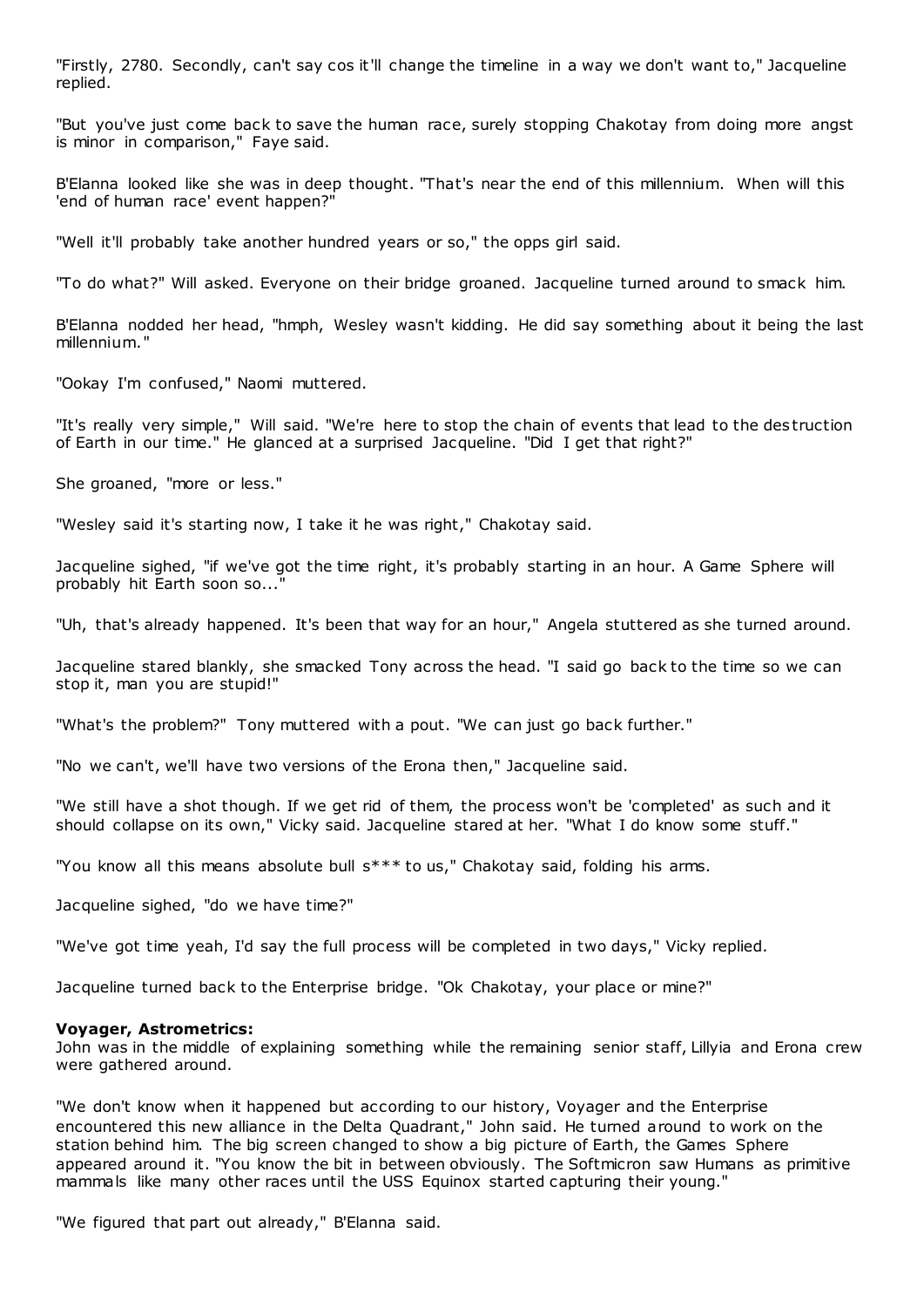"We did? I thought the Softmicron just attacked cos we had this generations and next of the Chosens, or whatever," Nikki said.

Chakotay shook his head, "what does the Softmicron do now that causes the destruction of Earth four hundred years later?"

John pouted as he glanced back, "I'm getting to that." He turned back to the station. "They started to attack Earth with more Game Cubes than usual, hoping to kill off the amount of children they had lost, no doubt. Then of course they finally lead the Slayers off to doomed Game Cubes and place a deadly new kind of Games Sphere around Earth. It wasn't enough so why not call on their old allies. Jacqueline over to you."

Jacqueline sighed as she leaned on the station, with her arms folded. "The Game Cubes weren't just trying to lure the Slayers away from the sphere, they wanted to lure as many Starfleet ships away from what their allies 8472 are up to. This is what leads to the destruction of Earth."

"So do they win the sphere?" Faye asked.

"Barely. We lost about a quarter of the population," John replied.

"That's why the Softmicron have 8472 working on something else," Jacqueline said. "Vicky, show them."

"Aye aye," Vicky sighed as she joined John. The picture of Earth disappeared and was replaced by a small system, the screen zoomed in nearby the star. They could now see the many alien ships hovering nearby, and one of them firing a beam.

"What are they doing?" Tom asked.

"That's what destroys Earth in four hundred years, and the rest of the solar system," Jacqueline said. "They are changing our space into their own."

"But that's impossible, right?" Harry muttered.

"By the eve of the twenty fifth century over two hundred square kilometres of Federation space was fluidic ," Jacqueline said. "It's not much I know, but what they're creating now is probably the size of a peanut. It expands every now and then, so by our time, it had changed the solar system."

"We can still stop them, you said that," Tom said.

"Yes but the thing they're doing now will only take a few days. It can't expand on its own yet, but after a few days it will," Vicky said.

"There are a few dozen ships there. In order to stop that many ships it would take quit e a while to just get Voyager stocked up with the bio weapons. Voyager would be a sitting duck during an attack as it would take a while to destroy them all, one by one," Tani said.

"What about the one that affected an entire swarm of them?" Tom asked.

"That would take days to make, we don't have time," B'Elanna replied.

"Ok B'Elanna, Tani, you guys should team up and get started on the normal torpedos. Get Doctor Jones to help you," Chakotay ordered.

"Yes sir," B'Elanna sighed. She and Tani headed out of the room. Chakotay followed them out.

"How long until the sphere ends?" Lilly asked.

"Not for another few hours," Tony replied.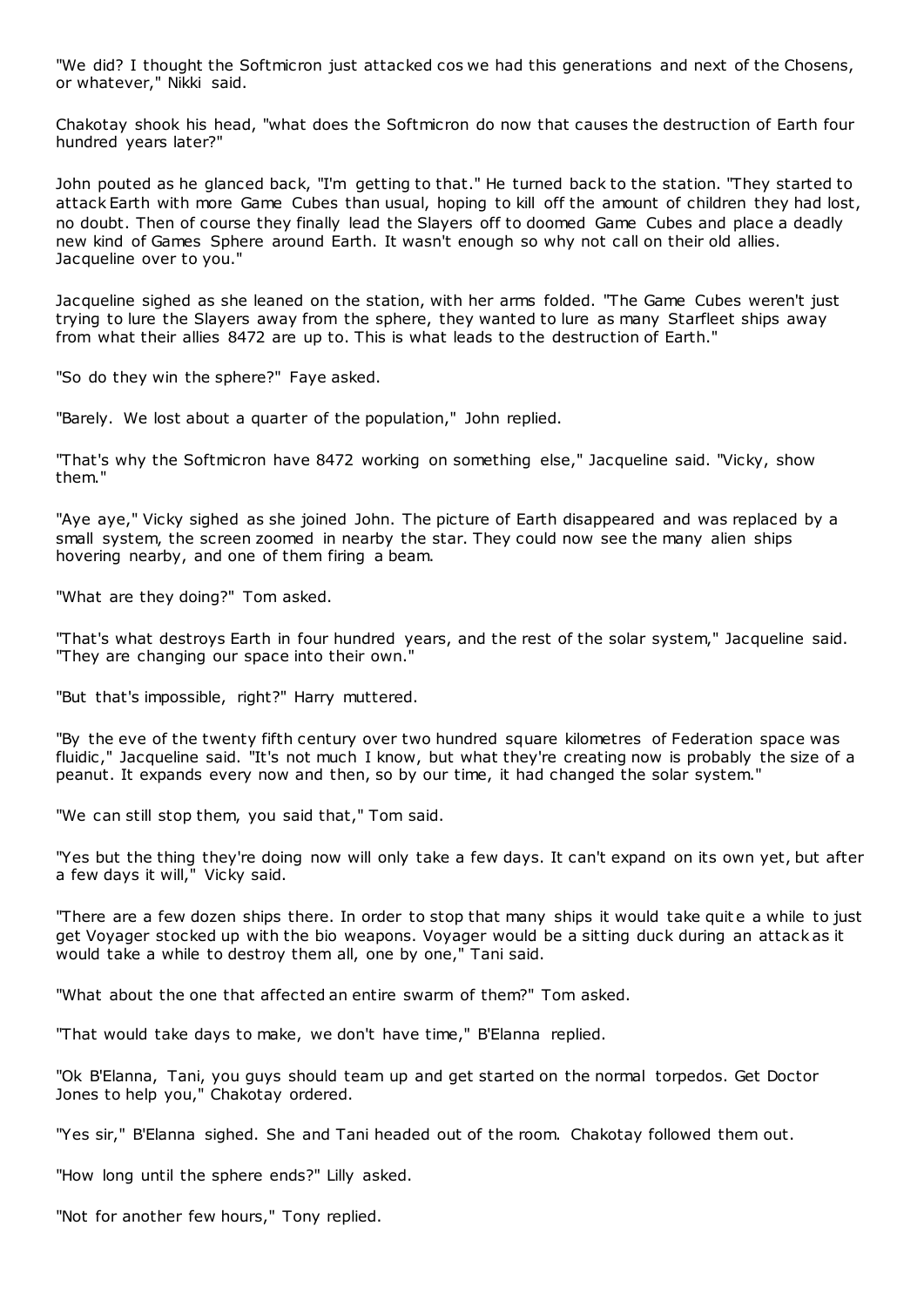Tom frowned, "hang on. If you won that game, how come it killed a quarter of t he population?"

Tony looked uncomfortable, "I was hoping you wouldn't ask that."

# **The Ready Room:**

Chakotay walked into the room, headed straight for the desk. He turned the computer on the desk around, he pressed a few buttons on it. "Computer, encrypted transmission."

"Channel open," the computer responded.

In: "Tell me you're ready now."

"Something has come up, it'll have to wait," Chakotay said.

In: "Look I don't have the time to wait around for you. I'll do it myself."

"You need me, you do nothing but mess up after all. If you want to do this so badly then come and help us, we could do with an extra hand," Chakotay said.

In: "Me, help you?"

"It wouldn't be the first time," Chakotay muttered.

In: "What on earth is going on that is more important than our mission?"

"It's not more important, it's just unavoidable," Chakotay replied. "Just remember, keep your mouth shut if you decide to turn up. Chakotay out." He pressed a button on the computer with a sigh.

#### **Later:**

Jodie, Foster, Danny and Ian were the only people on Voyager's bridge. A few unknowns stepped out of the turbolift looking like they were wearing protective gear.

"Are you sure? Its been a while," Danny was saying.

Ian sat down at the helm, "it hasn't been that long, I do remember how to fly."

Jodie frowned at her station as it beeped madly at her. "Um, we've got more visitors and I doubt they're here to give us a hand."

"Oh god, have Species 8472 noticed us? Or is it Softmicron?" Foster panicked.

"No it's not that bad," Jodie muttered.

#### **The Enterprise Bridge:**

"Commander, a ship has just uncloaked nearby," Triah said, glancing back.

Angela and Tom glanced at one another. "Cloaked, who would that be?" Angela questioned.

"Could be Klingon, Romulan or..." Tom replied. He turned pale, "ohno, please no."

"Yeah I second that, Romulans really ruined the Next Generation," Bryan said.

"And the Klingons didn't?" Faye muttered.

"Hey," Bryan grumbled.

"So who is it?" Angela asked.

Triah smiled nervously, "uh, it's the Pegasus."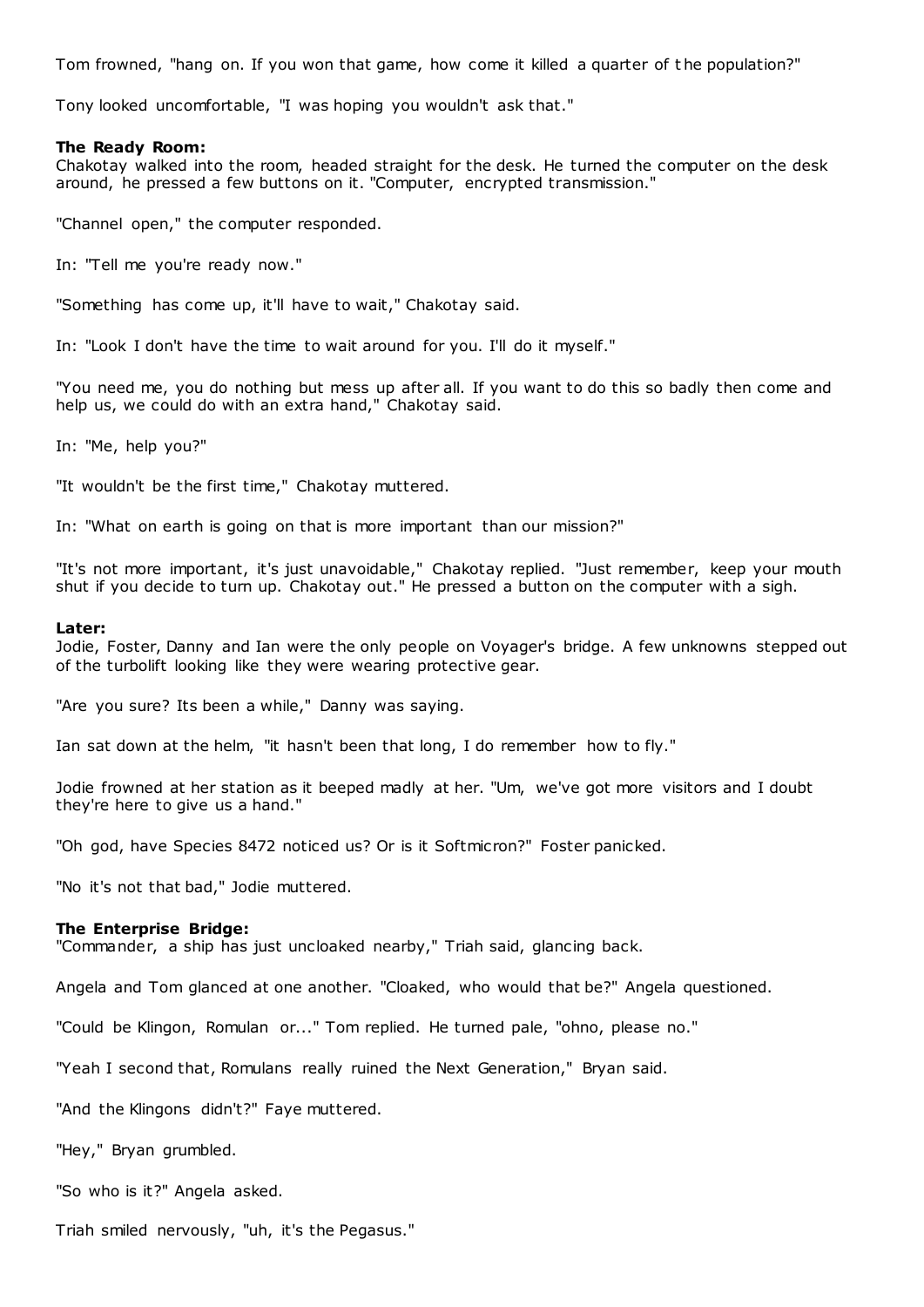Tom groaned, "damn it."

"This is all we need. Open a channel, we may as well tell them to get lost politely as they haven't opened fire," Angela ordered.

Triah turned back, "actually they're hailing us."

"Let's get them first, I have a good way of telling them," Angela said.

Triah smiled, "I got them, on screen."

"No need to be smug, Jodie and Noah are newer to opps, the Erona crew aren't up to much and I don't think anyone we know does the Lillyia's," Tom said with a smirk.

Damien and his annoying celeb crew appeared on the viewscreen. He squinted his eyes, "which ship's this?"

"Leda sir," Myleene said.

"Actually it's the Enterprise," Tom muttered.

Damien groaned, "trust her to guess wrong. You people really should cut down on the ships, it looks like you have your own fleet here."

"They're allies, so don't start anything," Tom said.

Angela cleared her throat, "wasn't I going to talk to them."

Tom held up his hands into the air, "sorry, go ahead."

"Jeez how rude, we're only here to help with your little problem. Whatever it is," Damien said.

"Um what? How do you know we have a problem?" Angela asked.

"Well um, there's one ship I don't recognise around, and the Lillyia and god knows they're only around if something's going on," Damien replied. "Only an idiot would think it's nothing."

"But wasn't it because..." Justin started to say. Johnny Junior smacked him.

"We were told to keep quiet," he grumbled. He looked at his hand, "eew, what do you put in your hair?"

"Well um, thanks for the offer but I think we'll be ok," Angela said with a raised eyebrow.

Tom looked suspicious, "you're obviously not telling us everything. What's going on?"

"Do you want our help or not? I know I have got an idiot crew, but this is a good ship," Damien grumbled.

"Speak for yourself," Johnny Junior grumbled.

"Oooh," Justin giggled.

Damien turned red, he muttered under his breath, "but I was hoping that they'd stupidly die or something."

"If you don't like them, why did you even clone them?" Tom asked.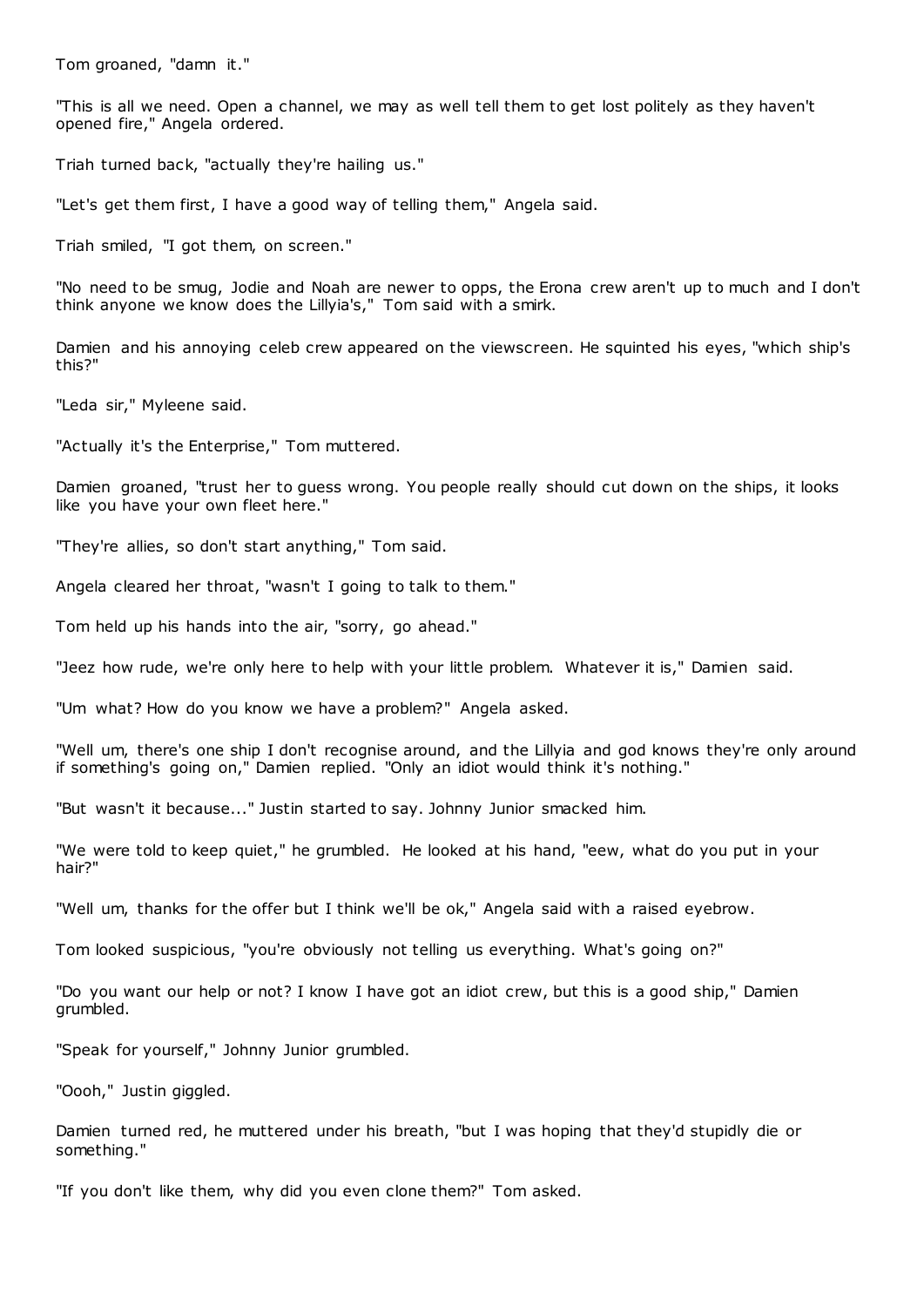"Because I was desperate for new, uh er um, I wanted to have an annoying crew again cos that 'annoy the enemy' strategy used to work," Damien replied nervously.

Faye tried to keep a straight face, "maybe we should let them help. Damien's helped a lot in the past."

"Yes but the last time he helped in a matter involving Softmicron, he tried to make them his army," Tom said.

Damien groaned, "oh please, what would I want with a group of little eggs that turn into big, scary and unbeatable. Hmm. No I er, I have better things to do."

Bryan turned around to whisper to his dad, "should I mention they can turn into more than that?" Tom shook his head.

"If you have better things to do, why would you want to help us?" Angela asked.

"Because um, I can't do it yet. Besides you losers would just crumble without help from me," Damien replied.

"And why's that?" Bryan asked.

Tom rolled his eyes, "all right fine, you can help. Right Angela? But we really should let the other ships know."

"Great, what do we have to do?" Damien asked.

"Oh keep dozens of Species 8472 distracted while Voyager and Erona kicks their ass," Tom replied. "You'll probably provide a very helpful distraction no doubt. Triah cut us off."

"Species 8472, that son of..." Damien grumbled, looking panicked. He was cut off as the viewscreen changed to show the rest of the fleet.

"Why does it have to be Voyager anyway?" Faye asked. "Can't the most powerful ship get the weapons?"

"We only have time to equip one ship with them, and Voyager is better at offense than defence. The Lillyia is more advanced so defence wise they'll be fine, Leda is the newest so its defence should be ok, Enterprise is always kick ass." Tom replied. He leaned his hand on the wall, "this beauty's hull is tough as anything, I tell you there's no point in it having shields and..." The wall broke away, making him fall over. Where the wall used to be there was a crewmember with a tool kit, having lunch.

"Tough huh, now I'm worried," Faye said.

Tom jumped back onto his feet, "crewman what are you doing?"

The crewmember looked nervous, "I was doing some structural reinforcement work, I did put up a 'dont lean on the wall' sign."

"Make sure you're finished before battle," Angela said with a smirk.

"There is no sign, I would have seen a sign!" Tom snapped, half way through he spotted the sign on the ground where the broken metal was. "Oh, that wasn't there before."

"I don't think Damien's the only one with a dumb crew, hmm?" Angela commented. Tom pulled a face at her.

"Yeah but at least we have something they don't," Faye said.

Bryan glanced back at her, "bearable looks?"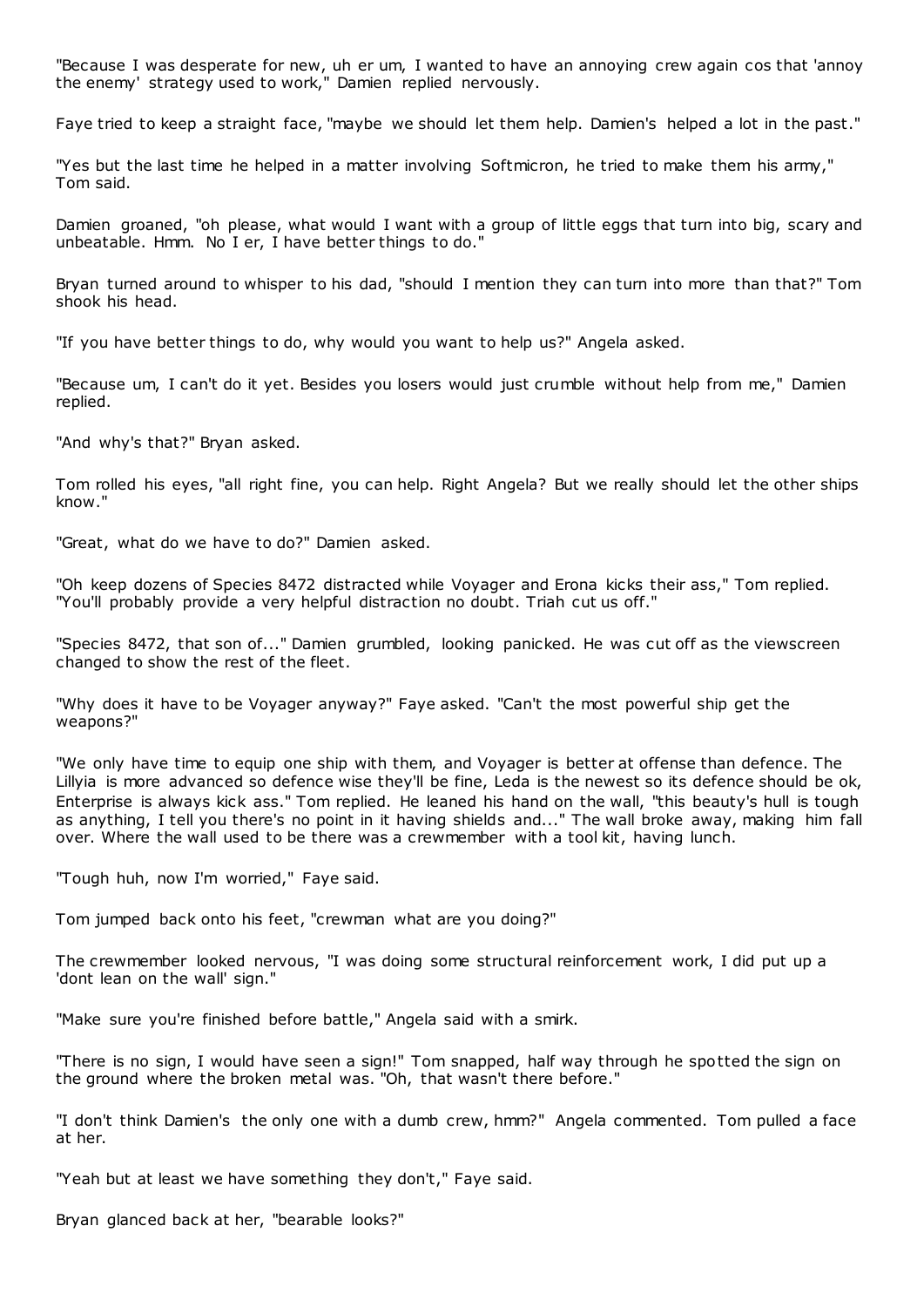Triah sniggered, "more or less."

"No no, we have dumb good guy luck," Faye said.

"I think several people would agree in the last year or so, that recently that's not true," Tom grumbled as he sat down. "You know like all the people who've died."

Faye pouted, "it was a joke. Dumb crew, dumb luck. You didn't get it."

"We never get your so called jokes Faye," Tom said.

"Jeez, somebody's cranky now," Bryan giggled.

Angela shook her head, "how long until we're all ready?"

"Leda, Erona and Lillyia are ready, we've obviously got some structural work going on but that won't take long," Triah replied. She failed to hear the sound of celotape being pulled from its roll. "Voyager will be another hour or so with the Erona's help."

"Damn it," the crewman grumbled. Everyone but Triah glanced over at him, he had managed to get tangled celotape in his hair. "Ow, next time I use glue."

"Please tell me that's not for the hull," Angela muttered.

The crewmember pulled a face, "no way, this is just for my new sign." He placed a piece of paper to the wall that hadn't collapsed. Tom headed over and squinted at the sign.

"Don't lean on the wall jack ass," he said. "Hey!"

The crewmember shrugged, "well only an idiot would."

### **Earth:**

Duncan pushed through a few bushes and emerged in the clearing on the edge of a steep hill. He looked around confused, "I didn't come this way."

Four menacing looking men joined him, they spread out to block any escape. "Well well, look at this."

"Yeah, I was just leaving," Duncan stuttered. He slowly walked a little to the side. Each one of them leapt forward, two of them grabbed him.

"Slowly or fast?" one asked.

"Neither thanks," Duncan replied, struggling.

"Slowly, drop him," the apparent leader said. The two pushed him to the ground.

"Ow," Duncan muttered. "You shouldn't have done that."

"Why's that?" the leader asked.

"My parents will be pissed," Duncan said as he tried to get up.

"Right, and they're going to know how?" one said.

"Ok then you mind if I say one thing," Duncan said. He took a deep breath before screaming, "mum!" Two of them grabbed him again.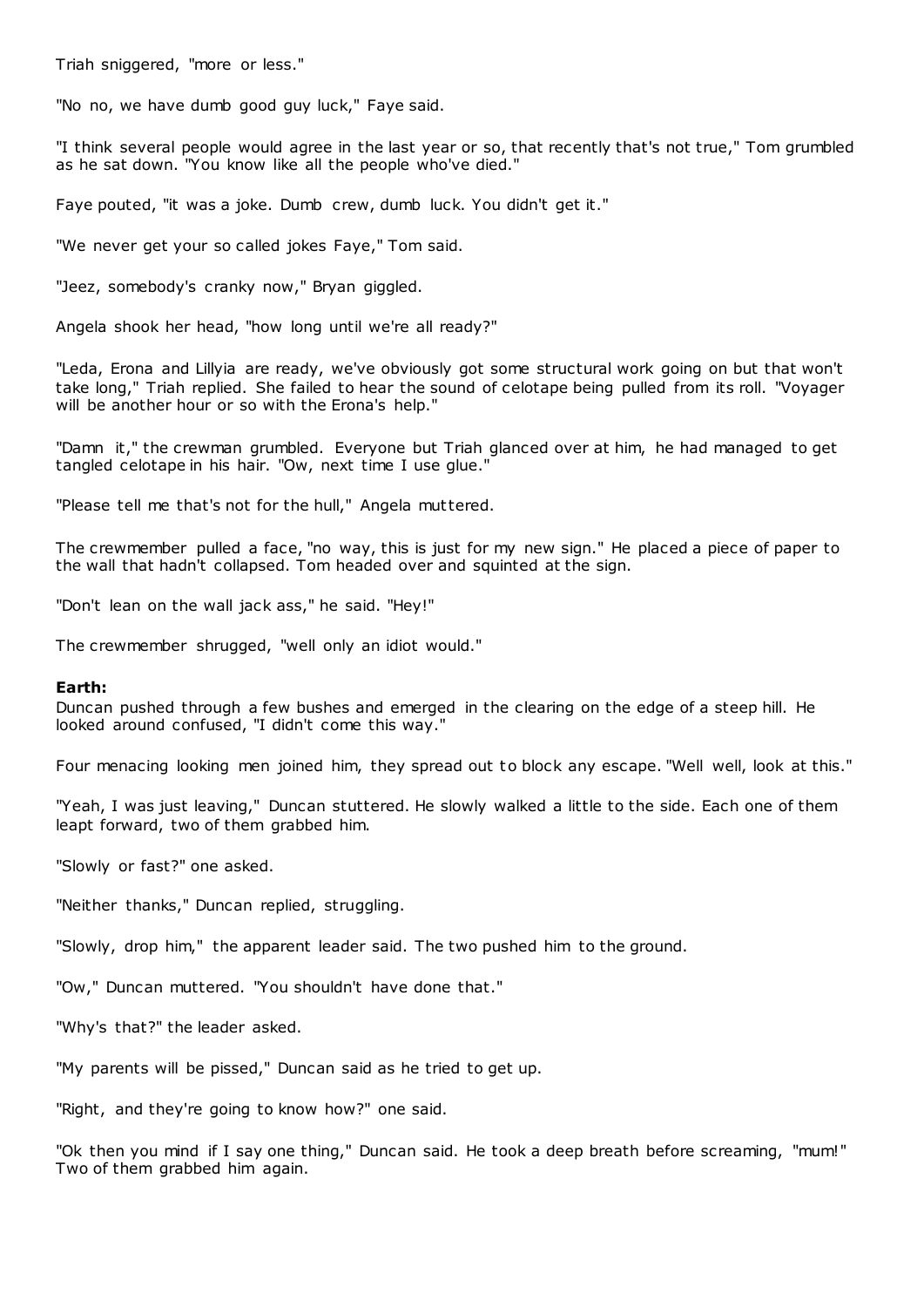Somebody tapped one of them on the shoulder, he glanced around only to get a hard punch in the face. He fell to the ground, the other one turned around too but he got an arm in his face instead. He fell too, and crashed landed onto his friend.

"Can't say he didn't warn you," James said. The other two Softmicron surrounded him while Duncan crawled into the bushes nearby. He turned around to watch.

The two remaining Softmicron lunged forward and grabbed a hold of James by the arms. The two knocked to the ground scrambled to their feet. One raised a heavy tree branch. James kicked the two of them away, and threw the other two over his shoulders.

One of the Softmicron jumped right back onto his feet, he lunged forward to punch him. He dodged a second hit by ducking, as he did that he picked up the discarded branch. He quickly pushed it into the Softmicron's forehead. Two of them got up, one of them suffered the same fate quite easily, the other one ducked to avoid it. He got pushed backwards, but lost his balance and fell down the hill.

The last remaining Softmicron took one glance at James, before running into the woods.

"Wow, they never run," he muttered. He turned around and headed over to Duncan.

"Woah, that was cool," Duncan said.

James held his hand out, "are you ok?"

Duncan climbed out and took a hold of it, "yeah. No, they pushed me hard. My arm hurts."

"Well, it sure hurt them more," James said, glancing back at the dead Softmicron. "Where's your mother?

"She uh, told me to run so I don't know," Duncan muttered in response.

"Great," James sighed. He lead him back into the woods. "She should be ok. Was she with anyone?"

"Yeah, Yasmin and Phoebe," Duncan replied.

"Good," James said. He stopped to kneel down beside him, he put his other around around him. "Come on, I'll carry you, it'll be safer."

"But, Slayers need to fight games," Duncan said.

"You're not doing any of that yet, and I'll still have an arm to spare. Remember Manchester, you just do what you did then if we get in a fight," James said. He stood up after putting another arm around him. "Guiding you by the hand isn't safe, someone could take you away."

### **Meanwhile:**

Daniel was busy having a fist fight with a Softmicron. Two others were leaning over Craig lying on the ground, both were pounding him with their fists. "Daniel, little help!"

Daniel was pushed into the nearby tree, the Softmicron pressed its arm into his neck.

Craig pushed one of his away but the other one just continued without it. The pushed away one was about to join the one with Daniel, when a dark figure leapt out of the bushes and pushed him to the ground.

Daniel kneed his guy, and punched him to the ground. He quickly stepped on his neck, "ok I'm coming." He turned to the direction Craig was in. The dark figure, which was Zare, walked away from a dead Softmicron.

"You ok?" she asked.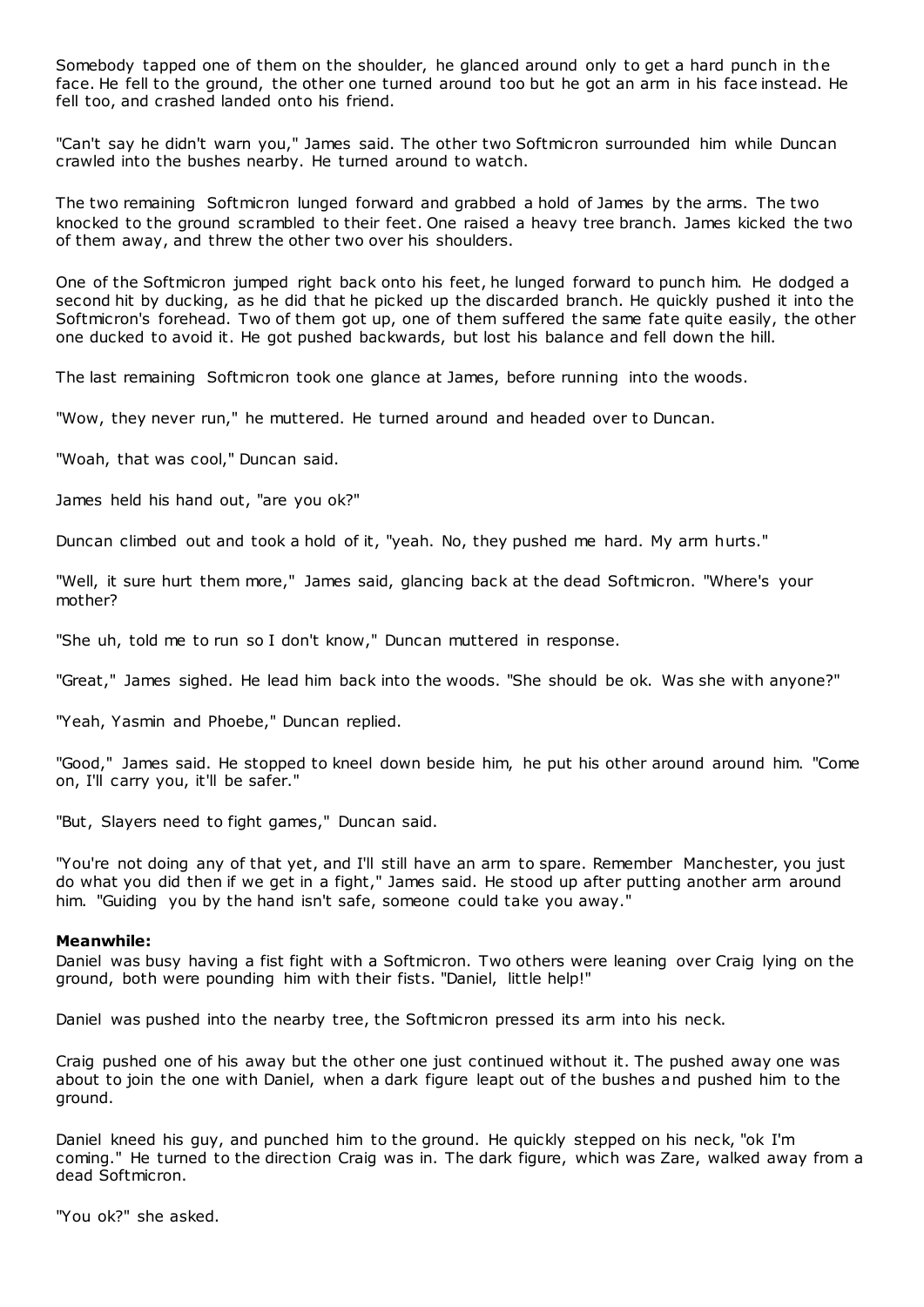Daniel's eyes were wide, "no."

Craig had just gotten back to his feet, while the Softmicron who had been pummeling him was getting onto his feet. Craig ducked a punch, and managed to throw one himself. He quickly pushed the branch he had into it's chest. It turned to its default form. He glanced towards Daniel and Zare, who both looked shocked.

"What?" he muttered. "Wait Zare, where did you come from?"

"Uh, from over there," Zare replied, pointing.

"Since when are you able to kill something on your own?" Daniel asked.

"I had no choice did I?" Craig replied shrugging.

Daniel turned to Zare, "do you have any idea what the score is?"

Zare sighed as she made her way over to a large tree. "Usually these matches, the computer updates the score every kill but with so many it would be pretty annoying." She pulled a few thick branches off. "At least when they're in human form, they're easier to beat." She turned to the guys. "No offense intended."

"So I noticed," Craig said.

"And for now they're not breaking any rules. They must be pretty serious about this," Zare said.

"They cheat a lot?" Daniel questioned.

"Usually, if the game doesn't go their way," Zare replied.

"What can we expect?" Craig asked.

"Only minor breakage. It shouldn't be a problem," Zare replied. "Maybe we should stick together. We'll be able to kill them easy, and a Slayer and watcher they'd be able to sense, they'll rather take us out first if they do."

Craig smirked, "so Daniel, who's bait now?"

"Well that means you're just one hundred percent useless instead of about twenty," Daniel muttered rolling his eyes.

Zare groaned, "would you guys cut it out. We've got a game to win." She walked away.

Craig and Daniel glanced at each other one more time before following her.

#### **Meanwhile again:**

"I don't get this. One second we're in a weird room and next we're in a..." Ylara grumbled.

"Forest," Kevin replied. "You know it's kinda like a big oasis, except colder and messier."

Ylara groaned, "oh please, everyone knows that there are no such things as oasis'. They're always mirages."

Emma looked confused, "but I knew some people who went in one."

"Probably all seeing the same thing," Ylara muttered as she walked ahead of them. "That's all this is, a mirage," Kevin and Emma heard her say to herself.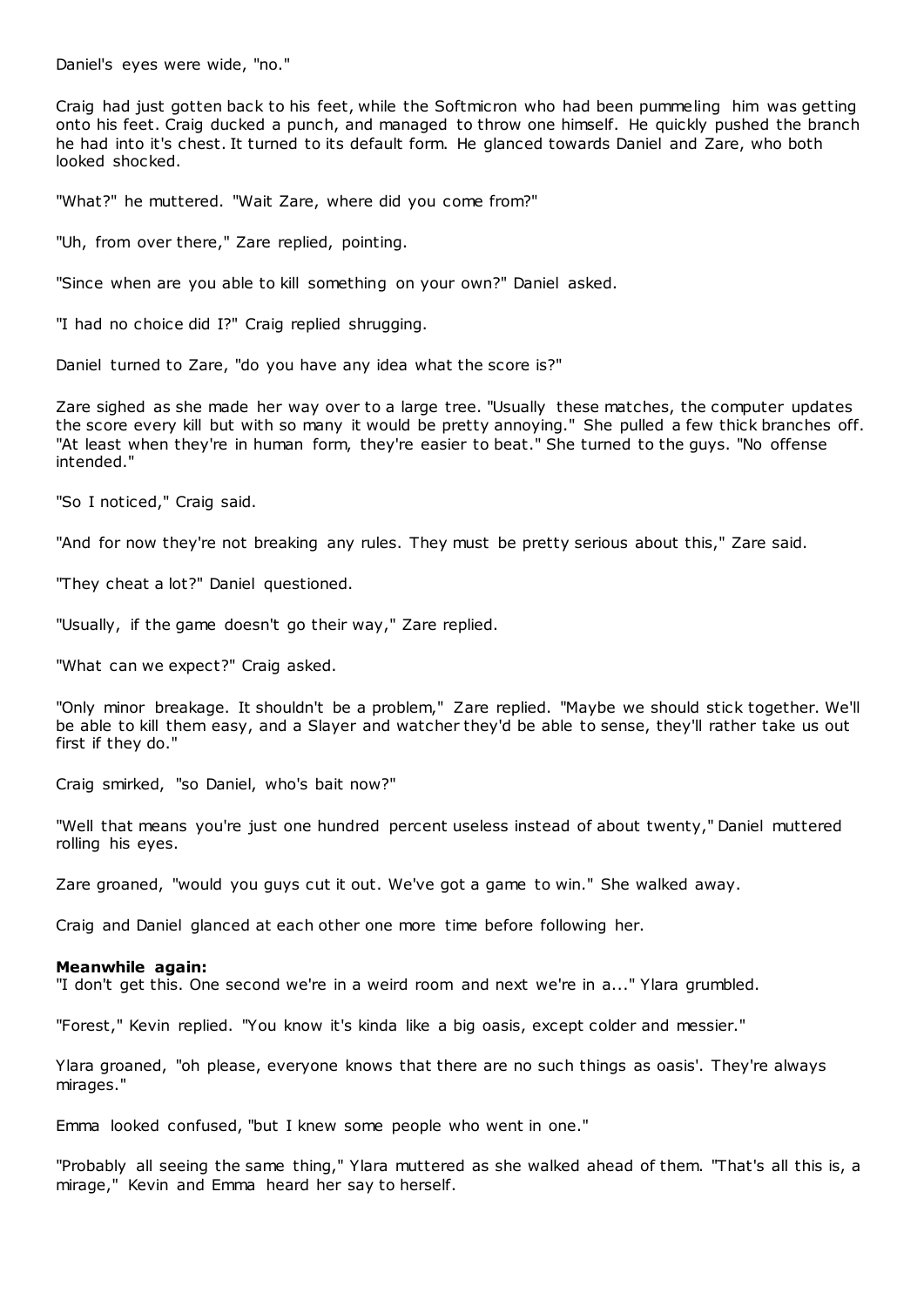"I don't see why we have to all stick together, while James and Zare go off on their own. Wouldn't it be better if we all split up?" Kevin said.

Emma shrugged, "maybe they thought we'd fight better as a group. Ylara's new to this, I don't have weapons and you're..." She glanced at him, "you're just a perv, they will look human so."

Kevin stopped, Emma continued on for a little bit before stopping too. She turned around, Ylara did too looking confused.

"Ok that's it," Kevin muttered.

"That's what?" Emma questioned.

"Look, does anyone here actually remember that I'm a Chosen?" Kevin asked.

Ylara rolled her eyes, "yes and I specifically remember saying that..."

"Yes I remember that, Emma?" Kevin grumbled.

"Well I wouldn't if nobody told me," Emma replied meekly.

Kevin sighed, "well that's just great. I should be off on my own, not stuck in a team."

"Charming," Emma muttered.

Ylara raced an eyebrow, "you know I'm a Chosen too, do you see me complaining?"

"No but this is your first game. I've been in loads," Kevin replied, shaking his head. "Zare went off on her own and she's just a Natural, no offense Emma. James is off too and let's face it, I was fighting long before either of them or you were born."

"Um, no you weren't," Ylara said.

Emma shook her head, "sorry, wrong again."

"Ok so this is ageism then," Ylara said. She frowned, "that's a word right?"

"No, but my point is still valid. The ones who went off are the youngest," Kevin said.

"Technically no they're not, they're the oldest," Emma pointed out. "Plus Zare is a good Natural, and I don't want to get started on James."

Kevin put one hand on his hip, "oh come on, I've got to be better than him."

Emma and Ylara glanced at each other briefly. Emma had a smirk on her face when they glanced back, "absolutely, let's go." She and Ylara walked off.

"Right ok, then starting now I'm going to kick ass. I'm going to show this generation how it's done, and um, older generations too," Kevin said. He started walking also, he went right passed the girls who had stopped.

"Just going to watch for five minutes?" Emma questioned.

"Why not," Ylara replied. She and Emma followed him not so fast.

Kevin stopped again, "ah ha!"

"Ah ha? What?" Emma muttered.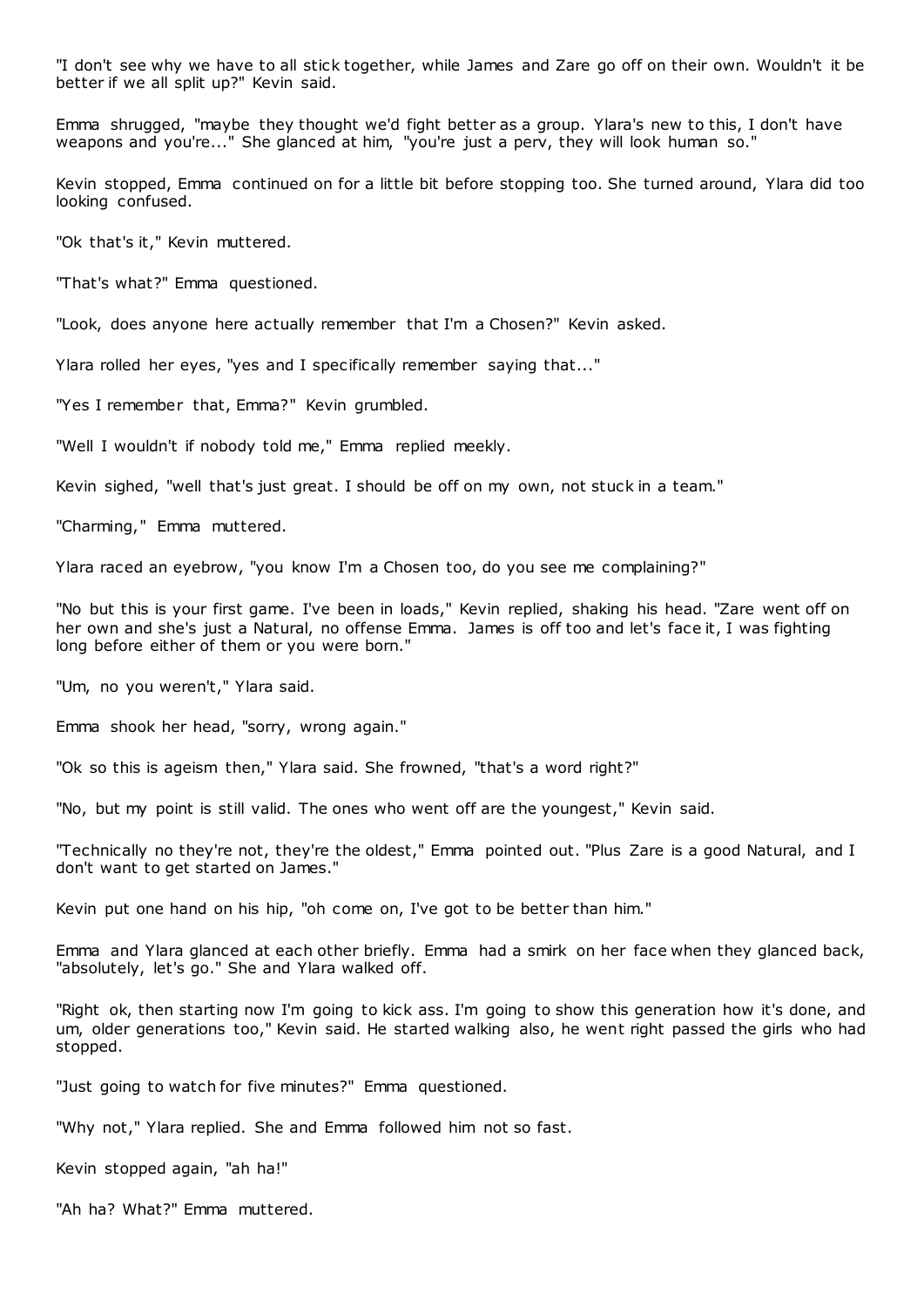Kevin turned around. "I have a plan, I bet the current generation didn't think of one."

"Which one, the kids or the adults?" Ylara asked.

Kevin stared blankly at her, "what kind of question is that? You can tell you're from the times of no schools for girls."

Ylara narrowed her eyes, "do you remember what I did to you when you were possessed, and the guy in you pissed me off?"

"Well you hit me, another time you grabbed my, oh," Kevin replied turning pale. "Sorry. Ok my plan, it's brilliant and it'll make use of the whole 'Softmicron can sense Slayers' thing."

"What is it?" Emma asked impatiently.

Jessie, Phoebe and Yasmin were now alone, wandering through a less dense part of the forest.

"I learned that at school, some guy tried to snatch my coffee off me," Phoebe was saying.

Jessie groaned, "my god, do either of you ever just fight for something other than coffee?" She glanced at Yasmin, "or for fun?"

"Survival obviously," Phoebe replied.

"Nope," Yasmin shook her head.

Jessie also shook her head, "fine, but when I find Duncan you'll both be in charge of guarding him. Just pretend he's a coffee jar, um actually maybe not a good idea."

Phoebe looked insulted, "hey, he's family. I don't need to think he's a coffee jar."

"Great, Yas?" Jessie questioned, raising an eyebrow.

Yasmin pouted, "if I'm on guard duty, that means I don't fight."

"No I will, that'll teach them for bringing Duncan into this," Jessie muttered.

"But Phoebe should just guard," Yasmin said.

Jessie stopped, the others did the same. "What's wrong?" Phoebe asked.

Jessie looked around, "do you hear that?" A faint rumbling sound slowly got louder and louder. She glanced to the left, "something's coming."

Phoebe and Yasmin frowned as they followed her glance. All of their eyes widened as they stared at a few dozen Softmicron heading towards them, most of which holding longish knives.

"Um, isn't that cheating?" Phoebe stuttered.

"We must be winning then," Jessie said.

Yasmin's eyes lit up, "let's go, I want one." Jessie grabbed a hold of her arm, she and Phoebe ran off in the opposite direction, dragging her with them.

#### **The Enterprise Bridge:**

"We're nearing the co-ordinates," Bryan nervously said.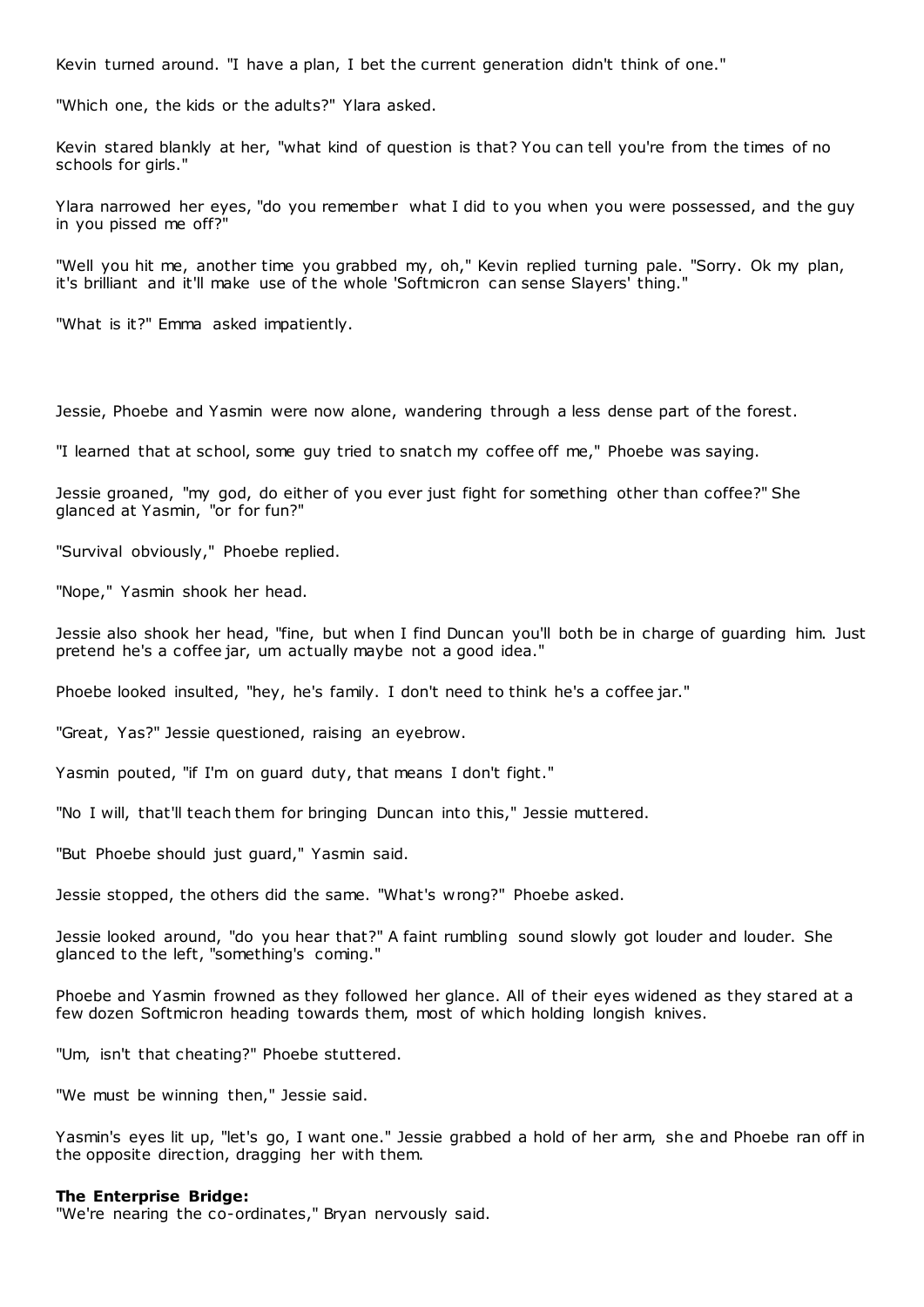"Red alert," Angela ordered. The usual lights went off, the red lights started flashing instead.

Triah sighed, "ok this is not good."

Tom walked over to stand beside her, "what this whole thing or..."

"They must have expected us cos two new 8472 portals have appeared," Triah replied.

### **Voyager Bridge:**

Chakotay stared at the viewscreen in disbelief. "How many ships are there now?"

Jodie sighed, "I'd say about thirty."

"Where's the 'enhancement'?" Chakotay asked.

"I'll put it on screen," Jodie replied. Everyone turned to the viewscreen as it showed one of the 8472 ships firing a beam. It was surrounded by a dozen and a half ships.

"We're never going to get through there if they spot us," Ian said.

"Never mind. We'll head straight for there," Chakotay said.

"We will? No doubt they'll protect that thing very well," Foster muttered.

"And they won't attack us if we hang around a few hundred kilometres away? Get a grip Foster," Chakotay muttered.

Foster pouted, "they'll pound on us more if we go closer."

"This is what we came to do. Power weapons you pansy and make sure shields are one hundred percent," Chakotay ordered.

"Aye sir," Foster muttered while everyone else looked uneasy.

# **The Enterprise:**

"Ok, I've got the clear from the Leda. We go in first still and we're both ready," Bryan said.

Angela sat down in her chair, "ok, let's do it. Take us in."

"Uh, isn't Voyager supposed to wait with the others?" Triah stuttered.

"Yes why?" Angela asked.

Tom sighed, "Chakotay."

"They're going in now," Triah said.

"Viewscreen now," Angela ordered. Everyone wat ched Voyager over take and attack the 8472's. "Great, he's going to ruin it. Fire torpedoes, we may as well still distract."

"Aye aye," Faye said.

The Leda and Enterprise flew around the swarm of 8472 ships, trying to avoid weapons fire. Voyager kept randomly firing the nanoprobe weapons as it headed in a straight line towards the beam ship.

The Enterprise was hit by two ships fire, it got knocked violently to its left side. The Pegasus then dropped out of warp nearby, it started firing on the ships before cloaking.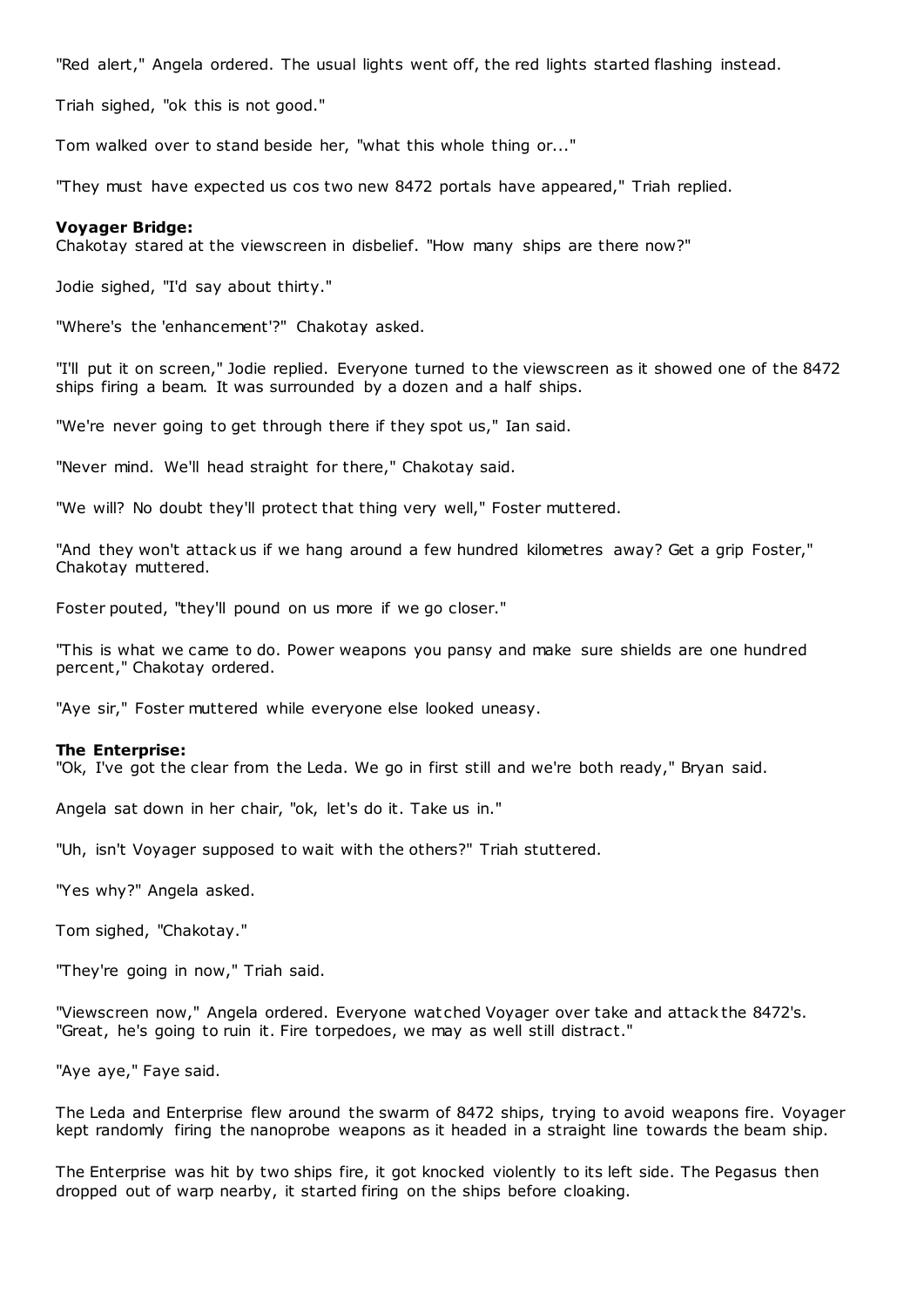#### **The Pegasus:**

"I knew those losers would be doing badly," Damien said, shaking his head.

"Boss, whenever we fire it'll give away where we are," Johnny said from tactical.

"Well that's why we continue moving, you idiot," Damien grumbled. "Just follow Voyager, try and distract as many of those ships as possible."

"Aye aye," Wesley Crusher said cheerfully.

"Uh yes sir," Johnny muttered.

"Just make sure you don't hit the fleet!" Damien snapped.

Johnny cringed, "yes sir."

"What do I do again?" Myleene asked.

"Just state the obvious, or comment on the shields when Johnny can't be bothered. Basically steal lines," Damien replied.

Myleene grinned, "wow, I love opps."

"And I love chops," Riker drooled, staring at the plate of Sunday's dinner on his lap. He used his knife and fork to dig into a big chop.

Damien stared blankly at him, "if that even moves an inch off your lap, you're dead."

On their viewscreen, the Lillyia dropped out of warp and started firing at enemy ships. The Erona soon joined the battle nearby the Leda.

#### **Voyager:**

A couple of consoles exploded, smoke was everywhere.

"Commander, we can't take anymore. The Erona would have been a better choice," Foster said.

"No, as long as we have the hull in one piece we'll keep going," Chakotay said.

A 8472 ship flew directly in front of Voyager, it prepared to fire.

"Crap, evasive maneuvers!" Chakotay yelled.

Ian's eyes widened, "oh god." He quickly punched in the commands, everyone was tossed to the side as the ship turned violently. The 8472 ship fired at the same time as another one, sending them flying.

#### **The Pegasus:**

Damien was standing up, scolding Riker who was crying over his lunch on the floor. "Why must you be a pig all the time! Can't you stop eating for five minutes, you imbecile!"

"Woah that's so cool," Justin said, staring at the viewscreen. Wesley was doing the same.

"Um," Johnny muttered, "boss?"

"Can't you people improvise? Fire more weapons, move around. Do I have to think of everything around here!?" Damien screamed at him. He turned back to Riker, "and you, what on earth are you doing?"

Riker looked up from the floor, "nothing." He picked up his chop from the ground, he tugged into it like a dog.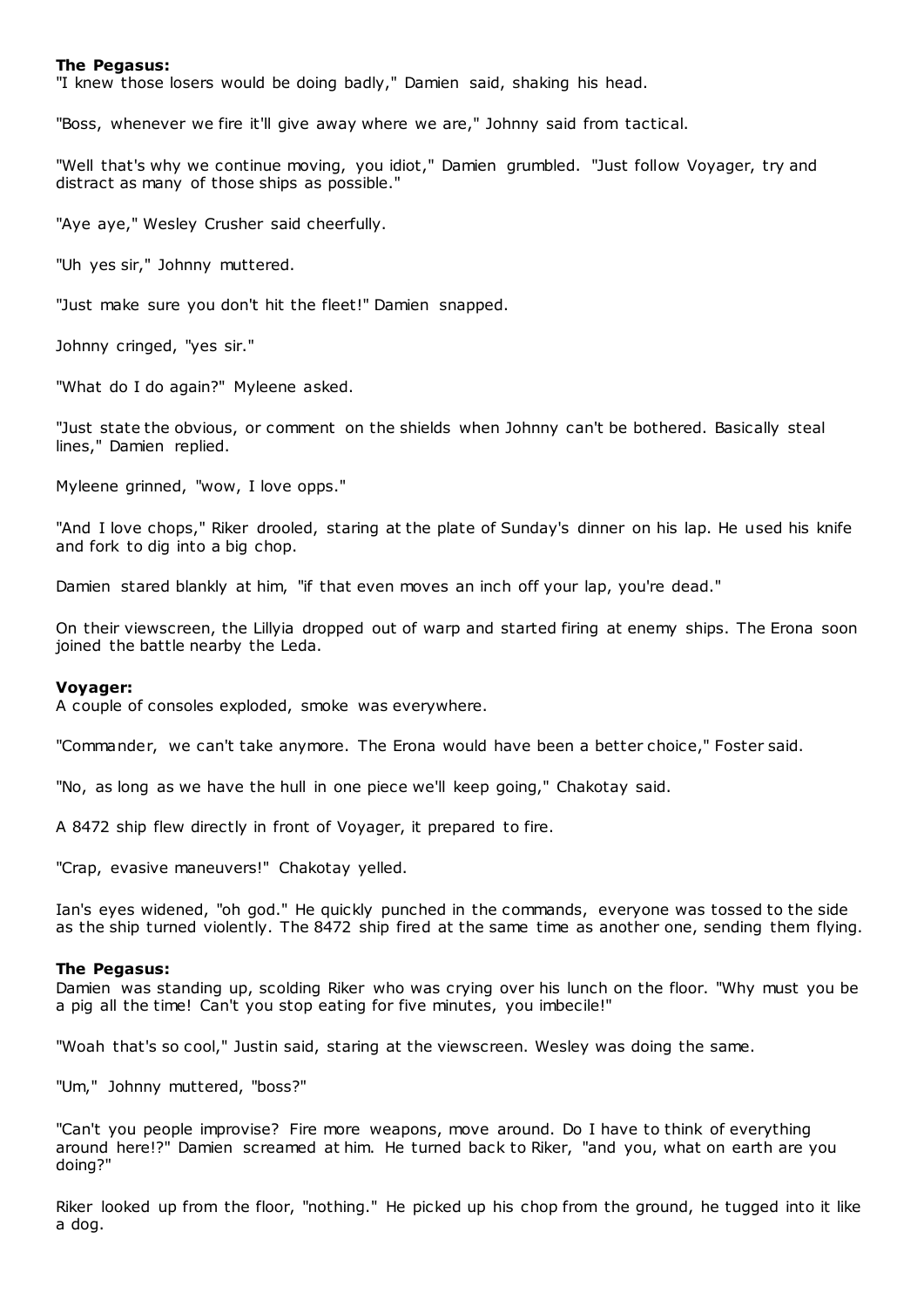"Honestly, you'll die eating," Damien muttered.

"Speaking of," Johnny stuttered.

Damien rolled his eyes, "what is Justin eating?"

"No," Johnny stuttered, pointing at the viewscreen.

Damien turned to look at the viewscreen, his eyes widened in panic . Voyager was hurtling towards them. Justin and Wesley were still stupidly staring. "Move the ship damn it!"

"But we're cloaked," Justin said.

Damien was now red with rage, "that doesn't mean that we can't get hit, move the..."

### **The Enterprise:**

Everyone on the bridge watched Voyager smash right into what looked like nothing, but the nothing turned into the Pegasus looking slightly bashed. The crash slowed Voyager down, it drifted along nearby the Pegasus.

"Quick get there, put a tractor beam on them," Angela ordered.

"Yes ma'am," Bryan said.

The Erona quickly flew over to Voyager's position, they locked a tractor beam onto it.

In: "Erona to Enterprise, I suggest we retreat, more openings are forming."

Tom turned to Angela, "we really should."

She nodded, "good idea. Bryan get us out of here on my mark. Triah, inform the Leda and Lillyia."

"Uh Commander, we should make it snappy. Voyager hit the Pegasus near its engine core, it's going to breach any minute now," Faye stuttered.

"We're the good guys so in theory we should evacuate them," Bryan said, smiling sneakily.

"Right, but all of those people were meant to be dead years ago," Tom said just as sneakily.

Angela groaned, "oh for god's sake, even if we wanted to we don't have time. Get us out of here!"

Tom stared at her, "fine but you ruined a perfectly good joke."

"Yeah, we didn't even get to the punchline," Bryan groaned as he worked at his station.

The remaining Fleet along with Voyager under a tractor beam turned about face and jumped into warp. The Pegasus exploded, knocking a few 8472 ships away.

## **The Leda:**

"Status?" Harry questioned, standing up.

"It could have gone a lot worse. We could all be dead," Naomi said.

"Voyager was badly damaged, the rest were just minorly," Nikki replied from opps.

"What about the Pegasus?" Lee muttered.

"Well he already knew what happened to that," Nikki said.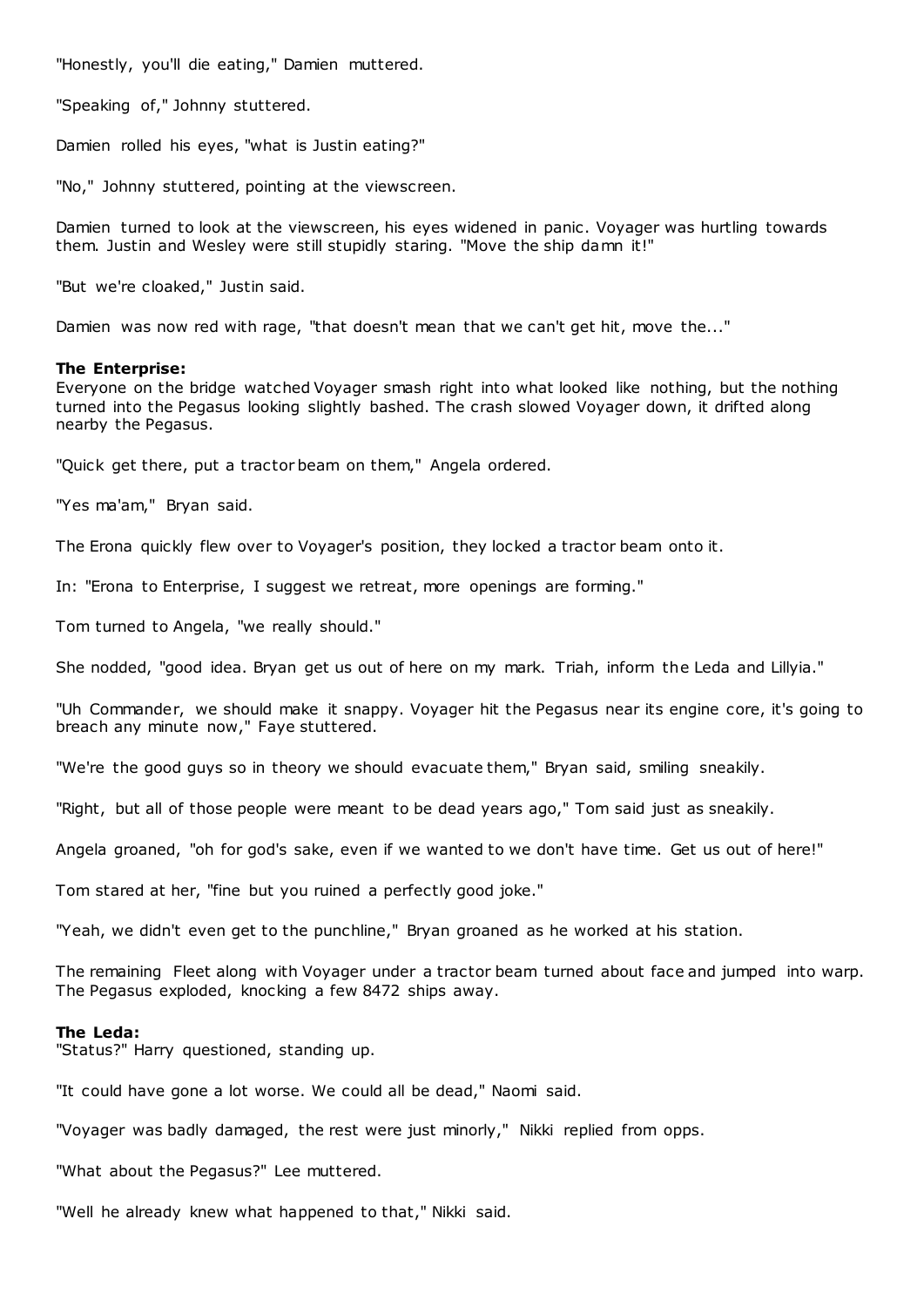Harry groaned, "ok enough."

"How are we going to stop them? We had the Erona and Lillyia with us, yet we couldn't do anything," Naomi asked.

"We've still got time," Harry replied.

Nikki shrugged, "yeah great, time for what? For us to get our asses kicked one more time?"

"Well we thought Voyager being equipped with the nano weapon would be enough," Harry replied.

"Being from the future, doesn't the Erona have them and used them in battle?" Nikki questioned.

"We were outnumbered. The Pegasus, Enterprise and us being there didn't help because we couldn't do any damage. We should have enough time to get these weapons," Harry replied.

"Right, does anyone have any spare nanoprobes so we don't have to replicate them all?" Naomi muttered.

"Hmm," Harry sighed. "No we don't, I think our priority has just been switched, we need to end that game."

"We do, why?" Naomi asked. Everyone ignored her. "Why, oh come on."

# **Earth:**

Duncan pushed through a few bushes, he hid behind a tree and turned to watch the fight nearby. The fight was however, James versus too many Softmicron.

He pushed one out of the way, and hit another. This cleared the way for him, he knocked another away before running. All of them followed him, totally oblivious to Duncan's hiding place. He glanced around looking worried, "um, dad? He forgot about me."

"Lucky me," somebody growled from behind him. A Softmicron quickly grabbed a hold of him, it put his spare hand around his mouth. It then followed the others.

Meanwhile James was still being chased by the horde. He stopped dead and looked around for something. At the last second he jumped up and grabbed a hold of a branch, some of the Softmicron continued running and ran off the steep edge of the hill. They all fell down into the river, which was twenty feet later.

"That's better," James said as he got back to the ground. The remaining Softmicron didn't look too happy, they all lunged for him.

While they fought, the one with Duncan came into the clearing. It just watched the fight for a minute. "That's enough," it sneered.

Everyone stopped, including James, and glanced at him. His eyes widened, "Duncan?" Two members of the group hit him hard at the same time, knocking him to the ground. The entire group knelt down beside him to stop him getting back up.

Duncan tried to say something but he still had a hand over his mouth. The Softmicron smiled slyly, "forget death matches, we've got a score to settle, right boys?"

"Ahem," some of the girls grumbled.

The Softmicron paced back and forth, "this whole game beats the whole point with its 'no kids' rule. Humans need to be taught a lesson." It walked over to the edge of the hill. "They need to feel the pain of losing a child, and I think the mini Slayer will be great as the first one."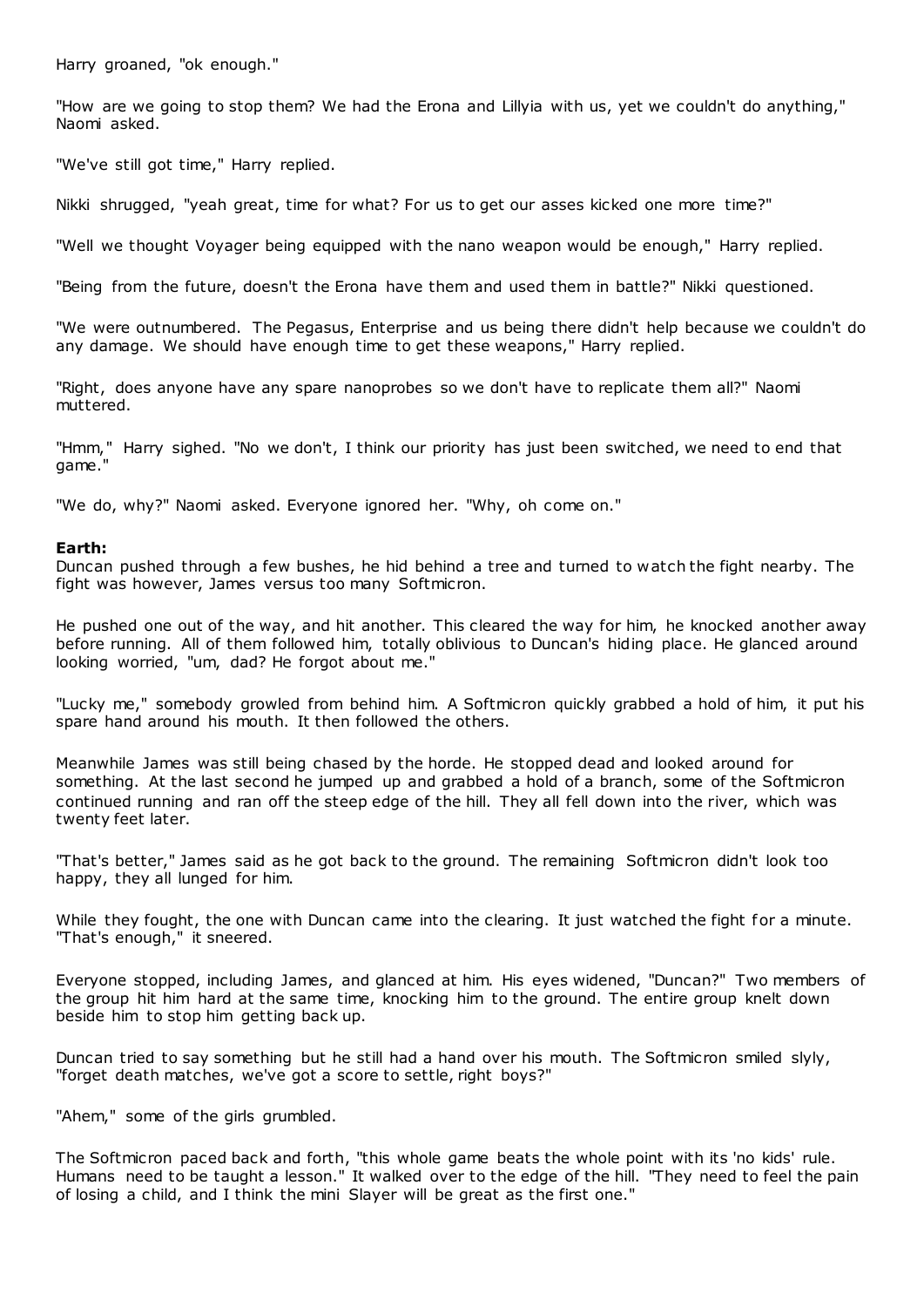James struggled against the group, but combined they were strong enough to keep him there. "No, you better get off of him."

"Or what? Your boy's going to die no matter what happens," the lead Softmicron said. He shook his head, "you shouldn't have left him behind anyway, game sphere is much more important than your own kids I guess. Oh, make sure his left side's clear, he has to see this."

One Softmicron moved a bit, "this should be good."

"That's better. It's no fun if he doesn't get to watch his son die. When he does, he'll know what it's like. True, it doesn't end there. There's two left right," the Softmicron said. He sighed, "oh well. Hope he can swim, it lasts longer that way," it sneered.

The group laughed or just smiled as James continued struggling in their grips. The Softmicron sighed before letting go of Duncan. "No!" he screamed. He managed to push the ones holding onto his arms away.

He then easily managed to get the others off of him, he stood up, rushed over to the hill side. The Softmicron got prepared for a fight, but he just pushed him to the ground. He swallowed hard as he glanced down at the river, he then took in a deep breath before jumping down into it.

The Softmicron pulled himself to his feet, it looked over the edge, "oh well, killed two birds with one stone there. Let's finish this thing now." The entire group walked away, most were sniggering.

As soon as they left the clearing, James re-surfaced. He looked around with panic in his eyes, face a little pale. "Duncan!" he yelled at the top of his voice. He took in a deep breath as he went back under the water.

A little while later he resurfaced somewhere else, this time with Duncan, who was unconscious in one arm. He managed to get to one side of the river.

He lay him on the grass, and gently placed one hand on the side of his face. He started coughing as he opened his eyes. "Dad," he said weakly before coughing again.

"It's ok, I'm here," James said.

Duncan sat up, "what happened?"

"It doesn't matter, as long as you're ok," James sighed.

Duncan rubbed one of his arms, shaking, "its cold."

James took off his jacket, he tried to get most of the water out of it. He wrapped it around Duncan and pulled him closer, "sorry, this is the best I can do." He put his arms around him as he stood up. They headed back into the woods.

#### **Meanwhile, the Erona Bridge:**

Jacqueline paced back and forth, "this better work John."

"Hey, you didn't even give me a chance to test it," John muttered at one of t he stations nearby Vicky's.

Tony glanced back briefly, "we're there."

"On screen," Will ordered.

The Game Sphere appeared on the viewscreen. "All right John, do it," Jacqueline commanded.

John headed over to Vicky's station, he worked at it. "Firing."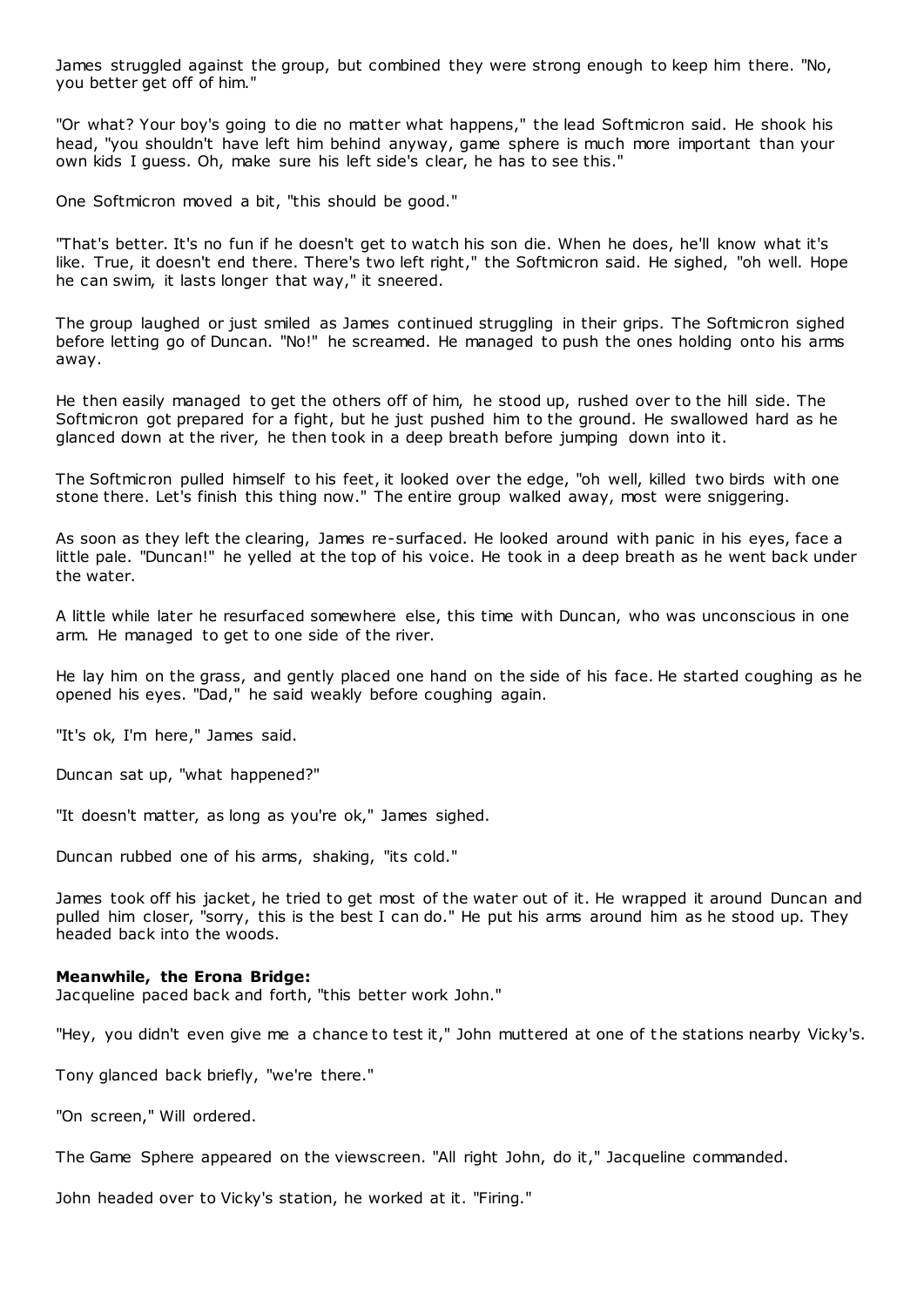The Erona's deflector glowed a light blue colour, a beam the same colour emerged from it and hit the sphere. The whole thing started sparking like the other games.

"Well?" Jacqueline questioned.

John smiled, "it's crashing."

"I just hope you don't take the whole planet with it," Jacqueline muttered.

"Right," John rolled his eyes. "The spheres are different to the cubes, trust me."

"How long will it take for it to go then?" Will asked.

"Anytime between ten and forty minutes," John replied nervously.

### **Earth:**

Kevin ran through some bushes into the clearing nearby the hill side. Following him were a group of Softmicron. He leapt to the side just as he was at the edge, a few of Softmicron fell but a few maintained their balance. "Ok, now!" he yelled.

Ylara and Emma leapt out of different bushes nearby, all they needed to do was push the leftovers and they fell too.

Emma pouted, "no fun, they didn't even put up a fight."

Ylara stared after the guys falling into the river, she smiled evilly, "there's nothing better than watching deserving people drown." She walked off, Emma and Kevin stared after her.

"Do you want to do the running this time?" Kevin asked.

Emma shrugged, "no I'm good. I like to push them in."

A bright light briefly lit up the forest. They both looked up to see what looked like lightning strikes all over the sky.

"What's going on?" Kevin asked.

"I dunno, you've been in more games than me," Emma muttered.

#### **Meanwhile:**

Jessie, Phoebe and Yasmin stopped in their tracks to look up at the new storm.

"What's that?" Yasmin asked.

Jessie frowned at her, "you lived on New Earth all your life and you don't know what a plasma storm is?"

"Duh, yeah I do, I mean what's that?" Yasmin asked. She quickly pointed at the sky. Another lightning strike lit up the sky, which looked more like a metal ceiling.

"That looks like..." Jessie muttered. "The waiting room ceiling, right?"

"This is too weird, maybe it's another cheat they're pulling," Phoebe replied.

Yasmin's eyes lit up as she turned around, "those guys with the knives are back." Jessie and Phoebe slowly turned around, they could see a few of the Softmicron walking slowly in their direction.

"Enough of this. We're in a death match, we're not going to get out until we fight back," Phoebe said.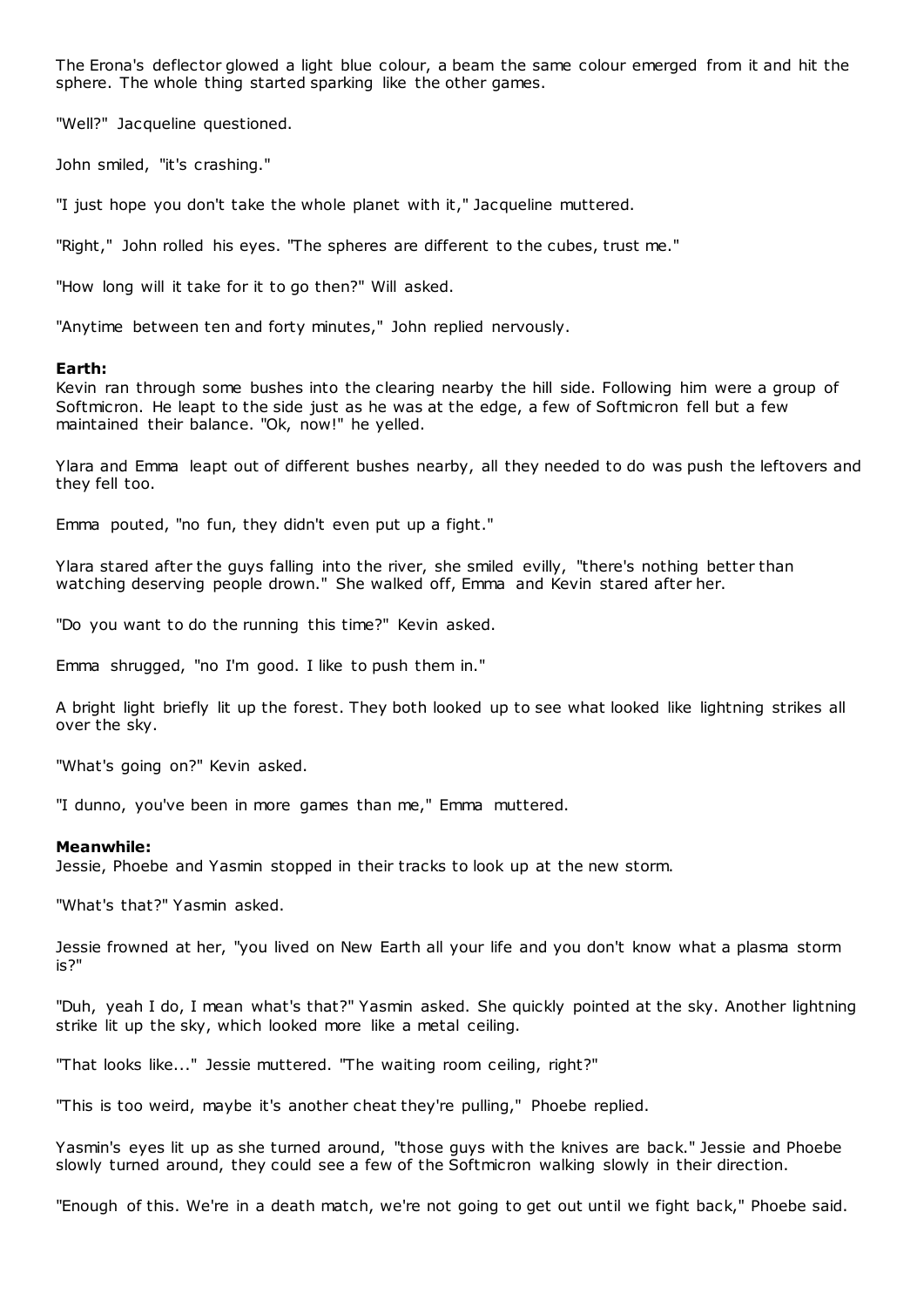Yasmin grinned, "about damn time." She started going towards the guys, Phoebe grabbed her arm.

"But we need a plan," she said.

"Couldn't agree more," a familiar voice said from behind them.

The girls turned around. Jessie sighed in relief, "oh thank god." She walked over to James, who was still holding a shivering Duncan. "What the, why are you wet? What happened?"

"The Softmicron thought it would be funny to make one of my worst fears come true," James replied. "That's all."

"Which one?" Yasmin asked.

James narrowed his eyes at her, "try and guess."

"Um," Yasmin muttered. "A big monster ate you?"

Jessie turned around not looking too happy, "ok screw the plan, let's kill things."

"Jess, Phoebe was right, we need a plan," James carefully said.

Jessie glanced back at him, "I don't think so. First those creeps try and bring him and Sarah-Amy into this, then try and drown him. They're so going to die for this." She turned around fully, "that is what they did right?"

"Yeah, dropped him. I went after him. Next they'll have a giant cat army with big bugs and stuff," James muttered.

Jessie sighed as she took off the jacket she had on, "here, put this on him."

"Right, plan, thinking," Phoebe said to herself.

Yasmin glanced at her, "why don't we chase them with frying pans, they're eggs so."

James put Duncan back onto the ground, he took off the jacket he had around him and replaced it with Jessie's. He glanced up at her, "what about you?"

"I'll probably warm up when I'm kicking Softmicron butt," Jessie replied.

"Brilliant, do you see a kitchen or anything around here!?" Phoebe snapped.

Yasmin tried to look innocent, "well it could be used in the future."

"I have a plan," James butted in.

"As long as it's realistic, I'll hear it out," Phoebe grumbled, shaking her head. Yasmin pulled a face at her.

"I actually like the idea of cooking them while they're alive," Jessie said.

Duncan's eyes lit up, "cool."

"I somehow doubt they'll stick around for us to do that. Maybe another time," James said.

"What's your plan then?" Phoebe asked.

"Simple. They have knives now, which is what we need. I say we take them off them," James replied.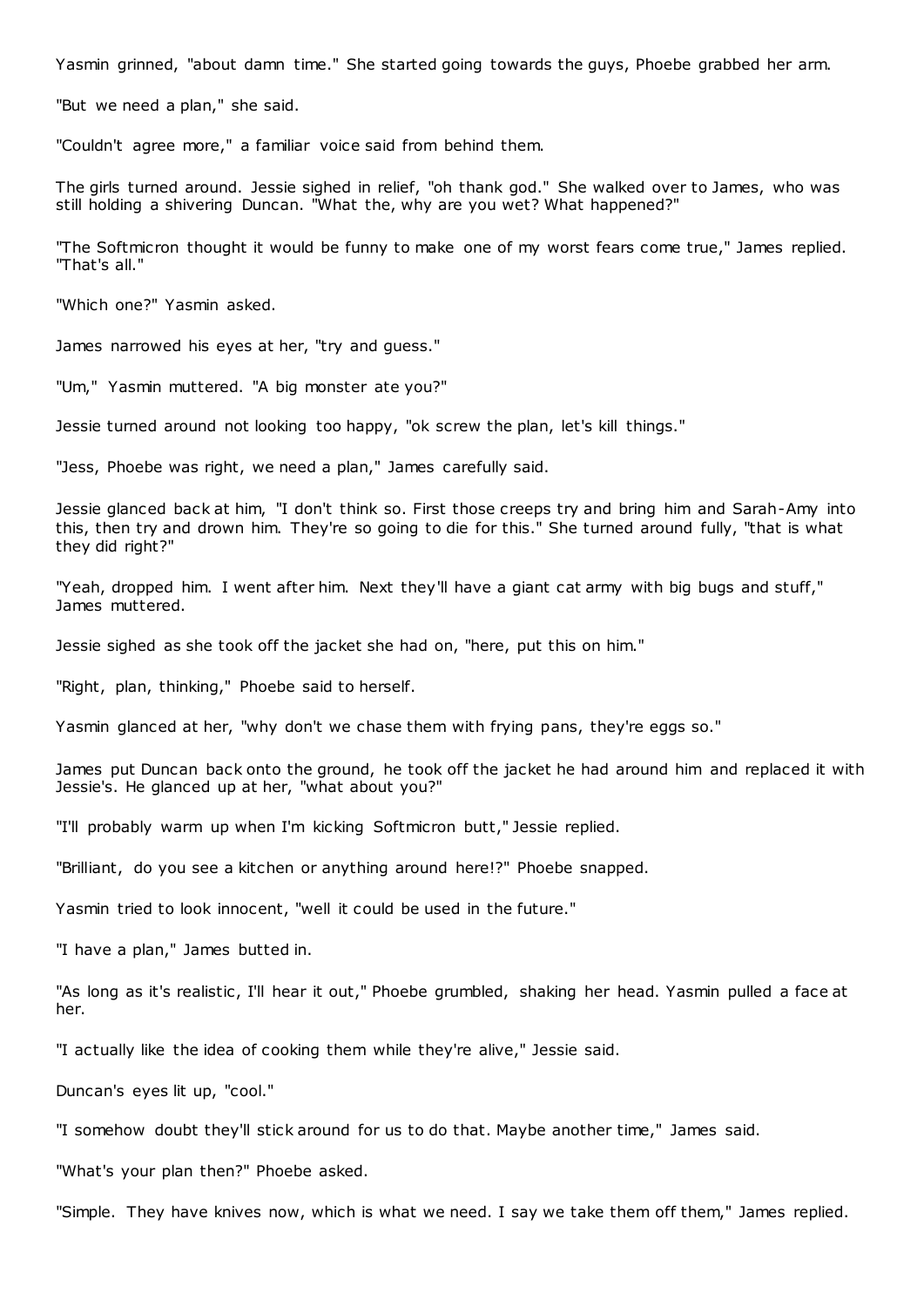"Um, how?" Phoebe muttered.

"Don't worry about that part. Surround Duncan, just in case ok," James said. He headed towards the group with knives, who were walking elsewhere.

"Get me two if you can," Jessie said.

Yasmin grinned, "me too."

"Oh brother," Phoebe groaned.

The leader of the Softmicron group glanced behind the others, "a Slayer's approaching, I can sense it. Stay together."

James went behind a tree and watched them, they walked straight down the path nearby. He grabbed the one at the back, and pulled it over. "Hi, can I borrow this?" He knocked it out, he knelt down to take its knife. "Ok, one out of seven."

### **Meanwhile:**

Kevin and Emma got to the riverside, they found Ylara smacking a Softmicron that was lying in the water.

"Will you just die, die!" she screeched as she pushed his head under the water. He turned into his default form. She continued to punch it.

Kevin rushed over, he took a hold of her arm, "it's dead Ylara. Calm down."

She pulled her arm out his grip, "well you can never know for sure." She stood up, "what?"

Kevin shook his head, "nothing, it's just."

Ylara rolled her eyes, "you're looking at me like, what!?"

"Nothing, it's just... you were acting like it was personal," Kevin replied.

"Right, this is the first time I've seen these guys before," Ylara said. She headed back for the trees, "I just think that anything that makes vampires should be drowned slowly. Is that really wrong?"

"No," Emma replied.

"Well it wasn't intentional you know," Kevin said. The two girls stared blankly at him. "Ok ok, they're the enemy I get it. But you said vampires existed a few millennia ago."

"You know, you're the lamest Slayer I've ever met," Ylara muttered.

"Do you know the literal meaning for lame?" Kevin asked.

"No, and I don't care," Ylara said. She turned back around and headed off again.

"She's in a mood," Emma said.

Kevin shrugged, "we'd better keep an eye on her. Ex evil remember." He followed Ylara back into the woods.

"Yeah that's always fun," Emma smiled, she rushed after them.

#### **The Erona:**

Tom and the rest of the Enterprise bridge were on the viewscreen.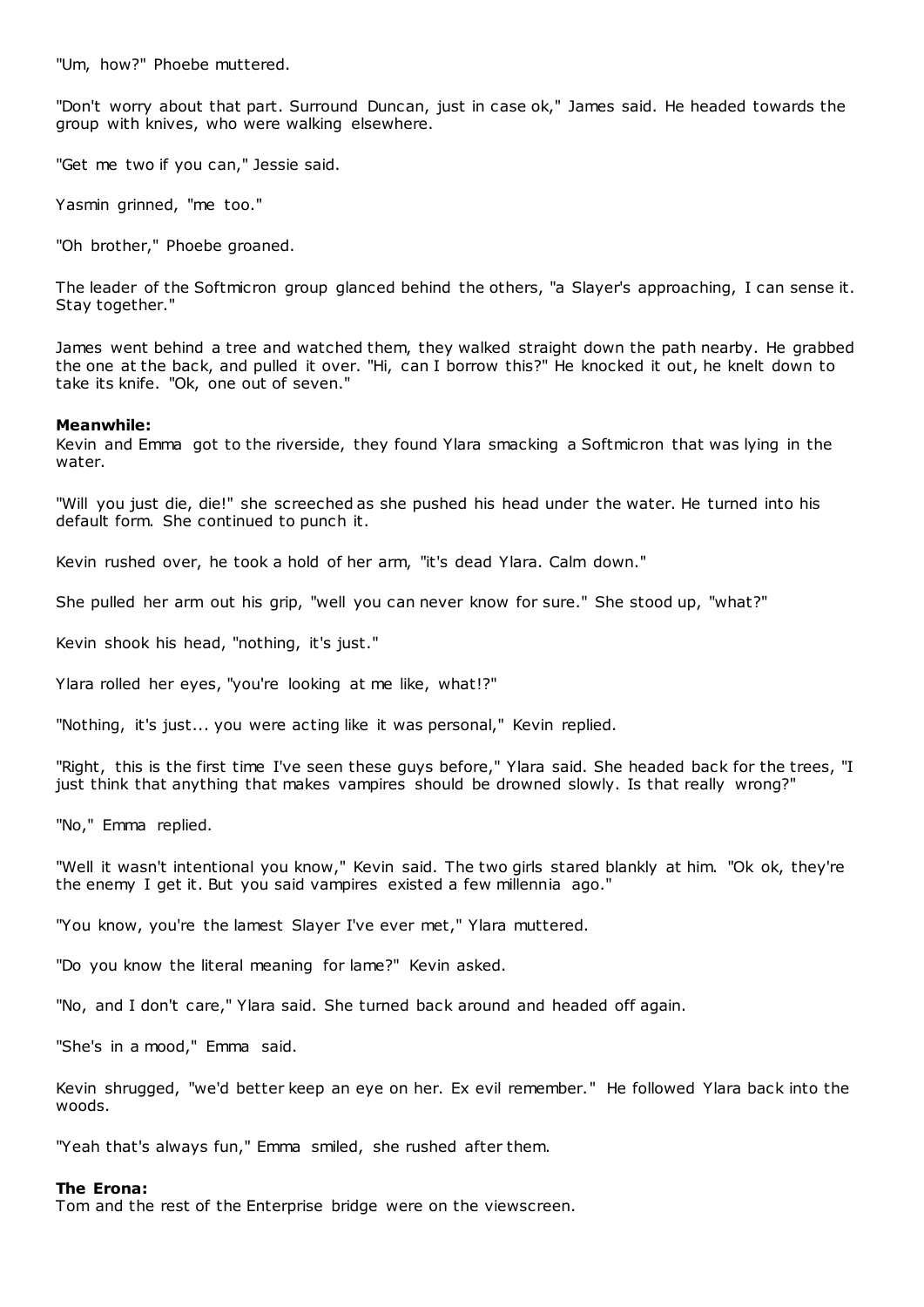"How's it going?" Jacqueline asked.

"It'll take a while to do this, but I do think it'll be ready before their little space changing thing is," Tom replied.

"Harry seems to think if we get the Borg crewmembers, we will save time by taking their nanoprobes. I somehow doubt getting ex-drones will help that much," Angela said.

"Depends how many there is. In our first visit to the real Voyager, they said they had, um five Borg crewmembers. That might be enough," Ashley said.

"Well one of those died, and her 'reincarnation' might not appreciate us poking a hypospray into her," Bryan commented.

"Who gives a damn?" Tani muttered from the back of the Enterprise bridge. "While you're at it, you can put some poison in her."

"Tani, that's enough," Tom snapped. She glared at him, he cringed and turned back to the viewscreen.

"We do have more Borg people since your first visit. Harry got assimilated briefly, Emma might have some of Lena's still in her after her little experiment." Triah said. "I think that's it, right?"

"Wow, that's quite a nice Borg army you have," Will commented.

"Yeah it is, two are Chosen Slayers, Emma's a Natural," Tom said.

"That explains how they got away from the Borg so easily," John said.

"It does?" Tom said, glancing back at Tani, she shrugged. "Lena, Tani and others ship was disconnected by accident. James and Jessie's, same but it crashed. Seven's, the Borg obviously got sick of her."

John nodded, "the Chosens were on both ships that were disconnected?"

"Uh yeah," Tom replied.

"Thought so, I told Starfleet my theory and they didn't listen. Finally, some proof," John mumbled.

Jacqueline rolled her eyes, "don't say what it is, or it'll be 'discovered' in the twenty fourth century instead."

Angela shook it off, "what's your status?"

"The game weapon is working. It should crash in a few minutes," Jacqueline replied.

Tom sighed, "I don't suppose anybody's got a dramatic finale line, right now? No?"

"Tom, we're nowhere near finished," Triah muttered.

Tom's eyes widened, "that's not the cliffhanger, well that's good I guess. But seriously, I need a good dramatic line to impress my fans."

"Ok, what about 'I'm gay'," Faye said.

Tom stared at her, "I'm not gay, turn the viewscreen off!"

"See, you don't like it," Triah commented. The viewscreen changed back to Earth view.

"Actually that would be a pretty nifty cliffhanger," Will said.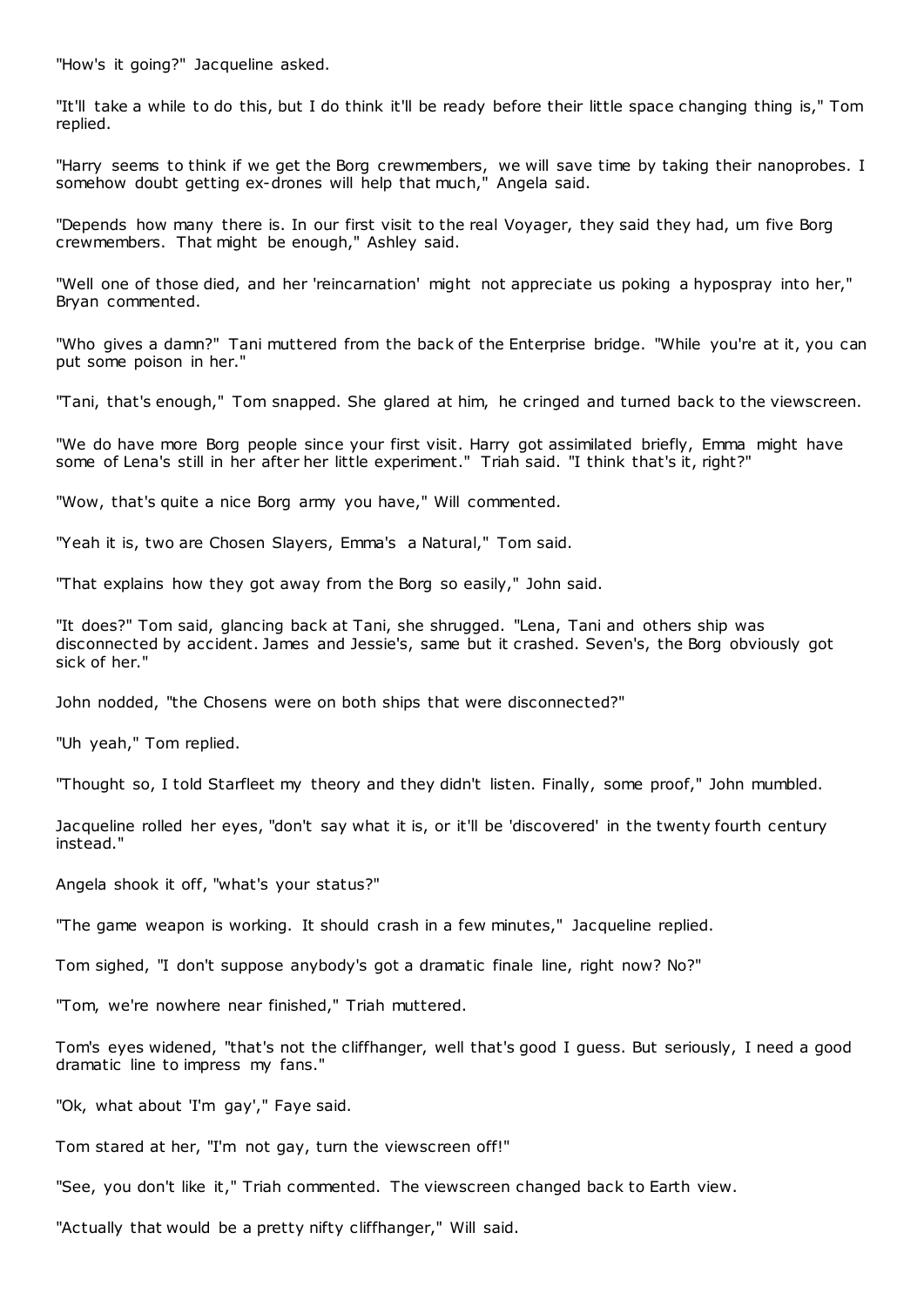Jacqueline groaned, "this is not a soap opera, oh and..." She smacked Will across the back of the head. "Save that line for yourself."

# **Earth:**

"That storm's getting worse," Phoebe mumbled nervously.

James came back over to the group. "Ok Jess, two for you, one small one for Yasmin, two for me, one for Phoebe," he said, sorting through knives he was carrying in his discarded jacket. "And another little one for Duncan."

"Ooh, cool I get one?" Duncan said, eyes lighting up.

"Just for defence," James replied.

Yasmin pouted, "hey, I asked for two."

"Well I was in the middle of stalking the last one, but then the group noticed what I was doing," James said.

"What were you doing, mugging them?" Phoebe smirked.

"Yeah, whoever was at the back," James replied.

"Nice, and after six people they noticed? Wow, talk about slow," Phoebe said.

The ground started shaking lightly. "Ok, now an earthquake?" Jessie muttered.

"The Softmicron in that group, I think they were talking about this," James said.

"Is it a cheat?" Phoebe asked.

"They were just as clueless I think," James replied.

The remaining members of the Softmicron group emerged from the trees. "There it is," one hissed with a black eye.

"Ok, I was in the middle of actually beating him when they noticed," James said.

"Damn it Slayer, that was a pretty stupid trick to play on us all," the leader said.

"Well you said no weapons, you were cheating," James said.

"Cheating's more fun," the leader said.

"Oh don't get me wrong, I agree. It's only fair if the other side cheats too," James said.

The ground shook again, this time more violently. The lightning strikes became more constant. The usual computer voice that announces the games said in a broken voice, "game has encountered a fatal error."

"What? How is that possible?" the leader growled.

One last lightning strike blinded everyone, instinctively they all covered their eyes.

Jessie and Duncan uncovered theirs and found themselves back at Starfleet Command. With them were Daniel, Craig, Wesley, Sasha and Sarah-Amy.

"What just happened?" Craig stuttered.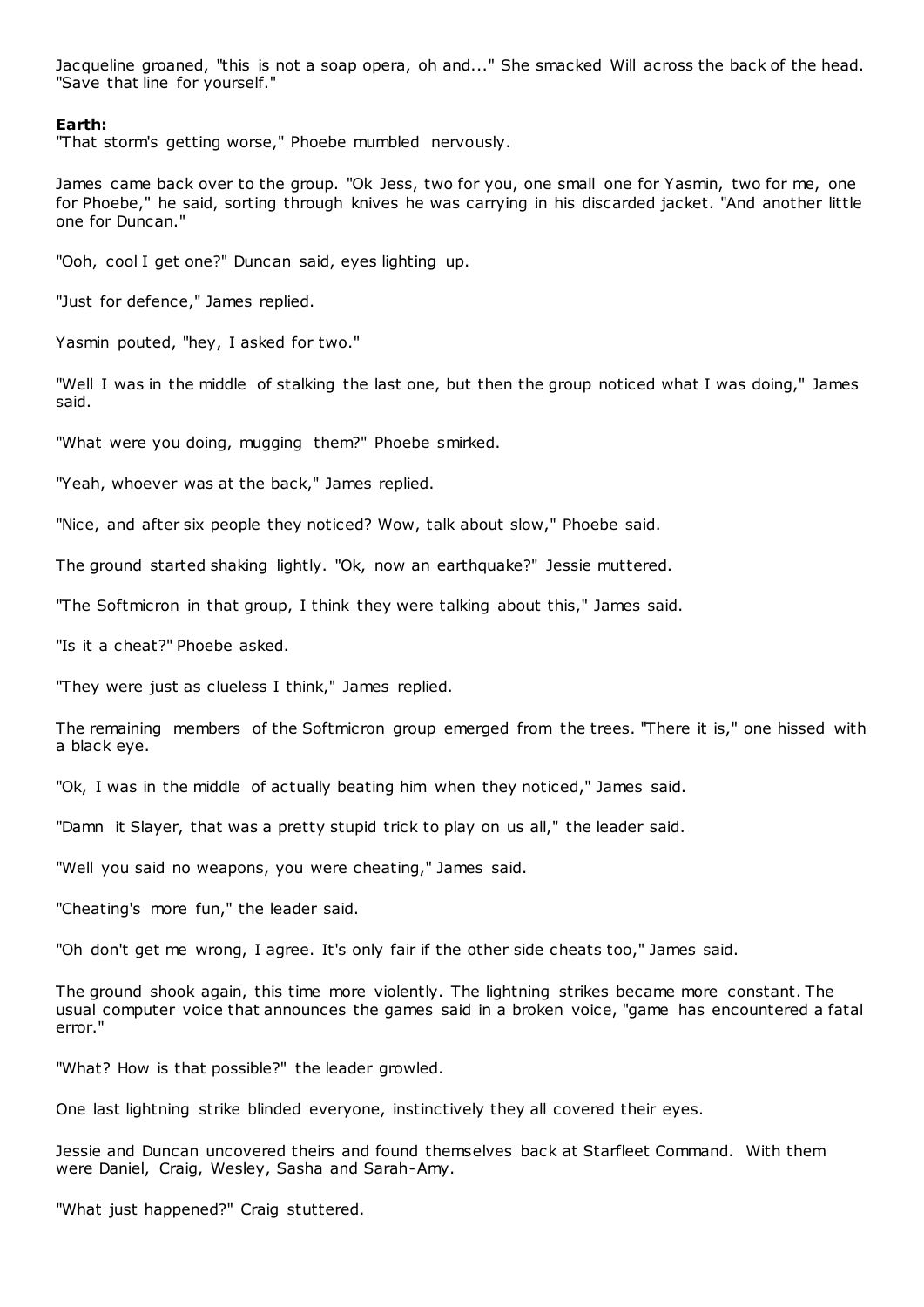Sasha ran over to Jessie and Duncan, "hi mum." She eyed Duncan funny, "you take a bath? What was it, a torture session."

"Shut up," he muttered.

"Sasha, that wasn't very nice," Jessie muttered.

Sasha pouted and tried to look cute as she looked up at her, "I'm sorry mummy."

Wesley picked up the baby carrier, he handed it over to Jessie. "I believe this is yours."

"Uh yes, thanks," Jessie said.

In: "Stuart to Rex-Stuart."

Jessie tapped her commbadge, "hey that works. Yes I'm here. Where are you?"

#### **Meanwhile in the middle of New York:**

James looked around at the other Slayers, they looked just as confused as him. "I have no idea."

Ylara tilted her head to the side, "looks like some weird statue things."

"They're called buildings, god," Kevin muttered. Ylara glared at him, she punched him in the face. "Hey, don't do that!"

"We're in America, that's all I know," James said.

The Slayers all dematerialised, they rematerialised on the Erona bridge. A few seconds later, Craig, Jessie, Duncan, Sasha, and Sarah-Amy appeared.

Vicky ran over to the group, Ashley groaned and followed her. She of course went over to James. "Hi, I've missed you. So, what have you been up to?"

"And now I'm in hell," James muttered.

Jessie narrowed her eyes, she quickly went over to him. "You don't know when to quit do you, bugger off."

Vicky eyed the kids, "obviously neither do you, god." She glanced back at James. "So, it's been longer for you, did you miss me?"

Ashley dragged her away, "come on you, the Captain did warn you."

Jacqueline shook her head as she made her way over. "Sorry about that. The fleet are waiting a few lightyears away now, we'd better go and meet them. We have a bizarre new plan."

"Why don't I like the sound of that?" Zare said.

"Probably cos you shouldn't," Jacqueline replied. "Anybody who wants to stay behind on Earth is allowed to go now, not later."

"I wonder if Phoebe wants to play babysitter," Jessie said.

James shrugged, "well if she doesn't, there's always your dad."

"I like granddad better, he doesn't stink of coffee," Sasha said.

Jessie sighed, "fine, I won't be a second." She walked away from the rest of the group.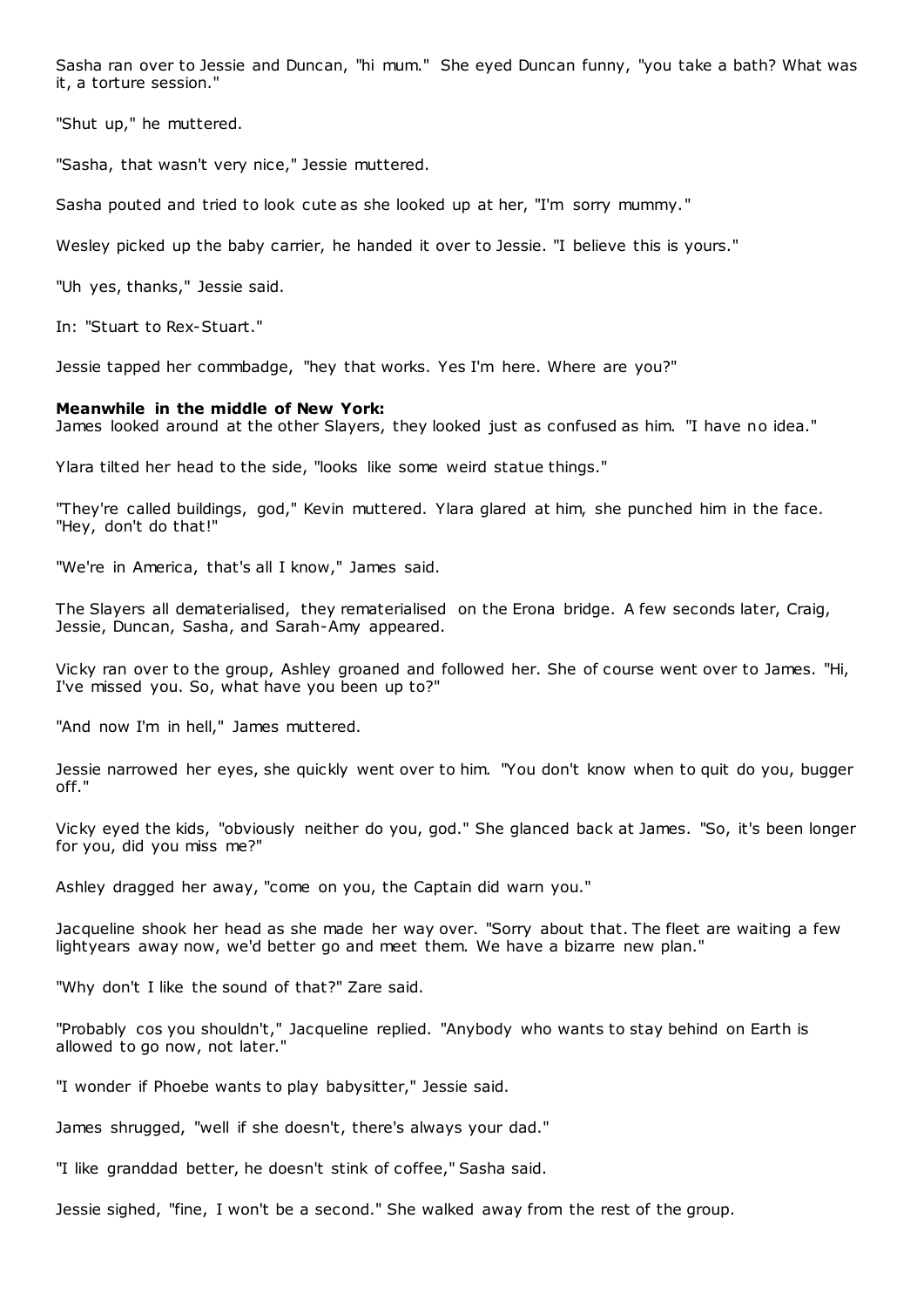"So, what's the plan?" James asked.

# **Meanwhile, the fleet:**

*Lieutenant Paris's Log Supplemental: We're about half an hour away from battle and tension is rising. Our simple yet complicated plan, how's that for confusing, has been kept a secret from the crew. Only the commanders know about the plan in full. There's the feeling of dread as it's not like us to keep this sort of thing from everyone. We just haven't got time for questions, and the 8472's can use telepathy, so we're trying to keep the people who know it low. There's absolutely no way this can go wrong, I've just jinxed it haven't I? Oh well, end log.*

#### **Voyager, Chakotay's quarters:**

A dark figure walked over to the desk, he picked up a PADD.

Chakotay walked in, he stared at the figure. "Computer lights." The lights came on. "Do you mind touching my stuff."

"No actually I don't," Damien replied. He turned around to face him holding the PADD in his hands. "Cute picture."

Chakotay marched over and snatched the PADD off him. "If you dare mock me, I'll make sure that's your last body ever."

"And how exactly would you do that?" Damien asked.

"I'd find a way, and then kill you," Chakotay muttered.

Damien smirked, he walked away. "Don't you know anything, only I know how to reverse this and I'm not going to tell everybody I know."

"That's why I don't get your side of this," Chakotay said.

Damien turned back to him, narrowing his eyes, "that's not your concern. Remember our deal, I help you with your thing and you help me with mine.'

"Let me guess, you're sick of the choices. Surely jumping from one lame body to the next would be worse than death," Chakotay said.

"You have no idea, you cannot begin to understand my more advanced mind," Damien sneered.

Chakotay rolled his eyes, "if you say so. I do remember our deal and I'm sticking by it. We'll leave soon."

"Don't you have another pointless battle with the 8472 guys?" Damien asked. Chakotay stared coldly at him. "I didn't think you were the type to betray your crew."

"I'm not going to betray them," Chakotay said.

"Unless you've changed your plan, then you will," Damien said. "For once I have an incy bit of respect for you. All of these fools think they can stop this, but you..."

"Enough. Get ready, I'll handle the rest," Chakotay snapped.

Damien smiled deviously, "hmm, yes sir."

#### **The Bridge:**

James, Jessie, Kevin and Jodie were hanging around at stations. Kevin and Jodie were at their usual, Jessie and James at Tactical.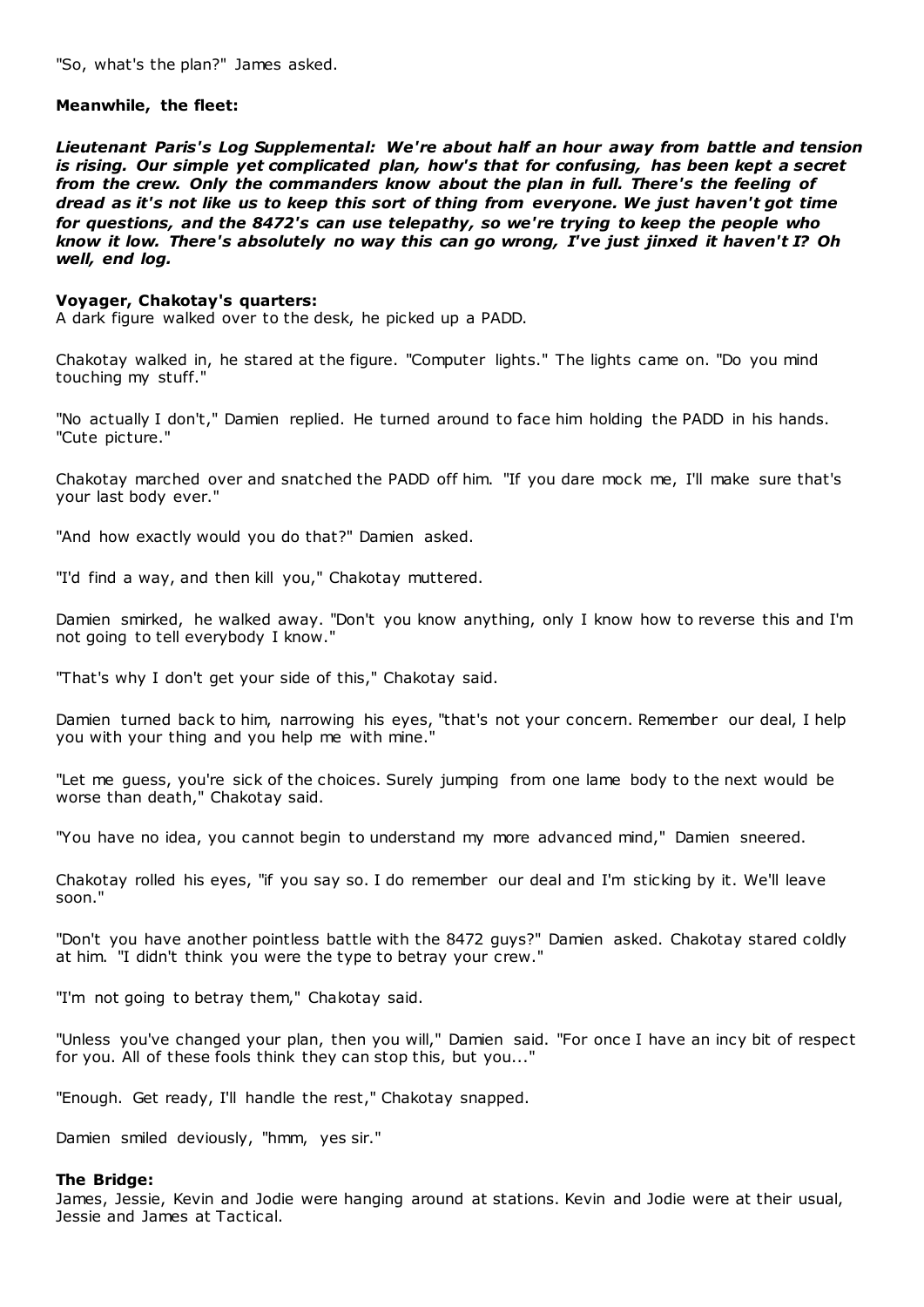"Where is he, we're meant to be leaving soon?" Jodie asked.

"He said he had something to take care of," Kevin replied.

Jessie shrugged, "probably just being all angsty."

"That's angsty? He sure can't do it right," James commented.

Kevin sighed, "let's see." He tapped his commbadge, "Clarke to Chakotay." He didn't get a response. "Um, Chakotay? Wakey wakey."

"Computer, locate Commander Chakotay," Jessie said.

The computer responded, "Commander Chakotay is no longer aboard the ship."

Everyone looked confused. "Where did he go?" James asked.

"That information is classified," the computer replied.

Jessie frowned, "what the, that's odd." She glanced at James. "Up for some hacking?"

"Always," James replied. He turned around and started working at the back part of the station.

"God, I thought you were going to say something else," Jodie muttered.

"For the sake of the ratings, please shut up," Jessie grumbled.

"Hmm," James said quietly. Everyone glanced at him.

"What?" Kevin questioned impatiently. "We get enough of that from the doc ."

James turned back around, "Chakotay somehow managed to get a shuttle away from the ship without us knowing. That was about half an hour ago."

"Most of us were working on the weapons but I would have thought somebody would have noticed," Jessie said.

James shrugged, "he's done it before."

Jessie glanced at him, "yeah you were with him, how did he do it?"

"He didn't, I did. He had this idea how to do it, but as I wasn't listening I just did my thing," James replied.

Kevin groaned, "maybe you should have listened."

"I'm sorry ok, I had just woken up from a coma," James muttered.

"Ok we have a problem. There's four of us and nobody in charge," Kevin said. He put his hand up, "I call captain."

"You don't call it," Jodie grumbled. "I think I should do it anyway."

"Oh please, you have never commanded a ship before. We're going into a major battle here," Jessie said.

"So? All there is to it is 'fire weapons' or something," Jodie said.

A crewmember at the back meekly raised her hand, "excuse me but..."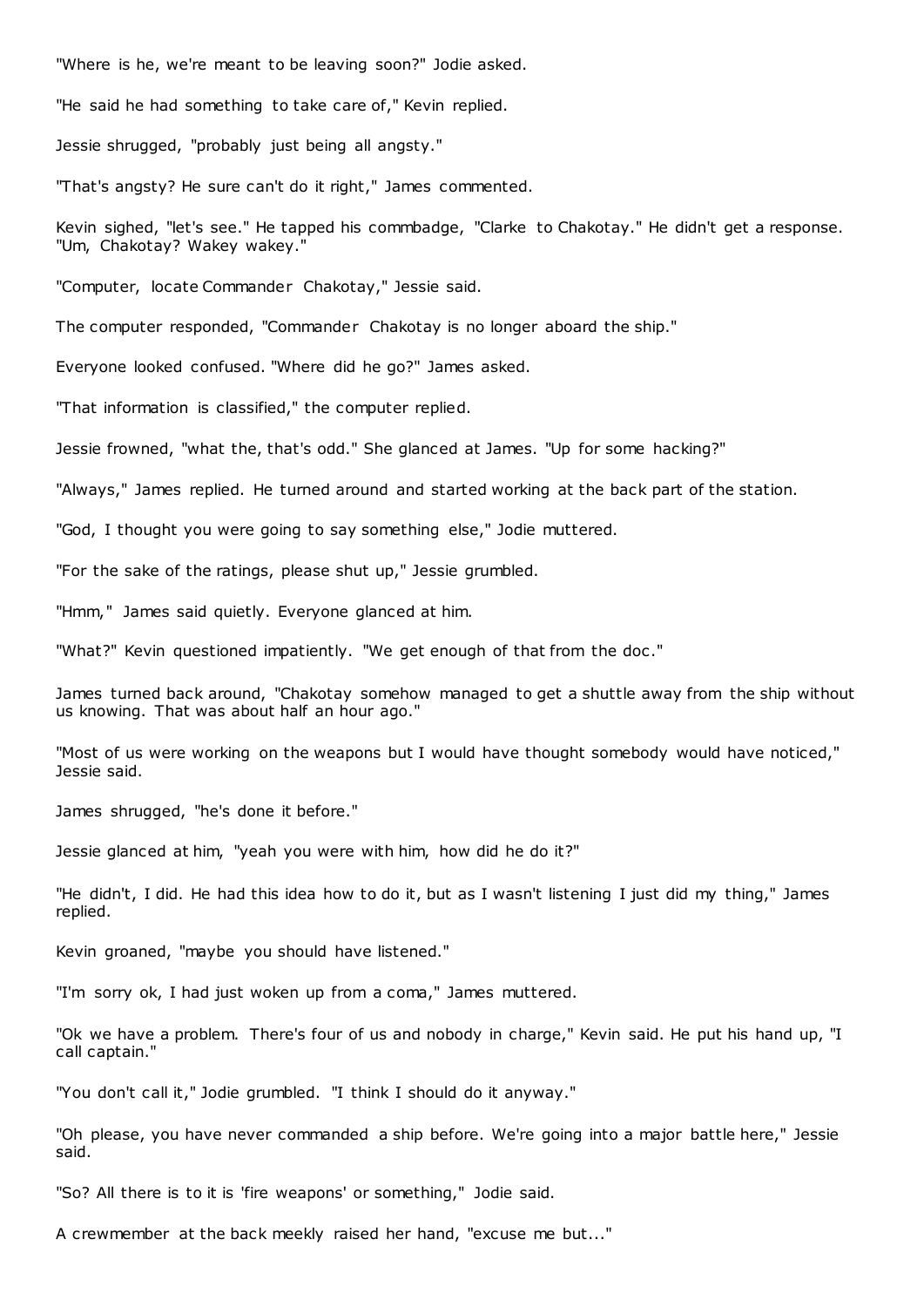"What?" Jodie asked. "Ooh, you think I should be captain?"

The crewmember looked nervous, "well by tradition the crewmember with the highest rank takes command. Whoever has the highest rank should get it."

"Damn it, can't I just make up a rank?" Kevin grumbled. Jodie looked disappointed.

Jessie bit her lip nervously, "I'm only a crewman."

She, Jodie and Kevin stared at nothing in particular before turning their heads slowly in James' direction. "What?" he muttered.

"James you're Lieutenant, you're the highest rank," Jessie said.

James' eyes widened, "oh no no, command was in the female side of the family, not the guys. It was mum and Lena's thing."

"What about your granddad, good old Admiral Janeway?" Jessie said.

"Damn it," James muttered. "No, I can't do it... maybe she should," he said, pointing at the crewmember who spoke up.

"Either way, we're so screwed," Kevin commented.

"Think of it as a monarchy," Jodie said with a shrug. "Mum dies, you get her spaceship."

Jessie cringed, "oh god, Jodie."

"Oh, sorry," Jodie muttered.

"I don't know, this isn't a good idea," James said.

Jodie shrugged, "like I said, all it is, is 'fire torpedo' or 'evasive manuvers'. I'm telling you, being a captain sounds easy."

"You can do this, it's in your blood," Jessie said. "I know you can."

"Right, are you saying child beating is in my blood too?" James questioned, eyebrow raised.

Jessie smiled as she reached out to stroke his arm. "No, you've been in charge of security teams a lot of times."

"That's different," James said.

"How?" Jodie asked.

Kevin groaned, "well for one, you can't smack your bridge crew around. It will be quite hard."

"I don't smack everyone I command," James muttered.

"But I thought Janeway was the whore captain that sleeps with at least one crewmember," Kevin said, eyeing Jessie.

"But I'll make an exception," James said.

"Oh come on, you used to say that stuff to her all the time," Kevin said.

James rolled his eyes as he walked over to the station behind the command chairs.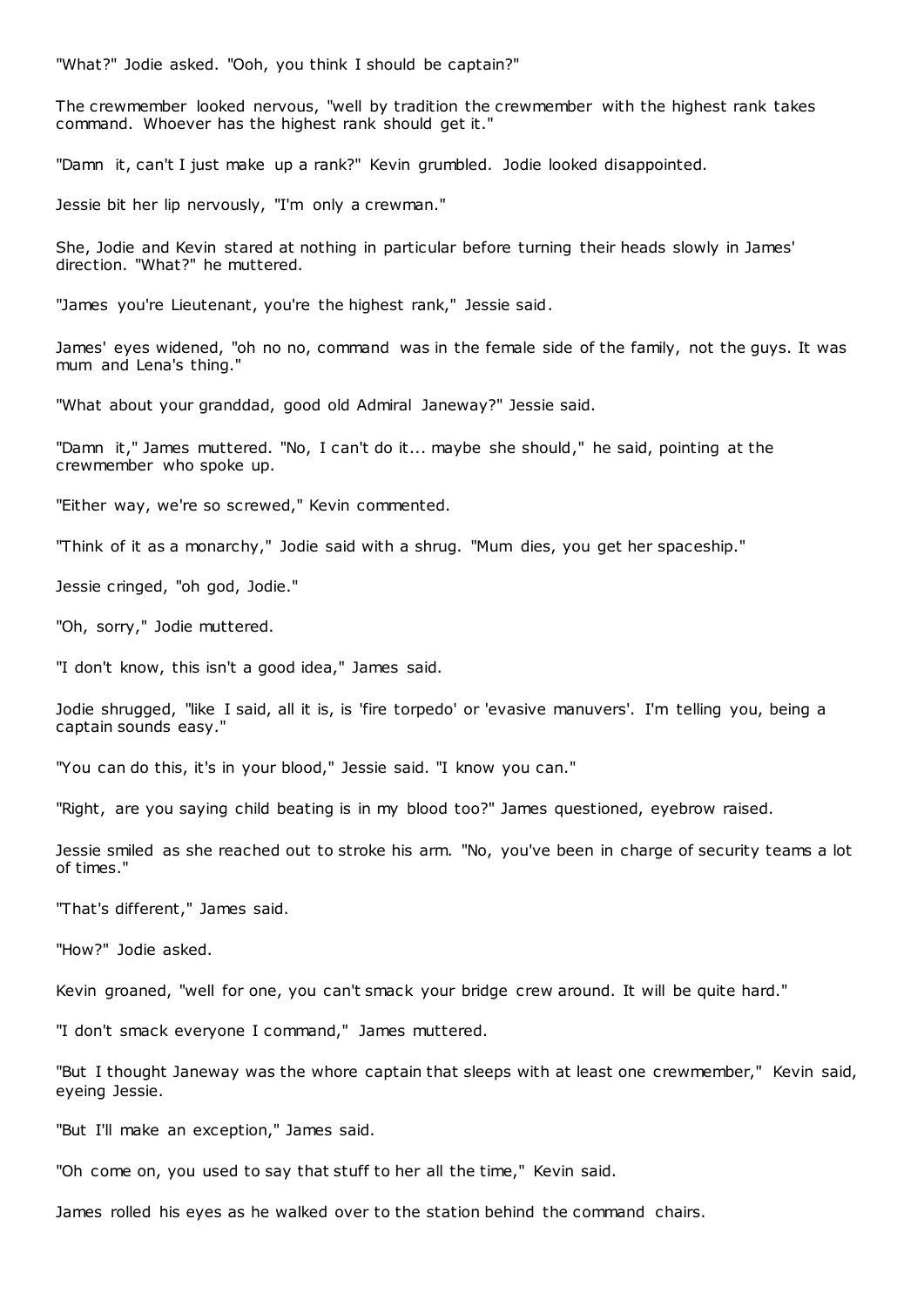"Look, here's the bottom line. Kevin's good at flying ships, I'm better at tactical, Jodie's a blonde klutz but she can work opps fine," Jessie said.

"Oh thanks sis," Jodie muttered.

"I'm not saying this just because I'm married to him, but James is the only one with actual command experience," Jessie said. "Plus he hasn't got anything to do anyway. Oh and you can't forget that his mother and granddad were commanders."

"It's going by highest rank Jess, stop kissing ass," Kevin commented. Jessie glared at him. "No really I'm ok with it. We could have worse. We're going into battle, we need a fighter in charge which is why I wanted to do it."

James shook his head, "that's great, thanks."

"Well if you don't want to do it, we could always get Tom here," Jessie said, smiling sneakily.

"All right," James sighed as he made his way to the centre of the bridge, opps way. "Ok here's what's going to happen..."

# **The Enterprise:**

"The fleet will be attacking from two angles, Voyager, Leda and Erona in one group, Lillyia and us in the other. The main target is the ship working on the transformation," Tom said as he paced the centre of the bridge. "It'll be guarded heavily and it'll be pretty tough to get a weapon in, let alone get near it..."

# **The Leda:**

"The whole fleet is equipped with the nanoprobe weapons. In order to clear the way, we need to destroy as many ships as we can. It's not a hard plan, just shoot and kill," Harry said, circling the bridge. "Opps on all ships will keep an eye out for any opening. Just one of these weapons will end this war once and for all."

"At least until the next season," Craig commented from tactical.

"Did I ask for a critic?" Harry muttered.

# **The Lillyia:**

"Species 8472 can easily get re-enforcements so don't get too cocky. Who knows what they've got in store for us," Lilly said. "We're all a good team, and I don't just mean the Lillyia crew, I mean Voyager, Enterprise... all of us. We've been through everything, and we may have lost a few people along the way, but we've showed the universe just what we're made of. We're going to win, cos we always do." She glanced at Scot, he smiled at her. "8472 don't stand a chance."

"Here here," James 2 commented.

# **Voyager:**

"It's been almost ten years since this ship was launched. The crew then had no idea what would happen, who they'd meet. When we all got lost in the Delta, everybody felt the strain, it felt like a lost cause trying to get home. I have to say though, it was. We were better off there. Yes we had idiots like the Kazon, Borg, vampires, Vidiians, Damien..." James said.

"Who's the biggest of them all," Jessie said, smirking.

"Ooh I know this one," Jodie blurted out.

"But we all had each other. The past few months in particular have been hard and brutal, and I can safely speak for everyone that getting home was one of the biggest mistakes we ever made. But there's no use fussing, we're stronger for it and we're not going to take any more of it. I'm tired of waiting and getting stabbed in the back," James said.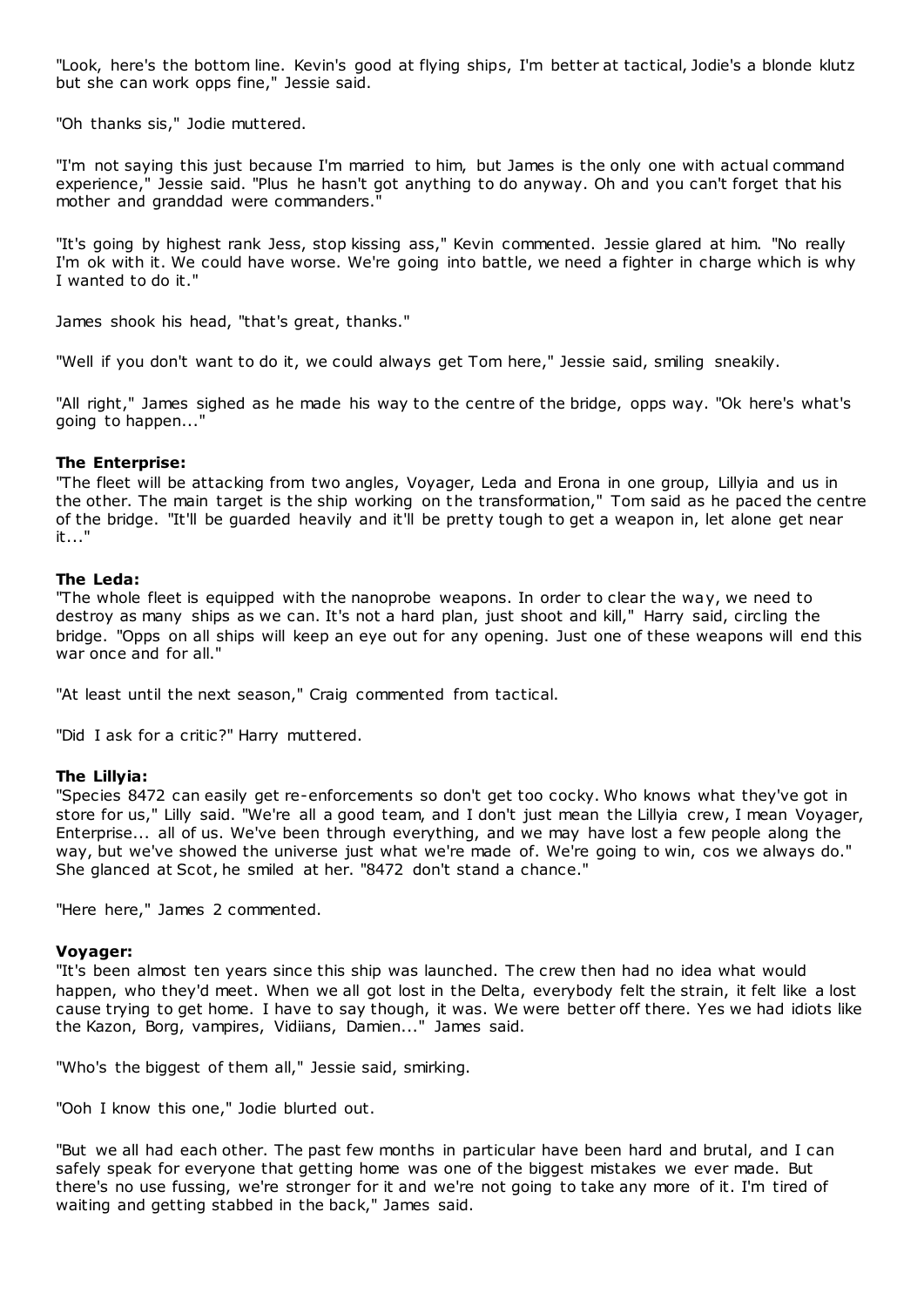"I'm sick of getting stabbed full stop and literally," Jessie muttered.

"I say we should be the attacker, we should stab them in the back and make them suffer like we have. We're going to show them how it's done, and we're going to make them cry," James said. "Any questions?"

# **The Enterprise:**

Angela smiled, "very good Tom, I couldn't have said it better myself."

"Just saying what I feel," Tom smiled proudly. "Let's kill the b\*\*\*ards." Everyone agreed.

# **The Leda:**

"Let's do it," Harry said. "Let's do it for everyone who's been killed or lost because of t his. Captain Janeway, Lena, Sandi and every single woman, man and child killed or taken because of the games."

# **Voyager:**

"Ok, let's do it. Red Alert," James ordered.

The room dimmed, the red alert sirens and lights did their thing.

"You know, I'm sure your mother is up in heaven right now with a cup of coffee, saying that's my boy," Jessie said.

James glanced at her, "I don't know where to start. In heaven she'd have a pool of coffee."

"Ouch, that's hot," Kevin commented.

"Well you know what I mean by the other part. She'll probably be proud," Jessie said.

"No, both she and Lena will be nitpicking about my so called 'command skills'," James muttered.

"We'll see," Jessie said with a smirk. "Besides, you know what she's like. She got proud of Kiara when her band used to sing. We are all forgetting a certain someone who saved Earth from becoming a desert planet, she'd definitely be proud of that, despite what happened to Lena."

"Jeez Jessie, you can only kiss the boss' ass for so long," Kevin smirked.

"I'll kick your ass in a minute," Jessie grumbled. "I'm only encouraging him."

"Is that what you call it these days?" Kevin asked.

"What did I say about the ratings?" Jessie grumbled.

"Ok I'm getting disturbed. Let's kill things, shall we?" James said.

# **A little while later:**

Voyager, Leda and Erona dropped out of warp and began attacking, meanwhile not far away the Enterprise and Lillyia appeared and started firing too.

On the Enterprise bridge, Angela glanced at Tom, he nodded his head. He sat down in his chair and started working on the panel on it.

# **Voyager:**

"Enterprise is hailing us," Jodie said.

"Great, now's not the time for a chat," James muttered. "Put them on screen."

The Enterprise bridge appeared on the screen. Angela and Tom looked rather confused.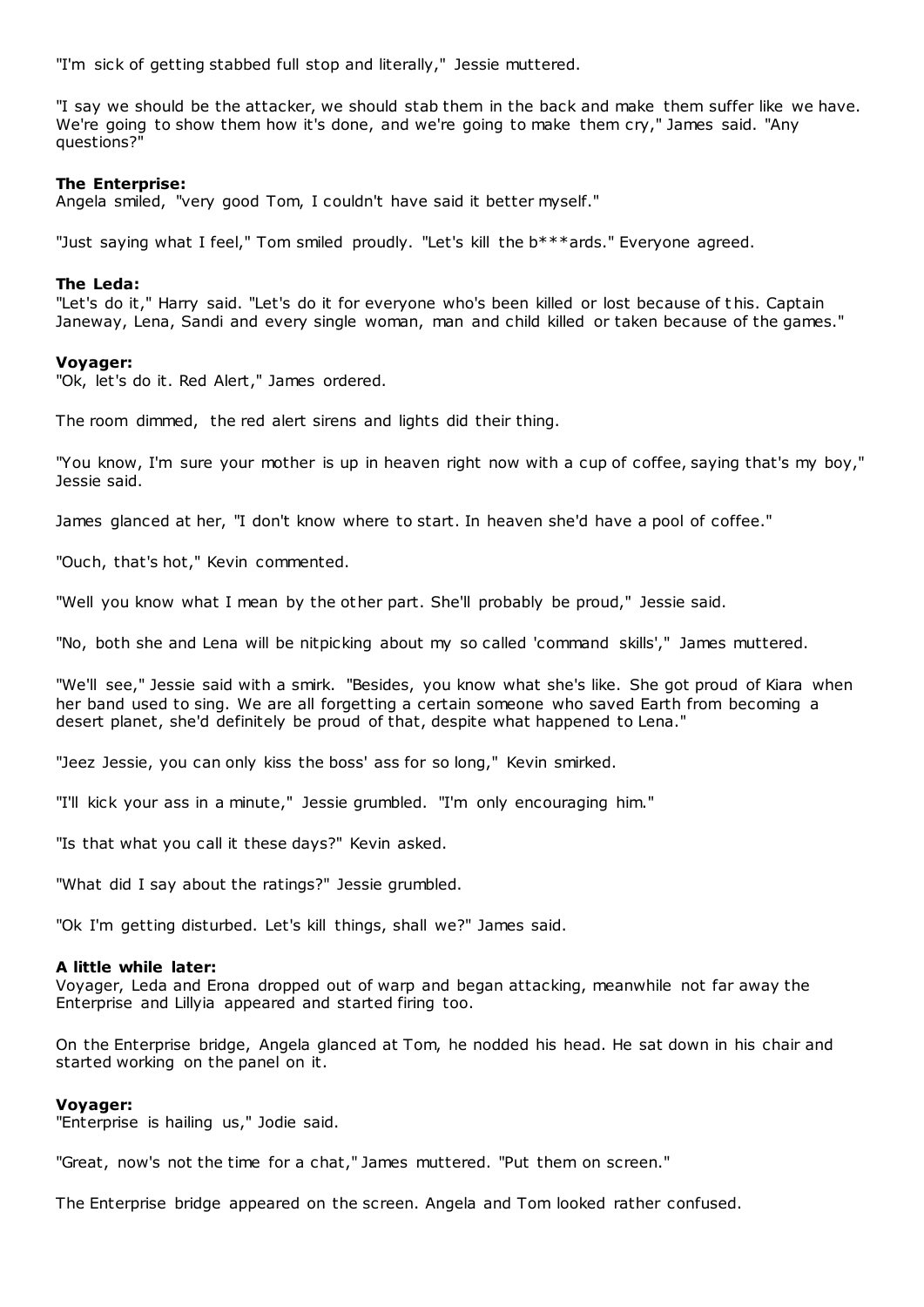"Um, where's Chakotay?" Tom asked as he stood up.

"He nicked off," James replied.

Tom walked over to stand beside Angela, they both stared at each other nervously. "Damn that guy, he's going to get us all killed," Tom muttered.

"Ok it's not that bad," James said.

Angela sighed, "James, he was supposed to be in command. He was the only one on Voyager who knew the full plan."

"What full plan?" Kevin asked, looking nervous.

Tom shook his head, "check your console, I'll send you the instructions. Enterprise out." The viewscreen changed to the battle.

"Well this is a good start," James muttered as he headed over to Chakotay's old chair. He looked at the station beside it. "Kevin just fly as madly as you can, we have to avoid getting hit again."

"Check, this ship's battered enough," Kevin said.

James read the message on the station's screen, getting more worried by the second. He pressed a button on it before heading back to the centre of the room. "Ok, Jess prepare the high yield warhead."

"Already? Jacqueline was right, this is a bizarre plan," Jessie said.

"You have no idea," James muttered. "Kevin, get us a little closer to the beam ship."

Kevin glanced back at him, "what?"

"Just do it. Jodie, open a channel," James replied.

"A channel to what?" Jodie asked.

"Direct it towards the 8472 ships," James replied.

"But they don't talk, they're telepathic . Surely this wasn't the original plan as Chak's isn't," Jodie said.

"Why does everyone have to question what I say? Just do it," James grumbled.

"I didn't question that much. I just said already," Jessie said.

Jodie sighed, "fine. Channel open."

"This is the starship Voyager. You have twenty seconds to stand down and retreat from our space, or we'll be forced to destroy you," James said.

"Duh, no response," Jodie said after ten seconds. James didn't respond, he just stared at the viewscreen. "Um, both ways."

Jessie moved slightly away from her station, "James?" She didn't get a response either. "Close the commlink."

"Ok," Jodie muttered. She pressed a few buttons.

"Why haven't they fired on us?" Kevin asked.

"It's been twenty seconds, let's do it," Jessie said, she moved back over to her station.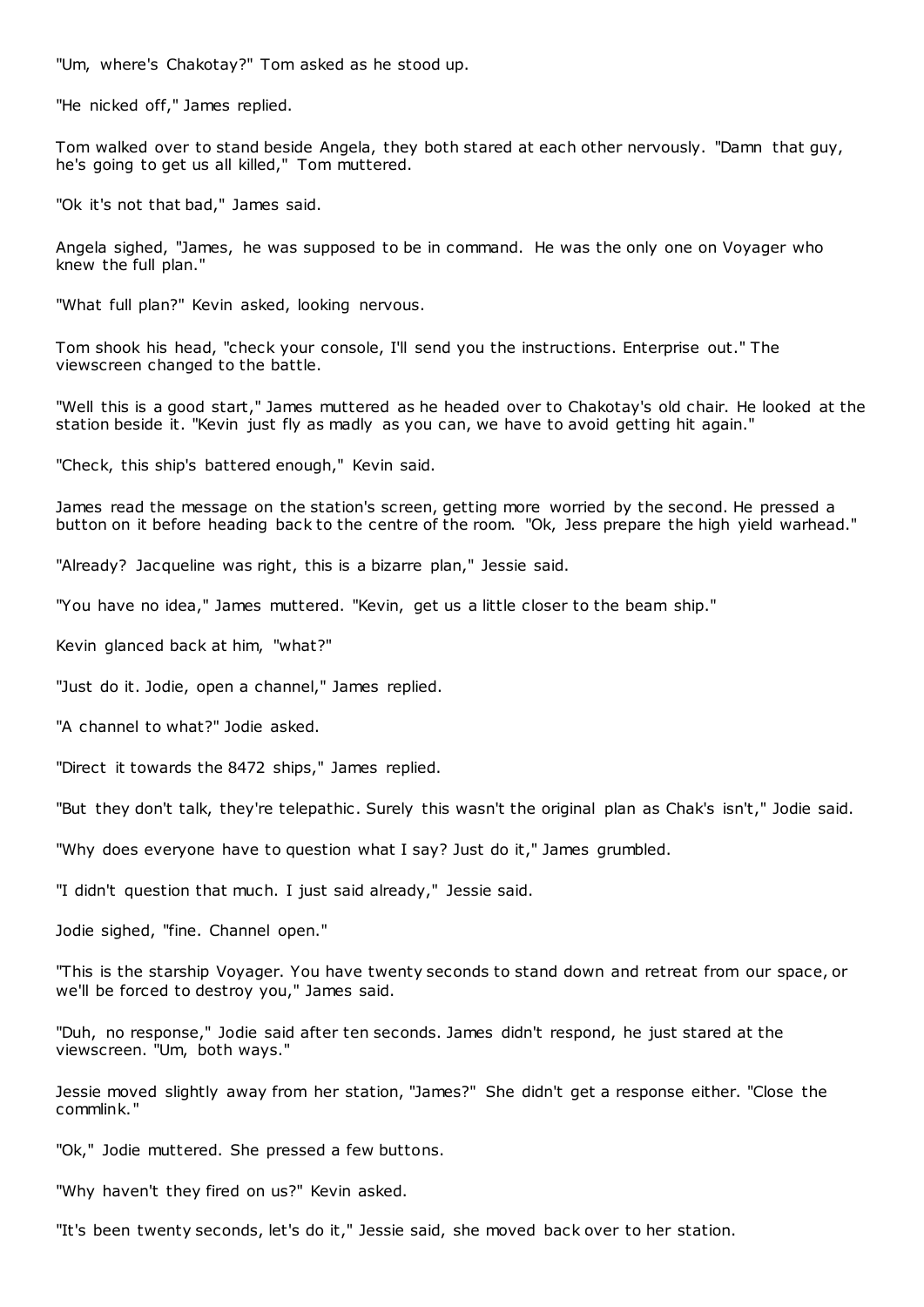James turned around, "no, don't."

"Why?" Jessie questioned. "There, one word again."

"Just trust me," James replied. He headed over to Jodie's side of the bridge, "disarm it. Jodie, when she's done prepare to transport. Kevin, keep going."

"Did they talk to you or something?" Jessie asked. James glanced at her briefly before turning back to the front of the bridge. "It's done."

"Energising," Jodie said uneasily.

"Kevin, all stop," James ordered.

"Right, we're screwed," Kevin muttered.

"I don't think so," Jessie said.

James headed over to Jessie's station. "Ok, just bare with me. Jess, disarm a normal torpedo and fire it towards them."

"Ok, was this Tom's plan or something?" Jodie asked, shaking her head. "And where am I beaming this?"

"Nowhere yet. How long will it take to do that?" James asked.

"Um a few seconds," Jessie replied.

"Ok, beam it to the Enterprise at the same time Jessie fires. You should know where," James said.

"Why haven't they fired at us?" Kevin asked. "They're more interested in the others."

"Cos we've got the high yield, and they think we're going to use it to destroy the beam ship. If we're this close and fire, we'll get hit too. Since we're battered, that would be a bad thing," James replied.

"No we won't, and what about the dud?" Kevin questioned.

"You'll see," James replied.

"Firing," Jessie said.

Jodie uneasily pressed another button, "energising."

One 8472 ship flew in front of the torpedo while the others headed towards the Enterprise which was heading their way.

"They know," Jodie said in a panicky voice. "Please tell me this is the plan."

"Those ones won't until it's too late," James said.

#### **The Enterprise:**

"It's armed," Triah said.

Angela smiled deviously, "fire the high yield."

The entire swarm of 8472 prepared to fire at once, the Enterprise fired its high yield torpedo. The torpedo exploded. The Enterprise quickly swerved out of the way, but a few of the ships managed to fire before being destroyed. Two out of three hit the Enterprise.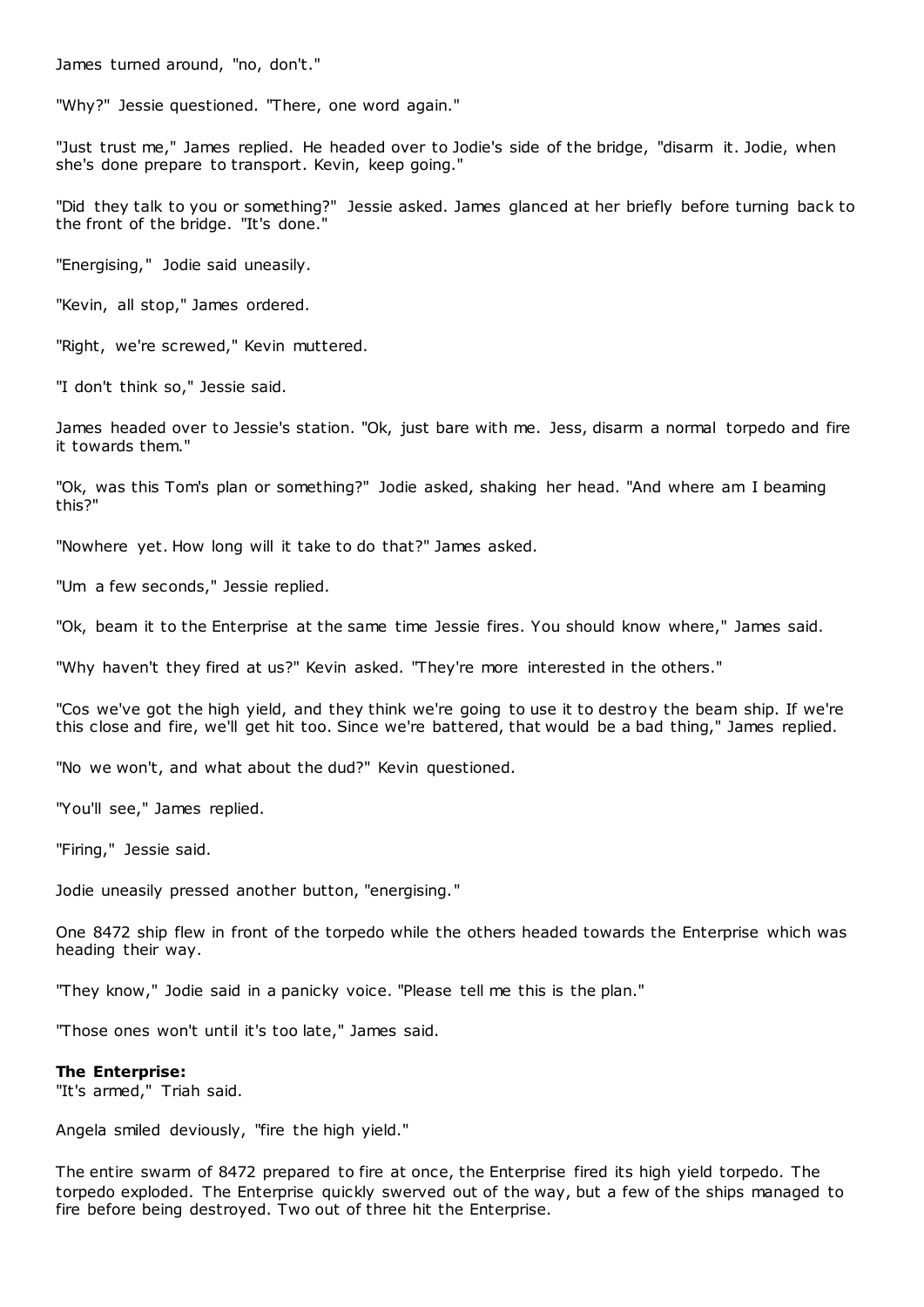# **Voyager:**

"The beam ship's clear now," Jodie smiled.

"Jess, fire," James ordered.

"Gladly," Jessie said. She pressed one of the buttons. The bridge crew watched the torpedo hit the ship firing the beam, a few seconds later it was destroyed.

#### **The Enterprise:**

The bridge was a complete mess, fires were everywhere and a few consoles exploded.

Tom pulled himself to his feet, "is everyone all right?"

Triah pulled herself off the console, "yeah I think so." She looked over at Bryan who was doing the same, looking dazed.

"No, I hate it when this happens," Faye moaned, rubbing her head.

Tom spotted Angela lying on the ground, he knelt down beside her. "Angela?" he said as he shook her. He checked her pulse, "she's dead. Damage report."

"We took two direct hits. There's still loads of ships left, luckily the Erona and co are handling them," Triah replied. "We really should retreat."

Bryan groggily looked up at the viewscreen, "oh god." He quickly fiddled with his station. Everyone else looked up and saw an 8472 flying right towards them. Again, the ship swerved rather violently.

"Faye, destroy it, now!" Tom yelled.

"I know, I know," Faye stuttered as she worked at her station. The two ships fired, both weapons collided with each other. The 8472 ship was destroyed, the Enterprise got hit by the blast and was knocked away.

"That wasn't so bad," Bryan sighed in relief.

In: "Henderson to bridge, that last hit damaged one of the warp drives. We're leaking plasma."

"Wouldn't be the first time," Tom muttered. "Get us out of here on impulse." Bryan nodded.

### **The Leda:**

"Status?" Harry ordered.

"The deed's done, they fell for it. Unfortunately the Enterprise was badly damaged in the attack," Nikki replied from opps.

"We'll have to destroy as many of these guys as possible. How many weapons do we have left?" Harry asked.

"Just three," Craig replied.

"Make every shot count. Once we're finished, get us out of here," Harry ordered.

#### **Voyager:**

"They would have gotten less questions if the plan was explained," Kevin was saying.

"Not enough time, plus I think they were worried 8472 would read someone elses mind," James said.

Jessie sniggered, "I would keep away from Kevin's, that's enough to scare 8472 off."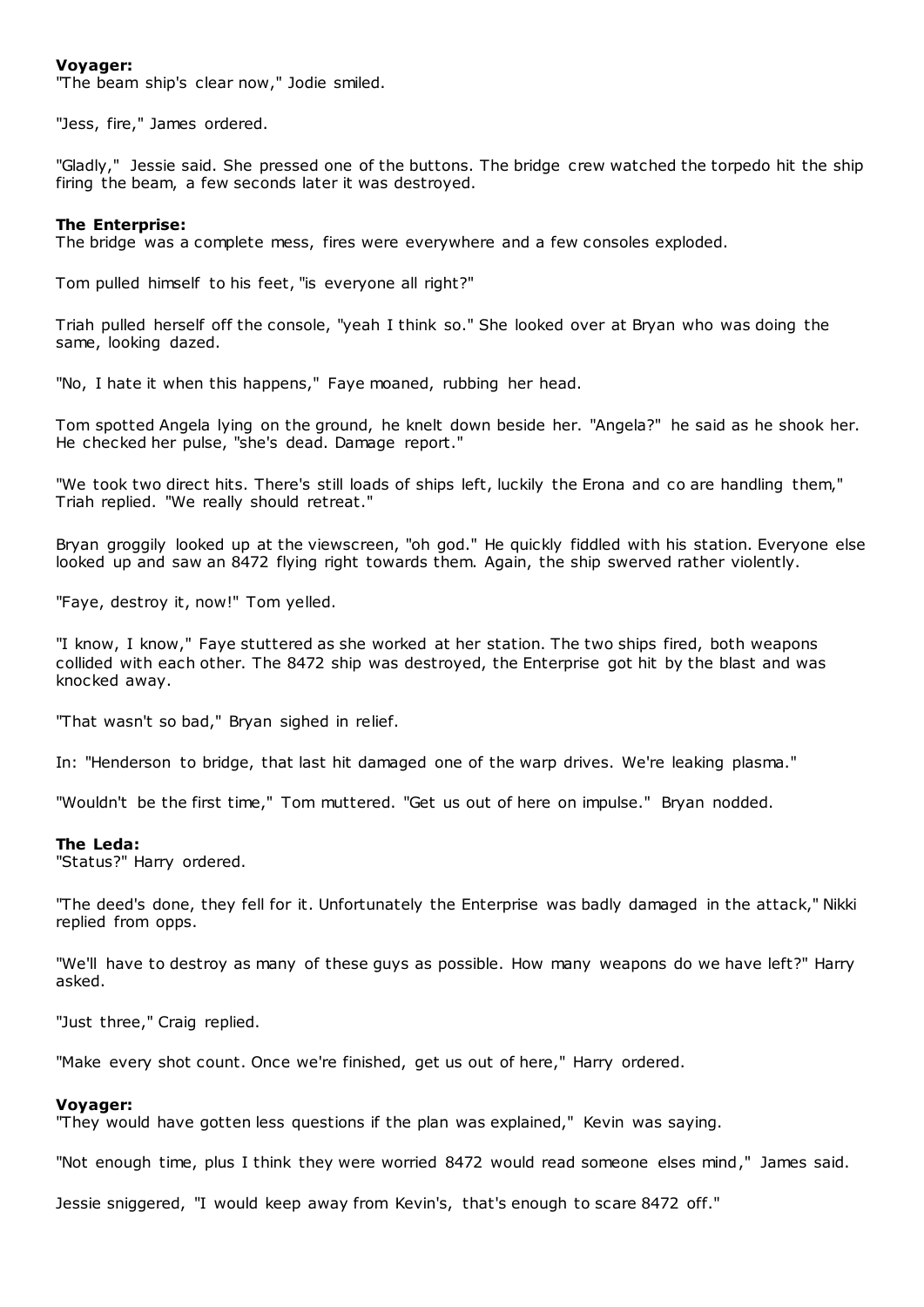"How would you know?" Kevin grumbled.

"Well," Jessie said, shrugging.

"I can't control it sometimes and I usually tell the wife everything," James finished off.

Kevin's eyes widened, "what, when were you listening in?"

"Usually?" Jessie grumbled.

"Always," James quickly said.

#### **The Enterprise:**

The ship shook violently. Tom looked around the bridge, "report?"

"Impulse was too much to ask," Bryan stuttered.

"What?" Tom questioned.

In: "Engineering to bridge, we've got a warp core breach in progress. We can't eject it."

"When can you ever?" Tom groaned. He tapped his commbadge. "Paris to all hands, abandon ship. Repeat abandon ship. Transporters only, transport to the Erona or the Lillyia, it'll be safer there. Repeat, transporters only."

"Great, all my stuff's here," Faye groaned.

Tom stared at her blankly, "prioritise! Let's get out of here."

# **The Lillyia:**

"What?" Lilly said.

"Enterprise is going to blow in one minute," Scot said.

"How? That shouldn't have happened, a plasma leak shouldn't have..." Lilly stuttered. "Get everyone off it."

"Doing so," Scot muttered.

"When there's five seconds left to go, get us out of here Carly," Lilly ordered.

Carly nodded nervously, "ok, you should give me ten."

"Five's all you got," Lilly grumbled.

#### **Voyager:**

"Well?" James questioned as he looked over at Jodie.

"Forty to go," Jodie replied. "Ten seconds left."

"Kevin, go on my mark," James said.

"Ok," Kevin nervously said. "What did you tell her?"

"Kevin, later," James snapped.

"Jeez sorry," Kevin groaned.

"Just go," James ordered, shaking his head.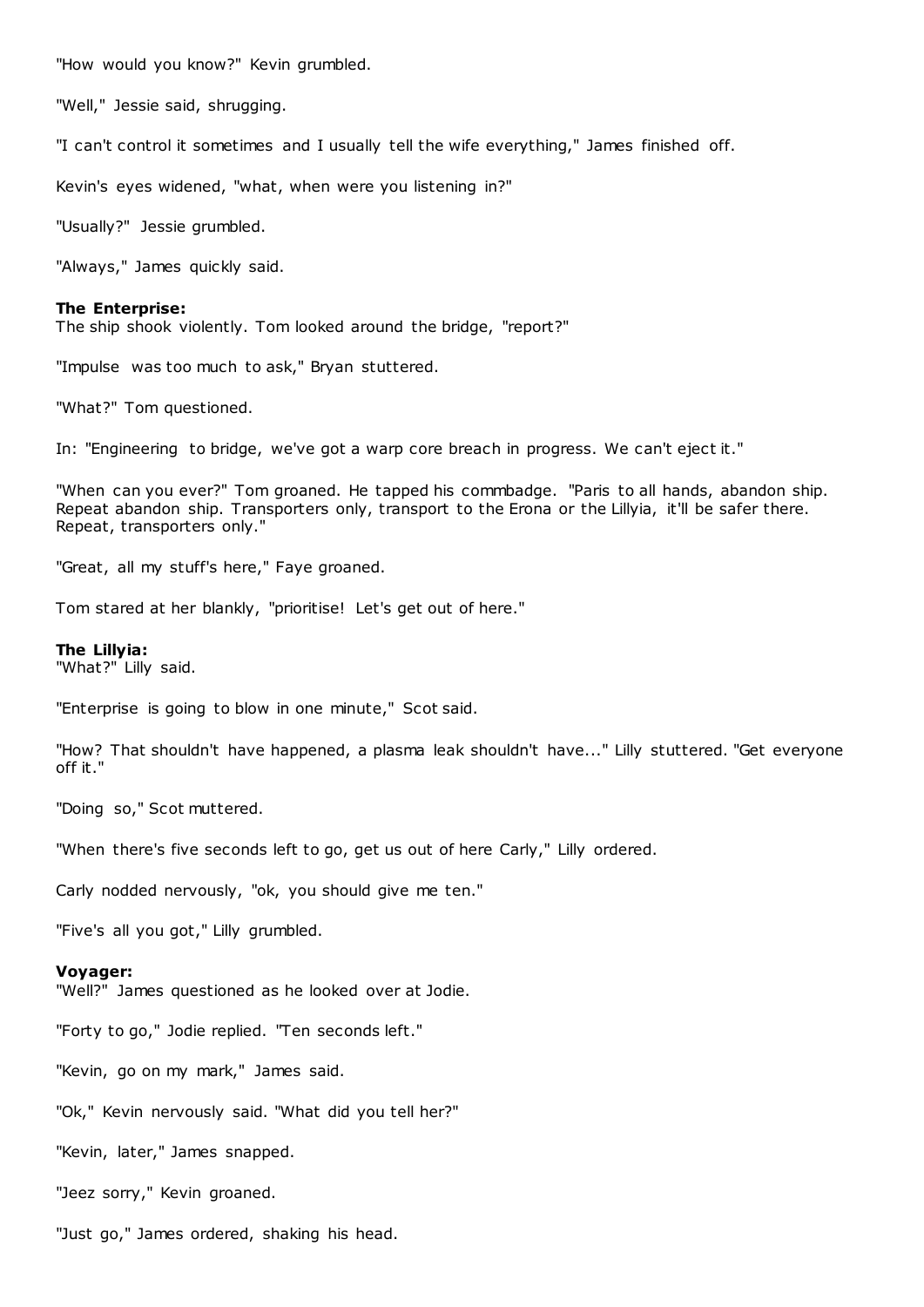"Right, warp five," Kevin said.

Voyager, Leda, Lillyia and the Erona jumped to warp, leaving the Enterprise behind.

#### **Two days later Voyager:**

Everyone had gathered in the Mess Hall. Tom, Harry, Lilly and Jacqueline were standing at the front, facing everyone else.

"We are all gathered here to say farewell to the brave crewmembers who were lost saving the quadrant," Tom said. He glanced at Harry.

He raised a PADD and started to read out the names.

"I can't believe it," Jessie muttered, she glanced at James who was just staring at the front. She put one arm around him. "What's going to happen to Kirsty and Kyle?"

James glanced at her, "I don't know, probably one of their grandmothers will take them."

Nearby Daniel was standing on his own, holding Scott. He started to cry, Daniel groaned as he tried to comfort him. "Shh it's ok, she was too much of a cleaning freak anyway." Somebody nearby elbowed him hard. "I'm just trying to help."

"Angela Turnbull," Harry read from the PADD.

"Oh finally, somebody I didn't like," Jessie said. "Why do I feel guilty for feeling relieved?"

James put his arm around her, "I dunno, I do too."

"Also Kevin would like to say a few words for his sister, Sandi," Tom said.

Kevin stood up, he headed over to stand nearby them. "She's not dead, she's alive so take her name off the list," he snapped. He kicked Harry in the leg and went back to sit down.

Harry sat down quickly pouting, "not my fault, I just read it."

Tom tried not to look amused, "ok, forget I said Sandi Clarke then."

"What about Chakotay? He's missing," Yasmin said.

Lilly shrugged, "maybe."

Tom shook his head, "no he'll be back. He probably just burst out crying and didn't want anyone to see."

"Still, I wonder where he is," Harry said.

#### **Meanwhile:**

A shuttle dropped out of warp. Inside it Damien and Chakotay were arguing.

"It is much easier that way," Damien grumbled.

"How? It's a crew you hated, they didn't respect you as you treat them like slaves, and they annoyed you more for it," Chakotay said.

"No, really?" Damien said, sounding surprised. He shook his head, "nah, I'm a great leader."

Chakotay rolled his eyes. "You're useless."